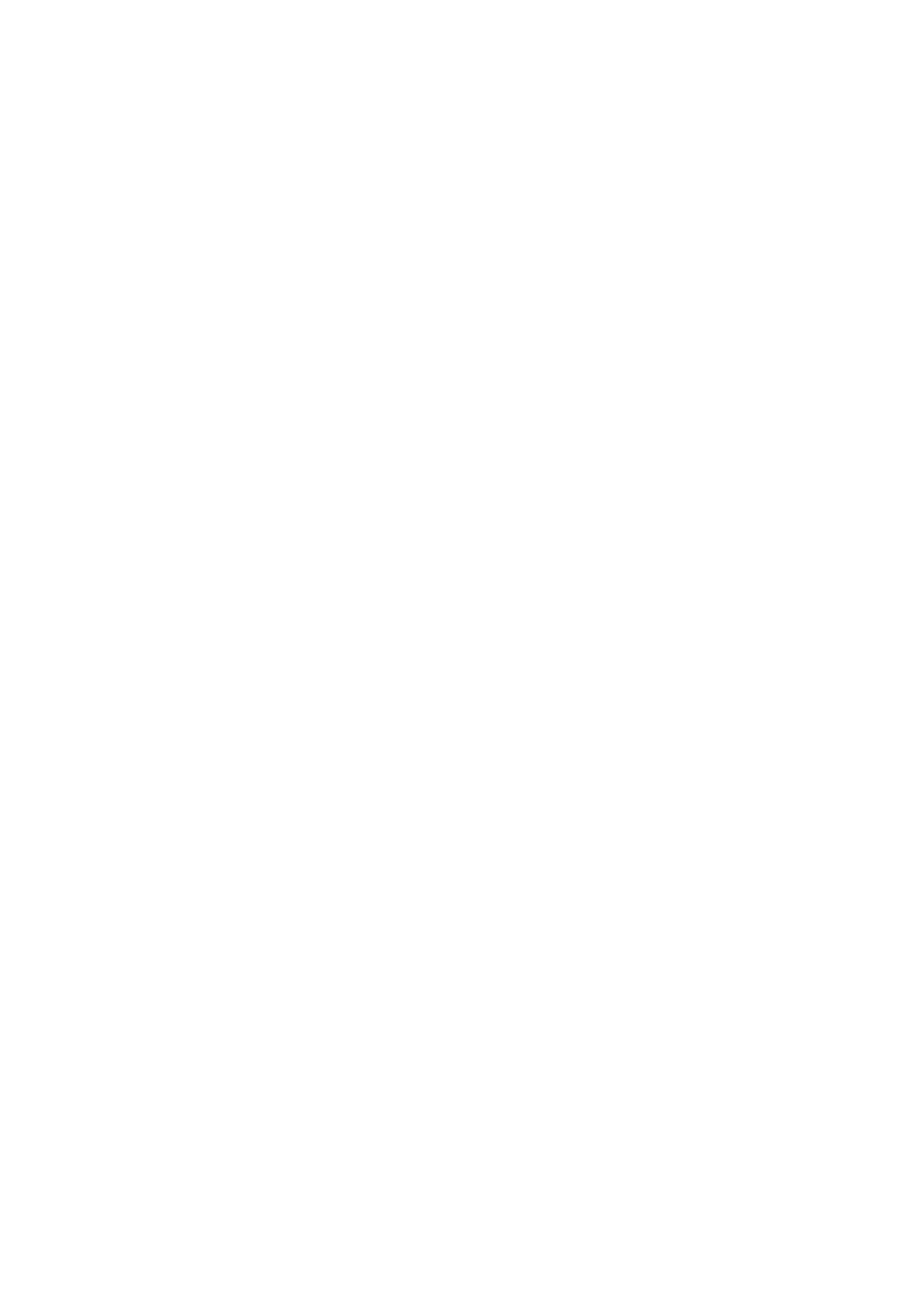

**Queensland** 

# **Health and Other Legislation Amendment Act 2022**

|                    | Page                                                                                                                                 |
|--------------------|--------------------------------------------------------------------------------------------------------------------------------------|
| Part 1             | Preliminary                                                                                                                          |
| 1                  | Short title $\ldots \ldots \ldots \ldots \ldots \ldots \ldots \ldots \ldots \ldots \ldots \ldots$<br>9                               |
| 2                  | 9                                                                                                                                    |
| Part 2             | Amendments commencing on assent                                                                                                      |
| <b>Division 1</b>  | <b>Amendment of Ambulance Service Act 1991</b>                                                                                       |
| 3                  | 9                                                                                                                                    |
| 4                  | Amendment of s 5 (Disqualification from appointment)<br>9                                                                            |
| <b>Division 2</b>  | <b>Amendment of Criminal Code</b>                                                                                                    |
| 5                  | 10                                                                                                                                   |
| 6                  | Amendment of s 282 (Surgical operations and medical treatment)<br>10                                                                 |
| 7                  | Amendment of s 319A (Termination of pregnancy performed by<br>10                                                                     |
| <b>Division 3</b>  | <b>Amendment of Environmental Protection Act 1994</b>                                                                                |
| 8                  | 13                                                                                                                                   |
| 9                  | Amendment of sch 1 (Exclusions relating to environmental nuisance or<br>13                                                           |
| <b>Division 3A</b> | <b>Amendment of Mental Health Act 2016</b>                                                                                           |
| 9A                 | 13                                                                                                                                   |
| 9Β                 | 14                                                                                                                                   |
|                    | 14A<br>Territory of Norfolk Island taken to be a State<br>14                                                                         |
| <b>Division 3B</b> | Amendment of Mental Health Regulation 2017                                                                                           |
| 9C                 | 14                                                                                                                                   |
| 9D                 | Amendment of sch 1, s 1 (Corresponding laws for provisions of Act<br>relating to transfer of patients or transport of persons)<br>14 |
| 9E                 | Amendment of sch 1, s 2 (Corresponding laws for Act, s 368(1)(b) and<br>14                                                           |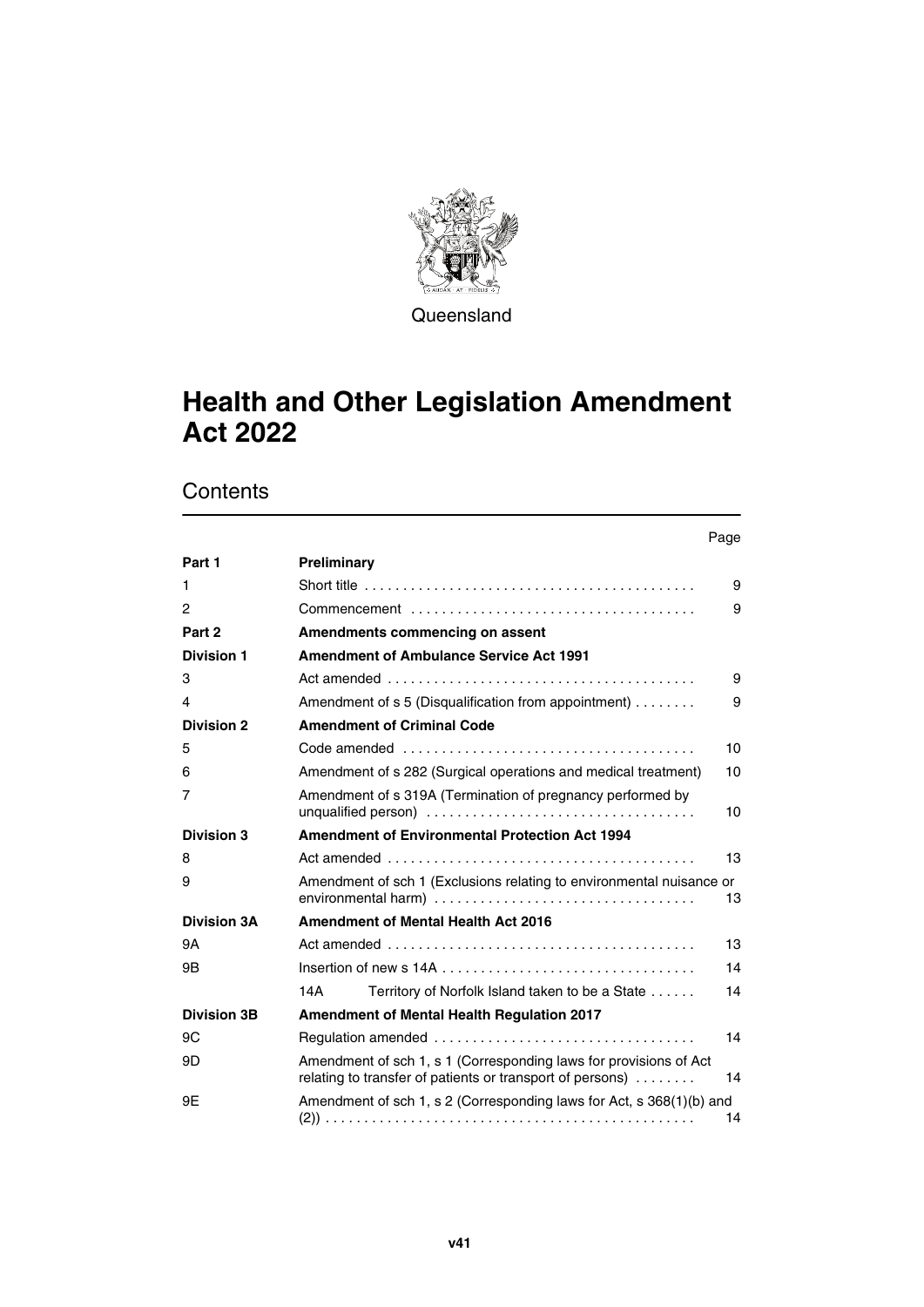| Contents          |                                                                                                                      |                                                                                                    |    |  |  |
|-------------------|----------------------------------------------------------------------------------------------------------------------|----------------------------------------------------------------------------------------------------|----|--|--|
| 9Ε                | Amendment of sch 1, s 3 (Corresponding laws for Act, s 513, definition<br>interstate forensic order)<br>14           |                                                                                                    |    |  |  |
| 9G                | Amendment of sch 1, s 4 (Corresponding laws for Act, ss 513 and 521,<br>definition interstate transfer requirements) |                                                                                                    | 15 |  |  |
| <b>Division 4</b> |                                                                                                                      | <b>Amendment of Termination of Pregnancy Act 2018</b>                                              |    |  |  |
| 10                |                                                                                                                      |                                                                                                    | 15 |  |  |
| 11                |                                                                                                                      | Amendment of s 7 (Registered health practitioners who may assist)<br>15                            |    |  |  |
| 12                |                                                                                                                      |                                                                                                    | 16 |  |  |
|                   | 8Α                                                                                                                   | Prescribed student with conscientious objection                                                    | 16 |  |  |
| 13                |                                                                                                                      | Amendment of sch 1 (Dictionary)                                                                    | 17 |  |  |
| Part 3            |                                                                                                                      | Amendments commencing by proclamation                                                              |    |  |  |
| <b>Division 1</b> |                                                                                                                      | <b>Amendment of Ambulance Service Act 1991</b>                                                     |    |  |  |
| 14                |                                                                                                                      |                                                                                                    | 18 |  |  |
| 15                |                                                                                                                      | Amendment of pt 4A, hdg (Root cause analyses)                                                      | 19 |  |  |
| 16                |                                                                                                                      | Amendment of s 36M (Disclosure of information-RCA team member or<br>19                             |    |  |  |
| 17                |                                                                                                                      | Amendment of s 36N (Disclosure of information-commissioning<br>authority or relevant person)<br>19 |    |  |  |
| 18                |                                                                                                                      | Amendment of s 36P (Giving of copy of RCA report—medical director)                                 |    |  |  |
|                   |                                                                                                                      |                                                                                                    | 20 |  |  |
| 19                |                                                                                                                      | Replacement of ss 49 and 49A                                                                       | 20 |  |  |
|                   | 49                                                                                                                   | Confidential information must not be disclosed by designated                                       | 20 |  |  |
|                   | 49A                                                                                                                  | Confidential information must not be disclosed by informed                                         | 20 |  |  |
| 20                |                                                                                                                      | Amendment of s 50D (Definitions for div 1)                                                         | 21 |  |  |
| 21                |                                                                                                                      | Replacement of s 50E (Disclosure required or permitted by law)                                     | 21 |  |  |
|                   | 50E                                                                                                                  | Disclosure required or permitted by law                                                            | 22 |  |  |
| 22                |                                                                                                                      | Replacement of s 50F (Disclosure with consent)                                                     | 22 |  |  |
|                   | 50F                                                                                                                  | Disclosure to, or with consent of, person to whom confidential                                     | 22 |  |  |
| 23                | Replacement of s 50H (Disclosure of confidential information for care or<br>23                                       |                                                                                                    |    |  |  |
|                   | 50H                                                                                                                  | Disclosure for care or treatment of person                                                         | 23 |  |  |
| 24                |                                                                                                                      |                                                                                                    | 23 |  |  |
|                   | 50IA                                                                                                                 | Disclosure for protection, safety or wellbeing of child                                            | 23 |  |  |
| 25                |                                                                                                                      | Insertion of new ss 50KA-50KC                                                                      | 24 |  |  |
|                   | <b>50KA</b>                                                                                                          | Disclosure for funding arrangements and public health                                              | 24 |  |  |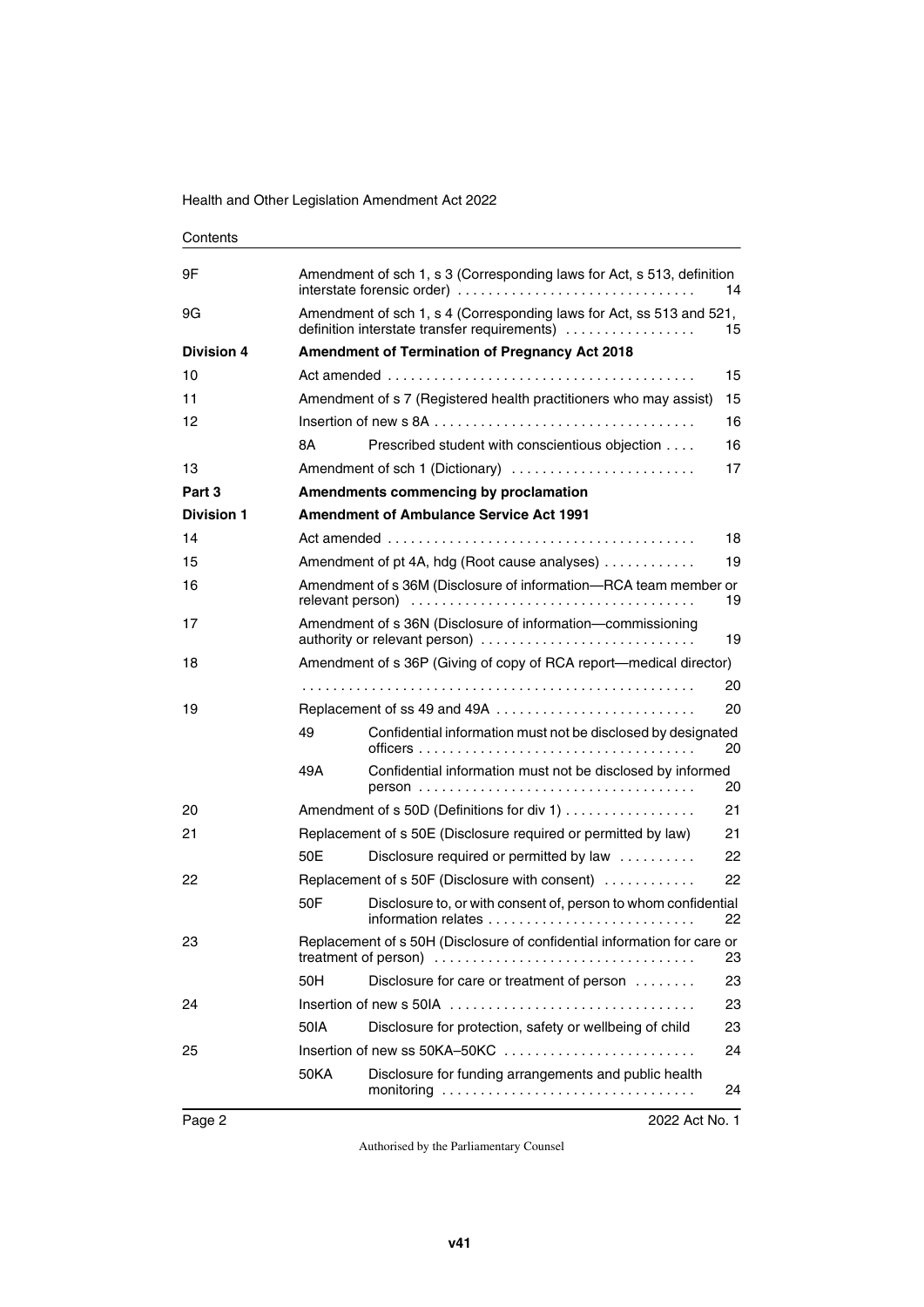|                   | 50KB       | Disclosure for purposes relating to health services                                                        | 24 |
|-------------------|------------|------------------------------------------------------------------------------------------------------------|----|
|                   | 50KC       | Disclosure by chief executive or the commissioner to lawyers                                               |    |
|                   |            |                                                                                                            | 25 |
| 26                |            | Replacement of s 50L (Disclosure to Commonwealth, another State or<br>Commonwealth or State entity)        | 25 |
|                   | 50L        | Disclosure to Commonwealth, another State, or<br>Commonwealth or State entity                              | 25 |
| 27                |            | Amendment of s 50P (Disclosure is authorised by chief executive)                                           | 27 |
| 28                |            | Amendment of s 50Q (Necessary or incidental disclosure)                                                    | 27 |
| 29                |            | Amendment, relocation and renumbering of s 50R (Application of this                                        | 27 |
| 30                |            |                                                                                                            | 28 |
|                   | Division 9 | Transitional provisions for Health and Other Legislation<br>Amendment Act 2022                             |    |
|                   | 103        | Definition for division                                                                                    | 28 |
|                   | 104        |                                                                                                            | 28 |
|                   | 105        | Application of s 50L to agreements in force immediately<br>before commencement                             | 29 |
| 31                |            | Amendment of sch 1 (Dictionary)                                                                            | 29 |
|                   |            |                                                                                                            |    |
| <b>Division 2</b> |            | Amendment of Hospital and Health Boards Act 2011                                                           |    |
| 32                |            |                                                                                                            | 30 |
| 33                |            | Amendment of s 139 (Definitions for pt 7)                                                                  | 30 |
| 34                |            | Amendment of s 142 (Confidential information must not be disclosed by                                      | 31 |
| 35                |            | Amendment of s 142A (Confidential information must not be disclosed by<br>prescribed health practitioners) | 31 |
| 36                |            | Amendment of s 143 (Disclosure required or permitted by law).                                              | 31 |
| 37                |            | Amendment of s 144 (Disclosure with consent)                                                               | 31 |
| 38                |            | Amendment of s 145 (Disclosure of confidential information for care or                                     | 31 |
| 39                |            | Amendment of s 146 (Disclosure to person who has sufficient interest in<br>health and welfare of person)   | 32 |
| 40                |            | Amendment of s 147 (Disclosure to lessen or prevent serious risk to life,                                  | 32 |
| 41                |            | Amendment of s 148 (Disclosure for the protection, safety or wellbeing of                                  | 32 |
| 42                |            | Amendment of s 154 (Disclosure to or by relevant chief executive)                                          | 32 |
| 43                |            | Amendment of s 155 (Disclosure to health practitioner registration board)                                  |    |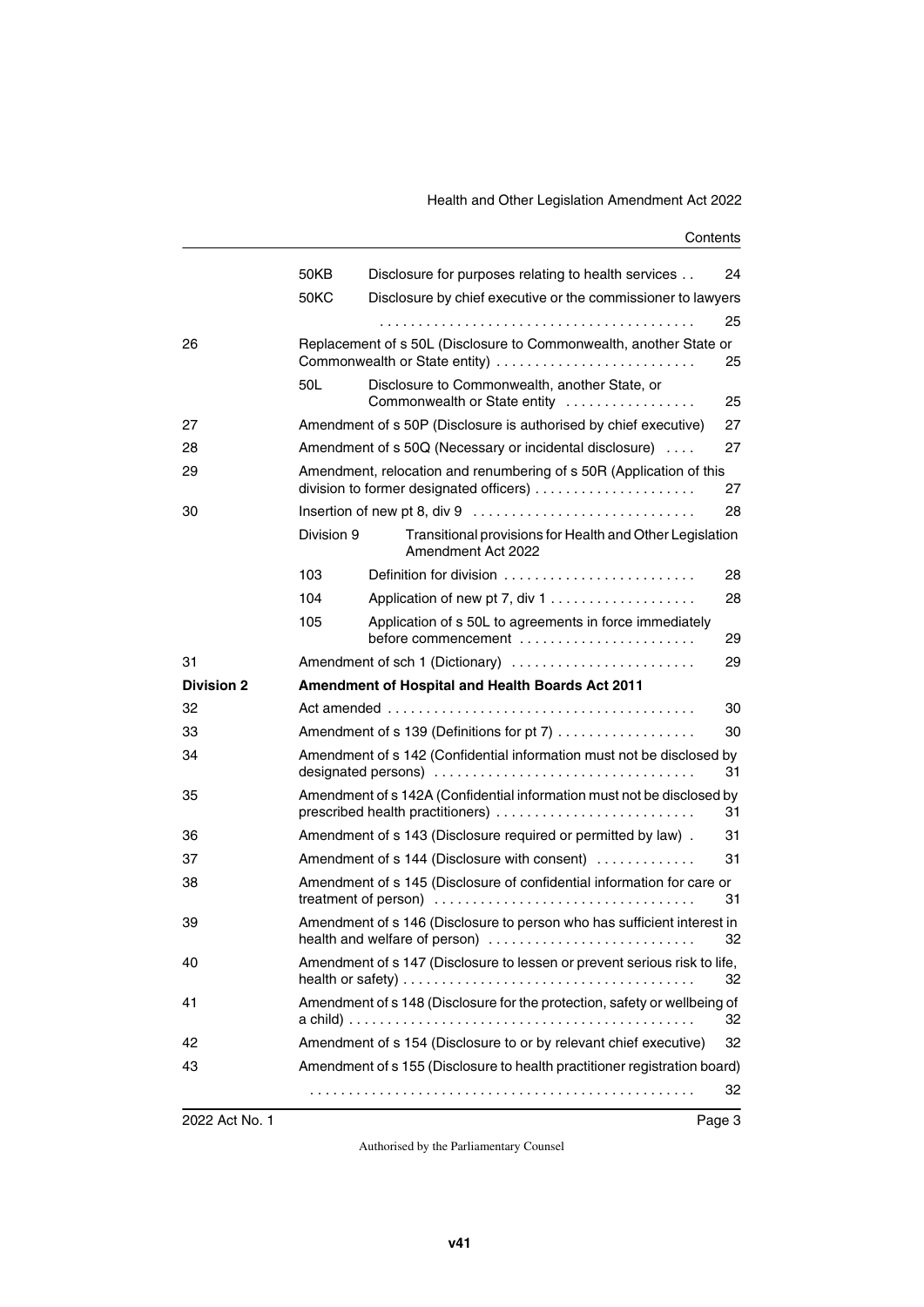| 44                |      | Amendment of s 156 (Disclosure to health ombudsman)<br>33                                                                         |    |  |
|-------------------|------|-----------------------------------------------------------------------------------------------------------------------------------|----|--|
| 45                |      | Amendment of s 157 (Disclosure to person performing functions under<br>33                                                         |    |  |
| 46                |      |                                                                                                                                   | 33 |  |
|                   | 157B | Disclosure to person performing functions under Mental                                                                            | 33 |  |
| 47                |      | Amendment of s 159 (Disclosure to Australian Red Cross Society)                                                                   | 33 |  |
| 48                |      | Amendment of pt 7, div 4, hdg (Access by prescribed health practitioner<br>to prescribed information system)<br>34                |    |  |
| 49                |      | Amendment of s 161C (Prescribed health practitioner may access<br>prescribed information system and particular information)<br>34 |    |  |
| 50                |      | Amendment of sch 2 (Dictionary)                                                                                                   | 34 |  |
| <b>Division 3</b> |      | <b>Amendment of Mental Health Act 2016</b>                                                                                        |    |  |
| 51                |      |                                                                                                                                   | 35 |  |
| 52                |      | Amendment of s 38 (Action before exercising powers)                                                                               | 35 |  |
| 53                |      | Amendment of s 116 (Decision about unsoundness of mind and<br>35                                                                  |    |  |
| 54                |      |                                                                                                                                   | 35 |  |
|                   | 117A | Substantial dispute about fact relied on in expert report                                                                         | 35 |  |
| 55                |      | Amendment of s 118 (Decision about fitness for trial)<br>36                                                                       |    |  |
| 56                |      |                                                                                                                                   | 36 |  |
|                   | 157A | Admissibility of expert's report in proceeding before<br>Magistrates Court                                                        | 36 |  |
| 57                |      | Insertion of new ch 5, pt 5, div 4, sdiv 1, hdg                                                                                   | 37 |  |
| 58                |      | Replacement of s 167 (Person subject to existing treatment authority or<br>treatment support order)                               | 37 |  |
|                   | 166A | Person subject to existing treatment support order                                                                                | 37 |  |
|                   | 167  | Person subject to existing treatment authority                                                                                    | 37 |  |
| 59                |      | Insertion of new ss 167B and 167C                                                                                                 | 38 |  |
|                   | 167B | Person subject to existing forensic order                                                                                         | 38 |  |
|                   | 167C | Person subject to existing treatment authority                                                                                    | 39 |  |
| 60                |      | Amendment of s 180A (Particular statements not admissible)                                                                        | 39 |  |
| 61                |      | Amendment of s 223 (Who is a nominated support person)                                                                            | 39 |  |
| 62                |      | Amendment of s 233 (Requirements for informed consent)<br>39                                                                      |    |  |
| 63                |      | Amendment of s 236 (Performance of electroconvulsive therapy with<br>40                                                           |    |  |
| 64                |      | Amendment of s 288 (Communication about patient with others)                                                                      | 40 |  |
| 65                |      | Amendment of s 307 (Annual report)                                                                                                | 41 |  |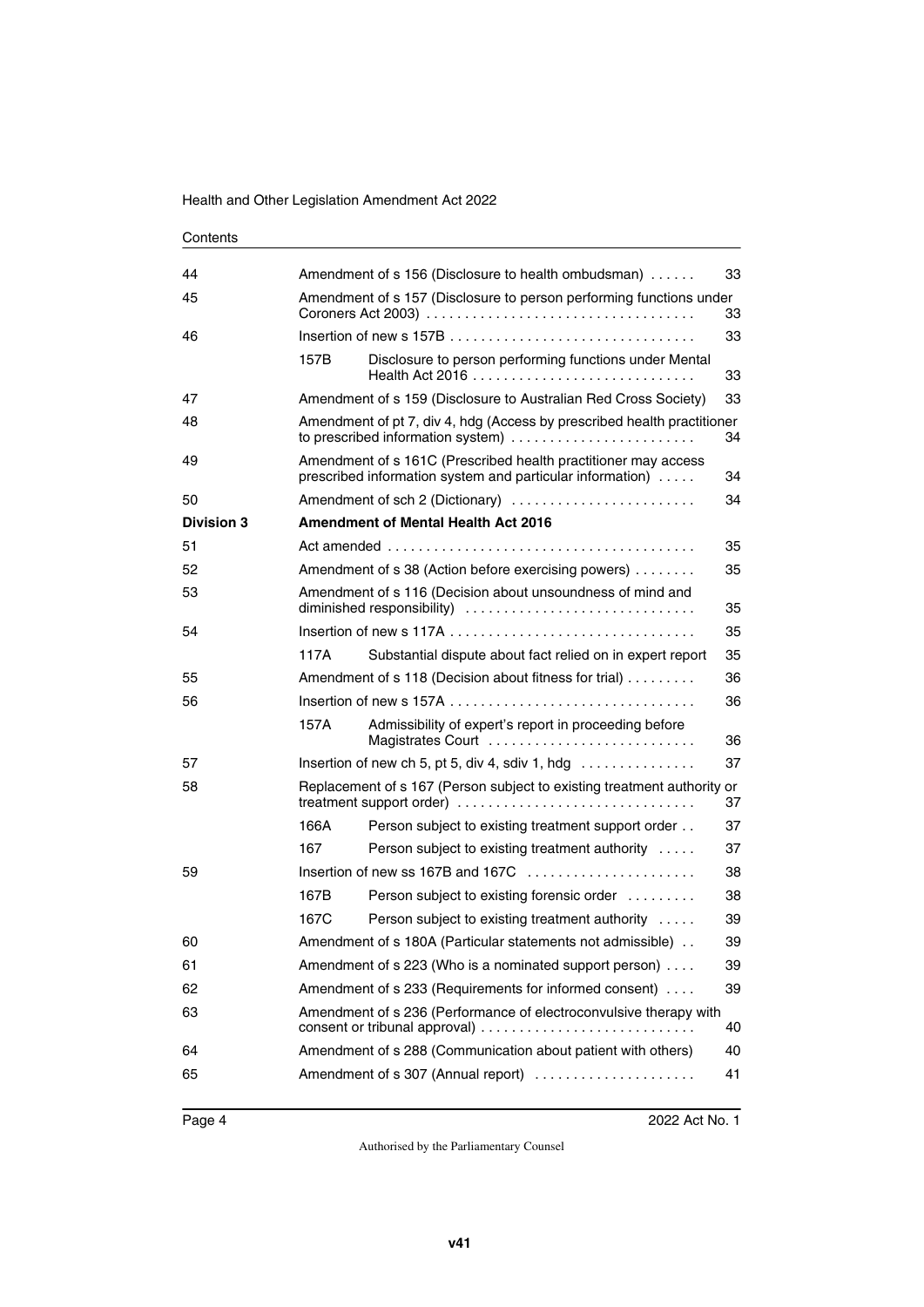| 66 |                                                                     | Amendment of s 317 (Definitions for pt 6)                                                                                                                                        | 41 |
|----|---------------------------------------------------------------------|----------------------------------------------------------------------------------------------------------------------------------------------------------------------------------|----|
| 67 | Amendment of s 318 (Application)<br>42                              |                                                                                                                                                                                  |    |
| 68 | Amendment of s 319 (Decision on application)<br>42                  |                                                                                                                                                                                  |    |
| 69 |                                                                     | Replacement of ss 322 and 323                                                                                                                                                    | 43 |
|    | 322                                                                 | Duration of information notice                                                                                                                                                   | 43 |
|    | 323                                                                 | Revocation of information notice                                                                                                                                                 | 44 |
| 70 |                                                                     |                                                                                                                                                                                  | 46 |
| 71 | Amendment of s 351 (Transfer between services by agreement of<br>46 |                                                                                                                                                                                  |    |
| 72 |                                                                     | Amendment of s 352 (Transfer between services by requirement of chief                                                                                                            | 47 |
| 73 |                                                                     | Amendment of s 353 (Transfer between authorised mental health service<br>and forensic disability service)                                                                        | 47 |
| 74 |                                                                     | Amendment of s 354 (Transfer of person subject to treatment authority<br>to another State) $\ldots \ldots \ldots \ldots \ldots \ldots \ldots \ldots \ldots \ldots \ldots \ldots$ | 47 |
| 75 |                                                                     | Amendment of s 355 (Transfer of person subject to interstate order from                                                                                                          | 48 |
| 76 |                                                                     | Replacement of s 368 (Apprehension of person absent from interstate<br>mental health service)                                                                                    | 49 |
|    | 368                                                                 | Apprehension, detention and transport of person absent from<br>interstate mental health service                                                                                  | 49 |
| 77 |                                                                     | Amendment of s 383 (Purpose of pt 7)                                                                                                                                             | 50 |
| 78 |                                                                     | Amendment of s 427 (Transfer to another authorised mental health                                                                                                                 | 50 |
| 79 |                                                                     | Amendment of s 435 (Requirement to conduct periodic review                                                                                                                       | 51 |
| 80 |                                                                     | Amendment of s 456 (Transfer of responsibility for forensic patient)                                                                                                             | 51 |
| 81 |                                                                     | Amendment of s 467 (Requirement to conduct periodic review                                                                                                                       | 51 |
| 82 |                                                                     | Amendment of s 479 (Transfer to another authorised mental health                                                                                                                 | 52 |
| 83 |                                                                     |                                                                                                                                                                                  | 52 |
| 84 |                                                                     | Amendment of s 509 (Decision on application)                                                                                                                                     | 53 |
| 85 |                                                                     | Amendment of s 513 (Definitions for div 1)                                                                                                                                       | 55 |
| 86 |                                                                     | Replacement of s 515 (Requirements for application)                                                                                                                              | 55 |
|    | 515                                                                 |                                                                                                                                                                                  | 55 |
| 87 |                                                                     | Amendment of s 516 (Notice of hearing)                                                                                                                                           | 57 |
| 88 |                                                                     | Amendment of s 517 (Decision on application)                                                                                                                                     | 57 |
| 89 |                                                                     | Amendment of s 518 (Making of forensic order)                                                                                                                                    | 58 |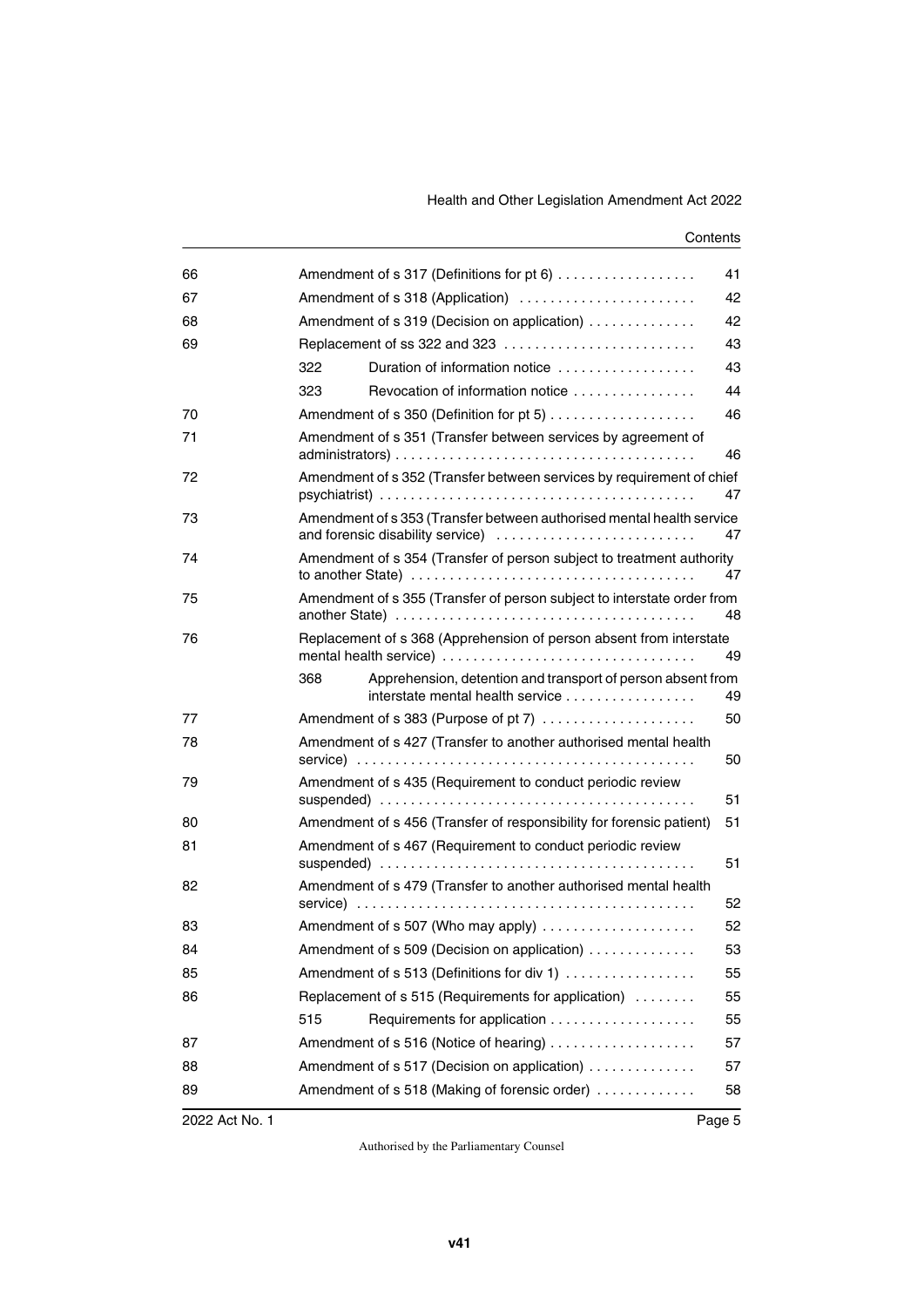## [Replacement of ss 519 and 520 . . . . . . . . . . . . . . . . . . . . . . . . . 58](#page-59-3)  [When interstate transfer approval takes effect . . . . . 58](#page-59-5)  [Transport of patient seeking transfer under interstate transfer](#page-60-1)  [approval . . . . . . . . . . . . . . . . . . . . . . . . . . . . . . . . . . . 59](#page-60-1)  [Replacement of s 521 \(Definition for div 2\) . . . . . . . . . . . . . . . . . 60](#page-61-1)  [Definitions for division . . . . . . . . . . . . . . . . . . . . . . . . 60](#page-61-3)  [Amendment of s 522 \(Who may apply\) . . . . . . . . . . . . . . . . . . . . 61](#page-62-1) Replacement of s 523 (Requirements for application) ......... 61  [Requirements for application . . . . . . . . . . . . . . . . . . . 61](#page-62-5)  [Amendment of s 524 \(Notice of hearing\) . . . . . . . . . . . . . . . . . . . 63](#page-64-1)  [Amendment of s 525 \(Decision on application\) . . . . . . . . . . . . . . 63](#page-64-3)  [Replacement of ss 526–528 . . . . . . . . . . . . . . . . . . . . . . . . . . . . 65](#page-66-1)  [When interstate transfer approval or international transfer](#page-66-3)  [approval takes effect . . . . . . . . . . . . . . . . . . . . . . . . . 65](#page-66-3)  [Transport of patient seeking transfer under interstate transfer](#page-66-5)  [approval . . . . . . . . . . . . . . . . . . . . . . . . . . . . . . . . . . . 65](#page-66-5) [527A](#page-67-0) [Transport of patient seeking transfer under international](#page-67-1)  [transfer approval . . . . . . . . . . . . . . . . . . . . . . . . . . . . 66](#page-67-1)  [Effect on order . . . . . . . . . . . . . . . . . . . . . . . . . . . . . . 67](#page-68-1)  [Amendment of s 532 \(Definitions for pt 2\) . . . . . . . . . . . . . . . . . . 68](#page-69-1) Amendment of s 740 (Appointment of representative) ........ 68  [Amendment of s 776 \(Definitions for ch 17\) . . . . . . . . . . . . . . . . 68](#page-69-5)  [Replacement of ss 778 and 779 . . . . . . . . . . . . . . . . . . . . . . . . . 69](#page-70-1)  [Offence to use or disclose personal information . . . . 69](#page-70-3)  [Amendment of s 781 \(Disclosure to identify and offer support to victims\)](#page-71-1) . . . . . . . . . . . . . . . . . . . . . . . . . . . . . . . . . . . . . . . . . . . . . . . . . . 70  [Amendment of s 797 \(Protection of official from liability\) . . . . . . 71](#page-72-1)  [Replacement of ch 21, hdg \(Transitional provision for Hospital](#page-72-3)  [Foundations Act 2018\) . . . . . . . . . . . . . . . . . . . . . . . . . . . . . . . . 71](#page-72-3)  [Insertion of new ch 21, pt 2 . . . . . . . . . . . . . . . . . . . . . . . . . . . . . 71](#page-72-5) [Part 2](#page-73-0) Transitional provisions for Health and Other Legislation [Amendment Act 2022](#page-73-1)  [Definitions for part . . . . . . . . . . . . . . . . . . . . . . . . . . . 72](#page-73-3)  [Application of new s 117A to reference made before](#page-73-5)  [commencement . . . . . . . . . . . . . . . . . . . . . . . . . . . . . 72](#page-73-5)  [Application of new s 157A to reference made before](#page-74-1)  [commencement . . . . . . . . . . . . . . . . . . . . . . . . . . . . . 73](#page-74-1)  [Application of new ss 317, 322 and 323 . . . . . . . . . . 73](#page-74-3)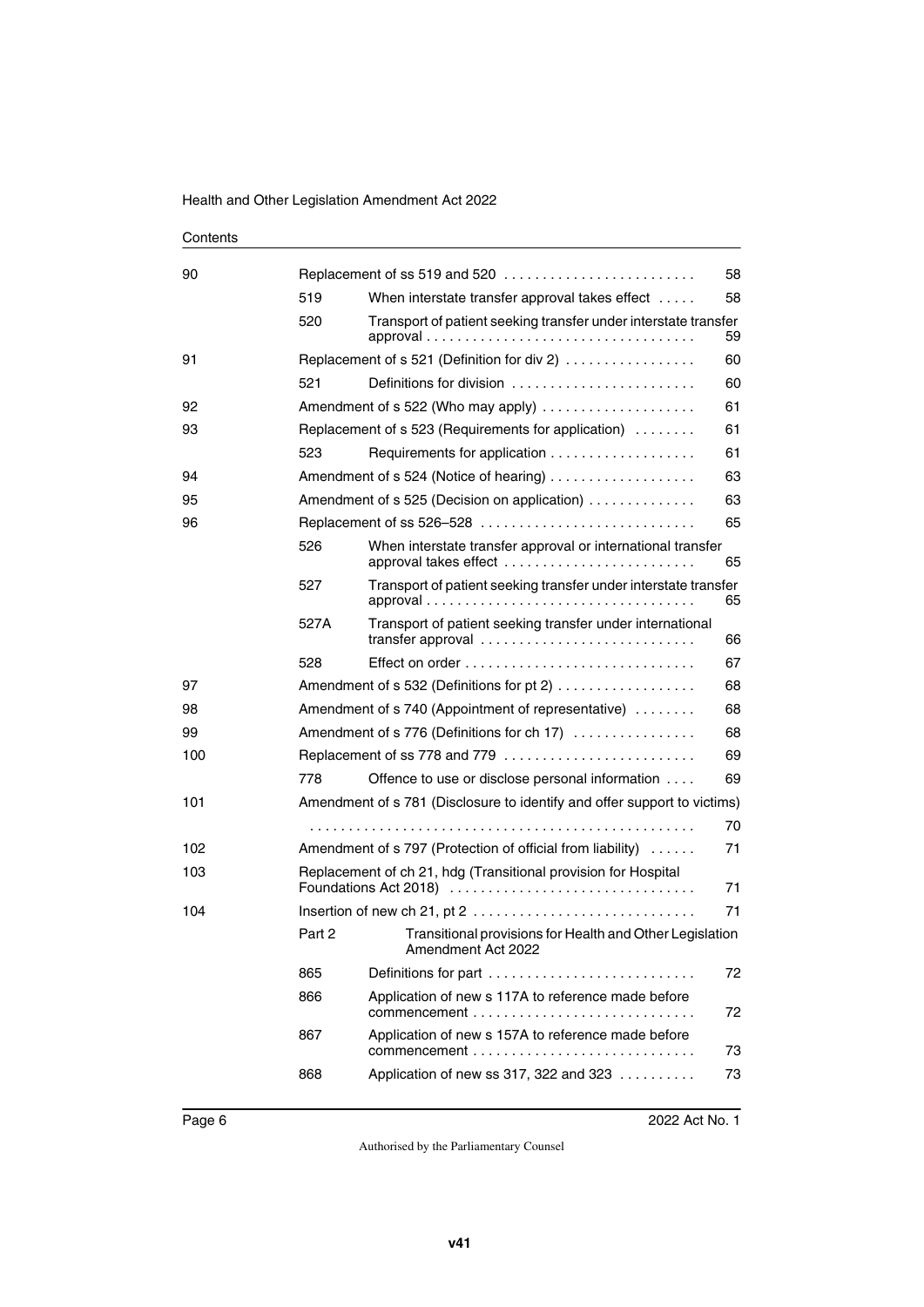|                   | 869                                                                                                | Apprehension and transport of persons                                                   | 73 |
|-------------------|----------------------------------------------------------------------------------------------------|-----------------------------------------------------------------------------------------|----|
|                   | 870                                                                                                |                                                                                         | 74 |
|                   | 871                                                                                                | Application of new ch 12, pt 10                                                         | 74 |
|                   | 872                                                                                                | Application of new s 778                                                                | 75 |
| 105               |                                                                                                    | Amendment of sch 3 (Dictionary)                                                         | 75 |
| <b>Division 4</b> | Amendment of Public Health (Infection Control for Personal<br><b>Appearance Services) Act 2003</b> |                                                                                         |    |
| 106               |                                                                                                    |                                                                                         | 76 |
| 107               |                                                                                                    | Amendment of s 44 (Applications for renewal of licence)                                 | 76 |
| 108               | Amendment of s 46 (Licence taken to be in force while application for<br>77                        |                                                                                         |    |
| 109               |                                                                                                    | Insertion of new pt 4, div 2A                                                           | 77 |
|                   | Division 2A                                                                                        | <b>Restoration of licences</b>                                                          |    |
|                   | 46A                                                                                                | Applications for restoration of licence                                                 | 77 |
|                   | 46B                                                                                                | Inquiries into application for restoration of licence                                   | 79 |
|                   | 46C                                                                                                | Expired licence taken to be in force while application for<br>restoration is considered | 79 |
| 110               |                                                                                                    | Amendment of s 58 (Applications)                                                        | 80 |
| 111               |                                                                                                    | Insertion of new pt 10, div 1, hdg $\dots \dots \dots \dots \dots \dots \dots \dots$    | 80 |
| 112               |                                                                                                    |                                                                                         | 80 |
|                   | Division 2                                                                                         | Transitional provisions for Health and Other Legislation<br>Amendment Act 2022          |    |
|                   | 161                                                                                                | Continuing application of former pt 4, div 2                                            | 80 |
|                   | 162                                                                                                |                                                                                         | 81 |
| <b>Division 5</b> |                                                                                                    | <b>Amendment of Radiation Safety Act 1999</b>                                           |    |
| 113               |                                                                                                    |                                                                                         | 82 |
| 114               | Amendment of s 51 (Procedural requirements for applications).<br>82                                |                                                                                         |    |
| Division 6        | <b>Amendment of Transplantation and Anatomy Act 1979</b>                                           |                                                                                         |    |
| 115               | 83                                                                                                 |                                                                                         |    |
| 116               | Amendment of s 4 (Interpretation)<br>83                                                            |                                                                                         |    |
| Part 4            | Minor and consequential amendments                                                                 |                                                                                         |    |
| 117               |                                                                                                    |                                                                                         | 84 |
| <b>Schedule 1</b> |                                                                                                    | Minor and consequential amendments                                                      | 85 |
| Part 1            |                                                                                                    | Amendments commencing on assent                                                         |    |
|                   |                                                                                                    | Corrective Services Act 2006                                                            | 85 |
|                   |                                                                                                    | Water Supply (Safety and Reliability) Act 2008                                          | 85 |
| Part 2            |                                                                                                    | Amendments commencing by proclamation                                                   |    |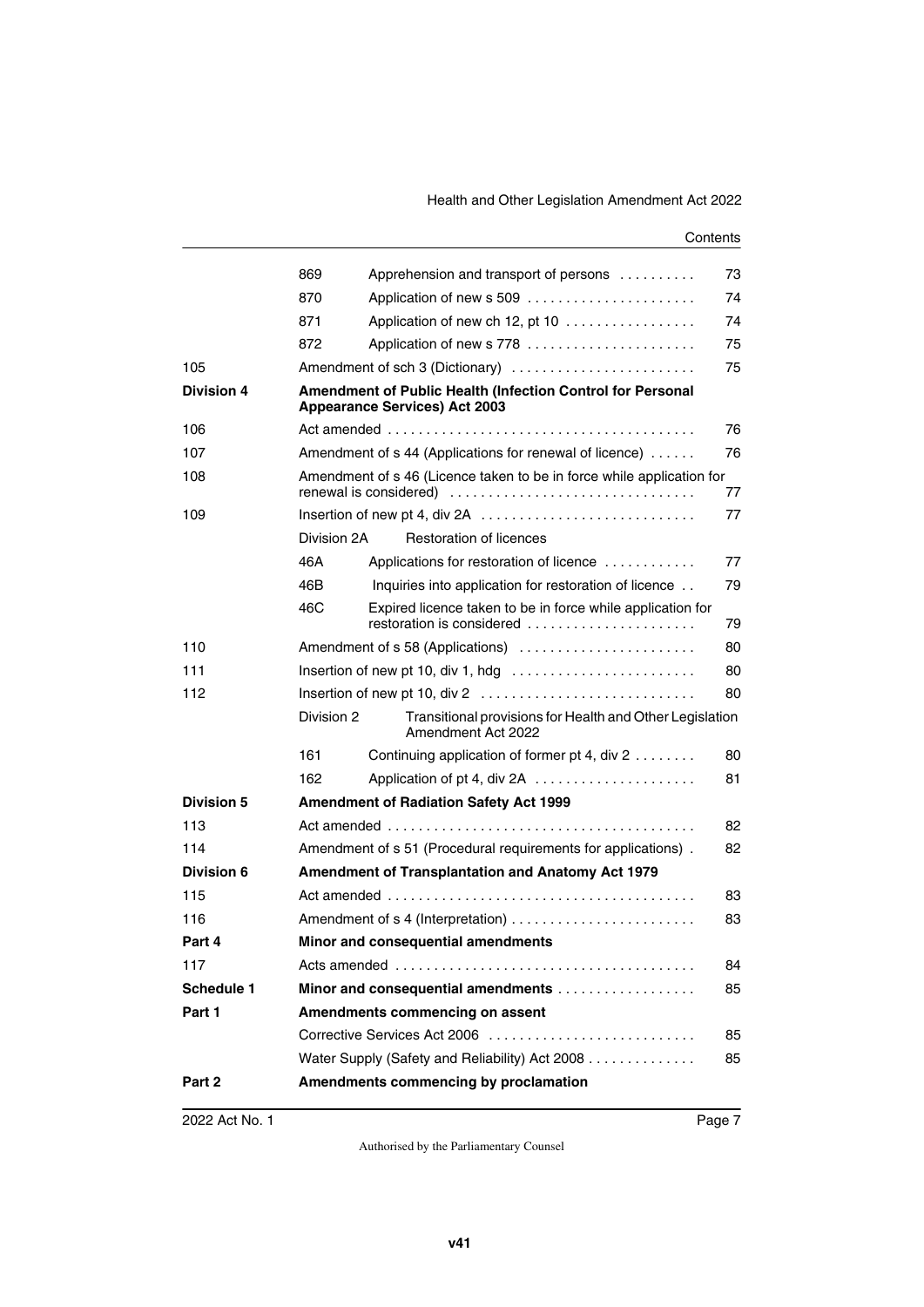|                                                                        | 86. |
|------------------------------------------------------------------------|-----|
|                                                                        | 86. |
| Public Health (Infection Control for Personal Appearance Services) Act | 86  |
|                                                                        |     |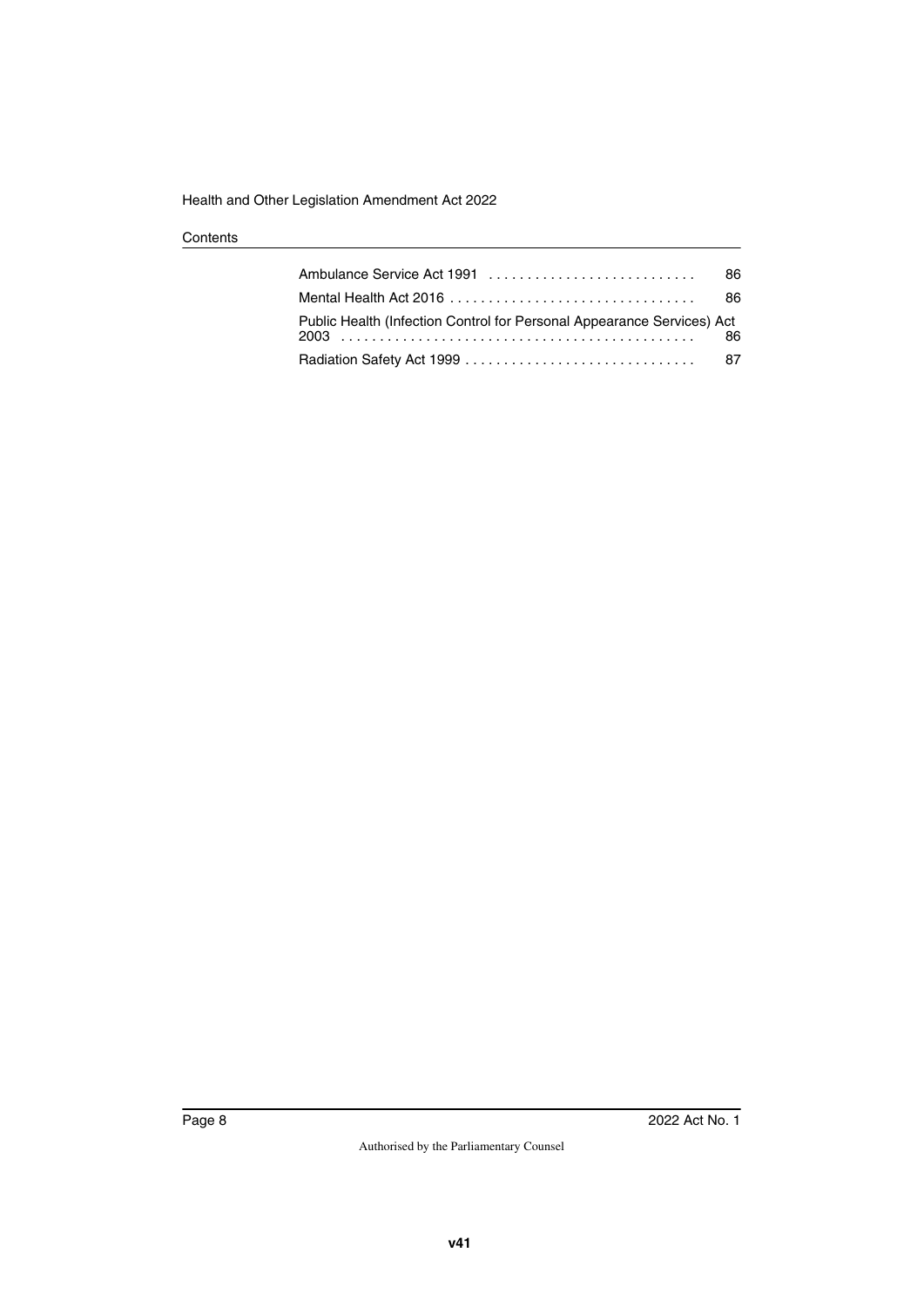## **The Parliament of Queensland enacts—**

# <span id="page-10-0"></span>**Part 1** Preliminary

## <span id="page-10-2"></span>**1 Short title**

<span id="page-10-3"></span><span id="page-10-1"></span>This Act may be cited as the *Health and Other Legislation Amendment Act 2022*.

#### <span id="page-10-4"></span>**2 Commencement**

<span id="page-10-5"></span>The following provisions commence on a day to be fixed by proclamation—

- (a) part 3;
- <span id="page-10-9"></span><span id="page-10-7"></span>(b) schedule 1, part 2.

# <span id="page-10-6"></span>**Part 2 Amendments commencing on assent**

## <span id="page-10-8"></span>**Division 1** Amendment of Ambulance Service **Act 1991**

#### <span id="page-10-10"></span>**3 Act amended**

<span id="page-10-11"></span>This division amends the *Ambulance Service Act 1991*.

*Note—*

See also the amendments in part 3, division 1 and schedule 1, part 2.

## <span id="page-10-12"></span>**4 Amendment of s 5 (Disqualification from appointment)**

<span id="page-10-13"></span> $(1)$  Section  $5(b)$ —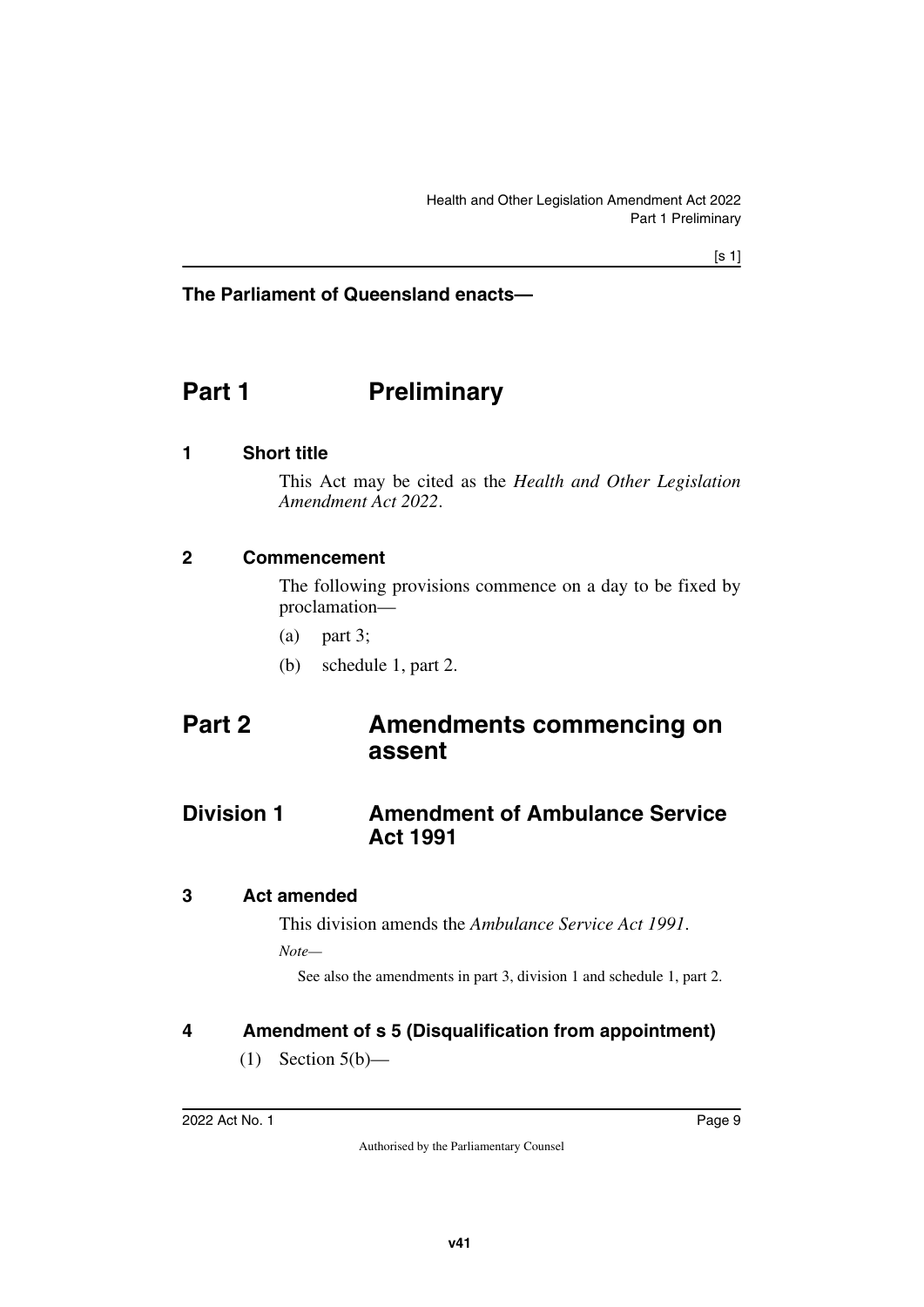Health and Other Legislation Amendment Act 2022 Part 2 Amendments commencing on assent

 $[s 5]$ 

*omit.*

 $(2)$  Section  $5(c)$ —

<span id="page-11-1"></span>*renumber* as section 5(b).

# <span id="page-11-0"></span>**Division 2 Amendment of Criminal Code**

## <span id="page-11-2"></span>**5 Code amended**

<span id="page-11-5"></span><span id="page-11-3"></span>This division amends the Criminal Code.

## <span id="page-11-4"></span>**6 Amendment of s 282 (Surgical operations and medical treatment)**

Section 282(4), definition *unqualified person*, 'section  $319A(4)$ <sup>'</sup>—

*omit, insert—*

section 319A(3)

#### <span id="page-11-6"></span>**7 Amendment of s 319A (Termination of pregnancy performed by unqualified person)**

<span id="page-11-7"></span>(1) Section 319A(2)—

*insert—*

*Note—*

The *Termination of Pregnancy Act 2018*, section 10 provides that a woman who consents to, assists in, or performs a termination on herself does not commit an offence.

(2) Section 319A(3)—

*omit.*

(3) Section 319A(4)—

*insert—*

*assisting*, in the performance of a termination on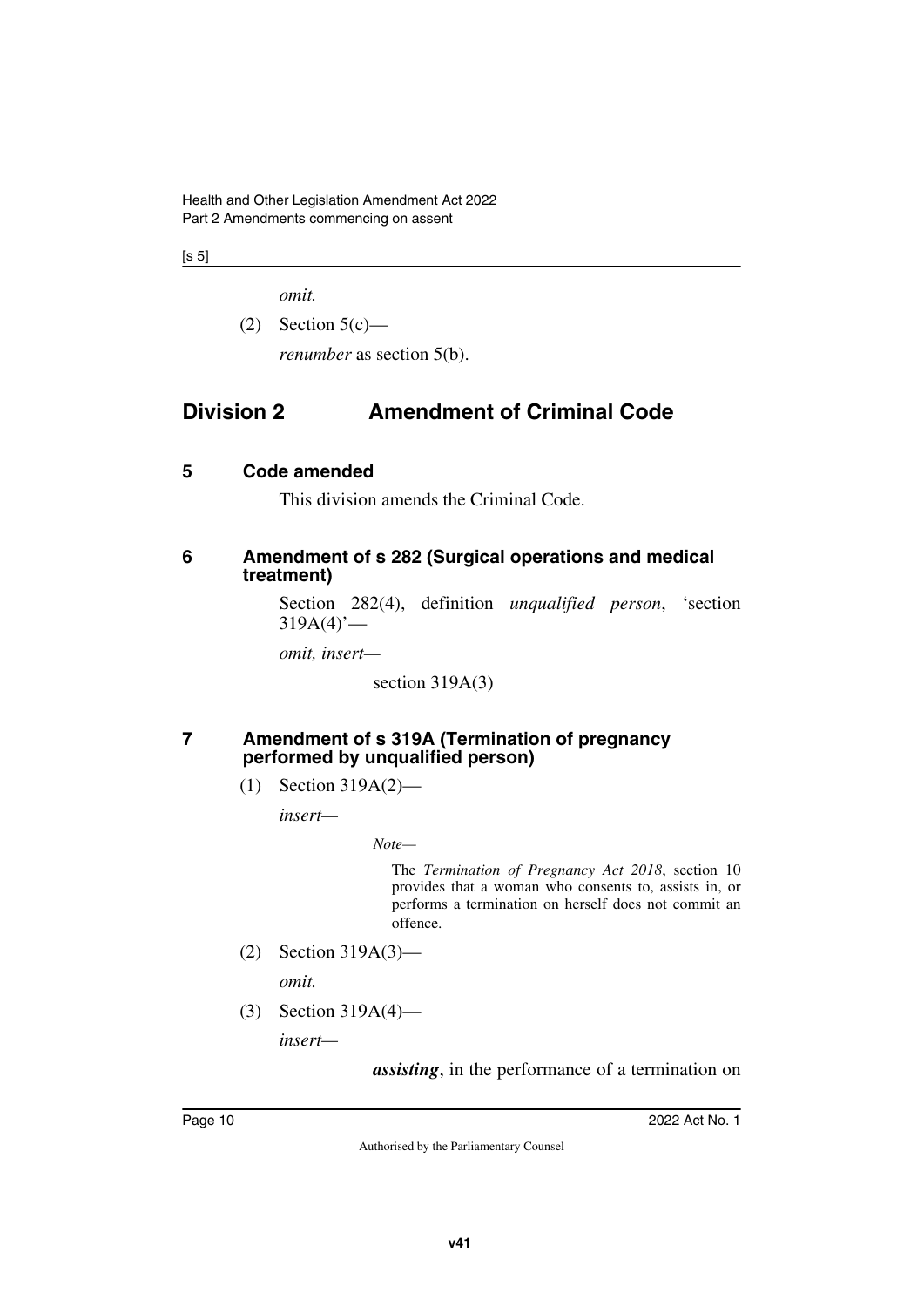a woman—

- (a) includes—
	- (i) dispensing a termination drug for use in the termination; and
	- (ii) supplying, or procuring the supply of, a termination drug for use in the termination; and
	- (iii) administering a termination drug; but
- (b) does not include providing care to the woman before or after the termination is performed.

*prescribed health profession* means any of the following health professions under the Health Practitioner Regulation National Law—

- (a) Aboriginal and Torres Strait Islander health practice;
- (b) medical;
- (c) midwifery;
- (d) nursing;
- (e) pharmacy;
- (f) another health profession prescribed under the *Termination of Pregnancy Act 2018*, schedule 1, definition *prescribed health profession*, paragraph (f).

*prescribed student* means a person—

- (a) whose name is entered in a student register, for a prescribed health profession, as being currently registered under the Health Practitioner Regulation National Law; and
- (b) who assists in the performance of a termination on a woman only—
	- (i) under the supervision of—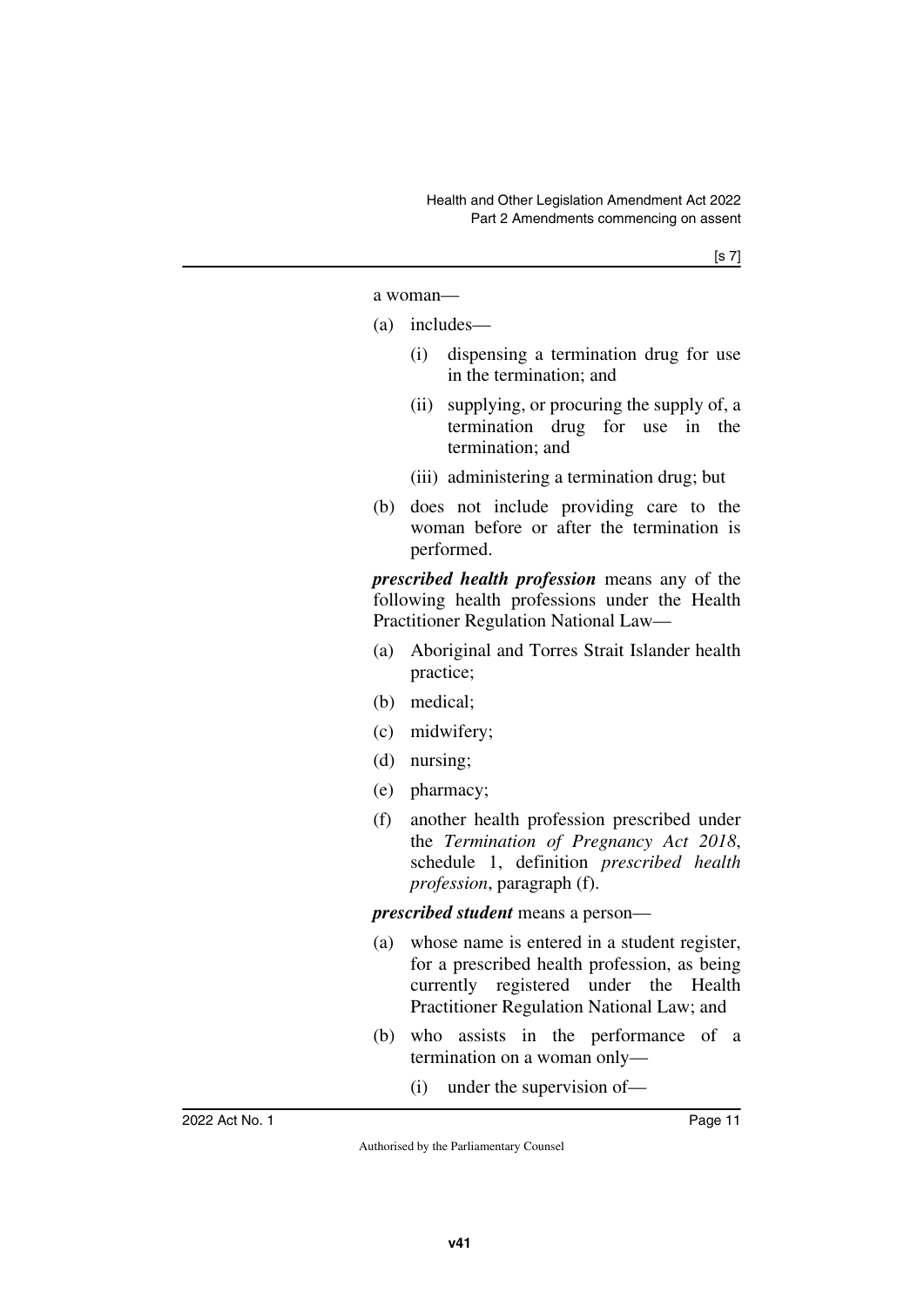[s 7]

- (A) a medical practitioner performing the termination; or
- (B) a prescribed practitioner lawfully assisting in the performance of the termination; or
- (C) the student's primary clinical supervisor; and
- (ii) to the extent necessary to complete the student's program of study for, or clinical training in, the student's health profession.

*primary clinical supervisor*, of a prescribed student, means a prescribed practitioner who has primary responsibility for supervising the clinical work performed by the student for the student's program of study for, or clinical training in, the student's health profession.

*student register*, for a health profession, see the Health Practitioner Regulation National Law.

(4) Section 319A(4), definition *prescribed practitioner*, from  $'$ any'—

*omit, insert—*

a prescribed health profession, other than as a student.

(5) Section 319A(4), definition *unqualified person*, paragraph  $(b)(ii)$ —

*omit, insert—*

(ii) a prescribed practitioner providing the assistance in the practice of the practitioner's prescribed health profession; or

(iii) a prescribed student.

(6) Section 319A(4)—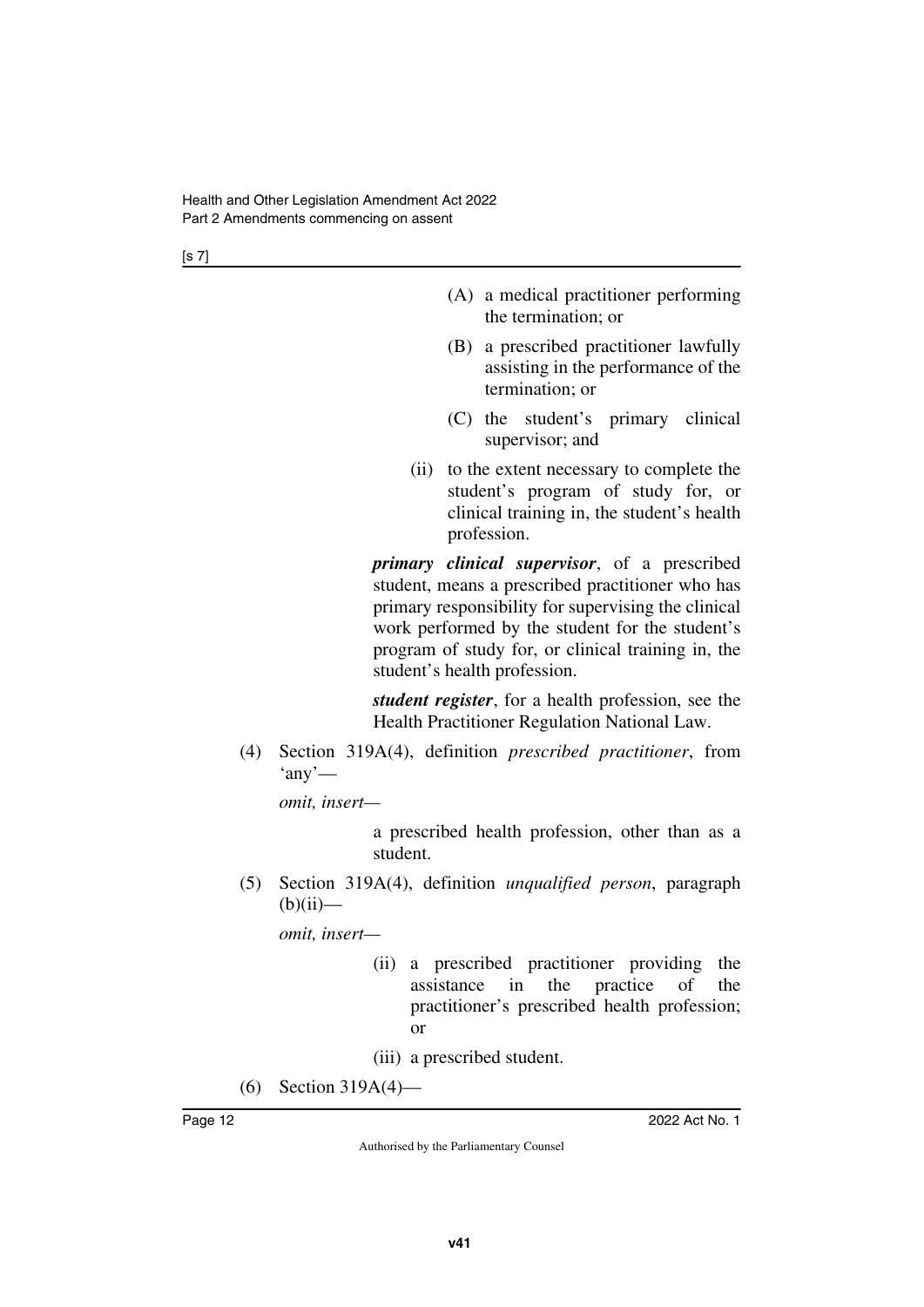[s 8]

<span id="page-14-1"></span>*renumber* as section 319A(3).

## <span id="page-14-0"></span>**Division 3 Amendment of Environmental Protection Act 1994**

## <span id="page-14-2"></span>**8 Act amended**

<span id="page-14-5"></span><span id="page-14-3"></span>This division amends the *Environmental Protection Act 1994*.

#### <span id="page-14-4"></span>**9 Amendment of sch 1 (Exclusions relating to environmental nuisance or environmental harm)**

(1) Schedule 1, section 3—

*insert—*

- (fa) development carried out, or the use of premises, under a designation made under the Planning Act by the Minister who administers chapter 2, part 5 of that Act, to the extent the environmental nuisance, or an activity that causes the environmental nuisance, is regulated by a requirement of the designation;
- (2) Schedule 1, section  $3(fa)$  to  $(i)$ —

<span id="page-14-7"></span>*renumber* as schedule 1, section  $3(g)$  to (k).

## <span id="page-14-6"></span>**Division 3A Amendment of Mental Health Act 2016**

## <span id="page-14-8"></span>**9A Act amended**

<span id="page-14-9"></span>This division amends the *Mental Health Act 2016*.

*Note—*

See also the amendments in part 3, division 3 and schedule 1, part 2.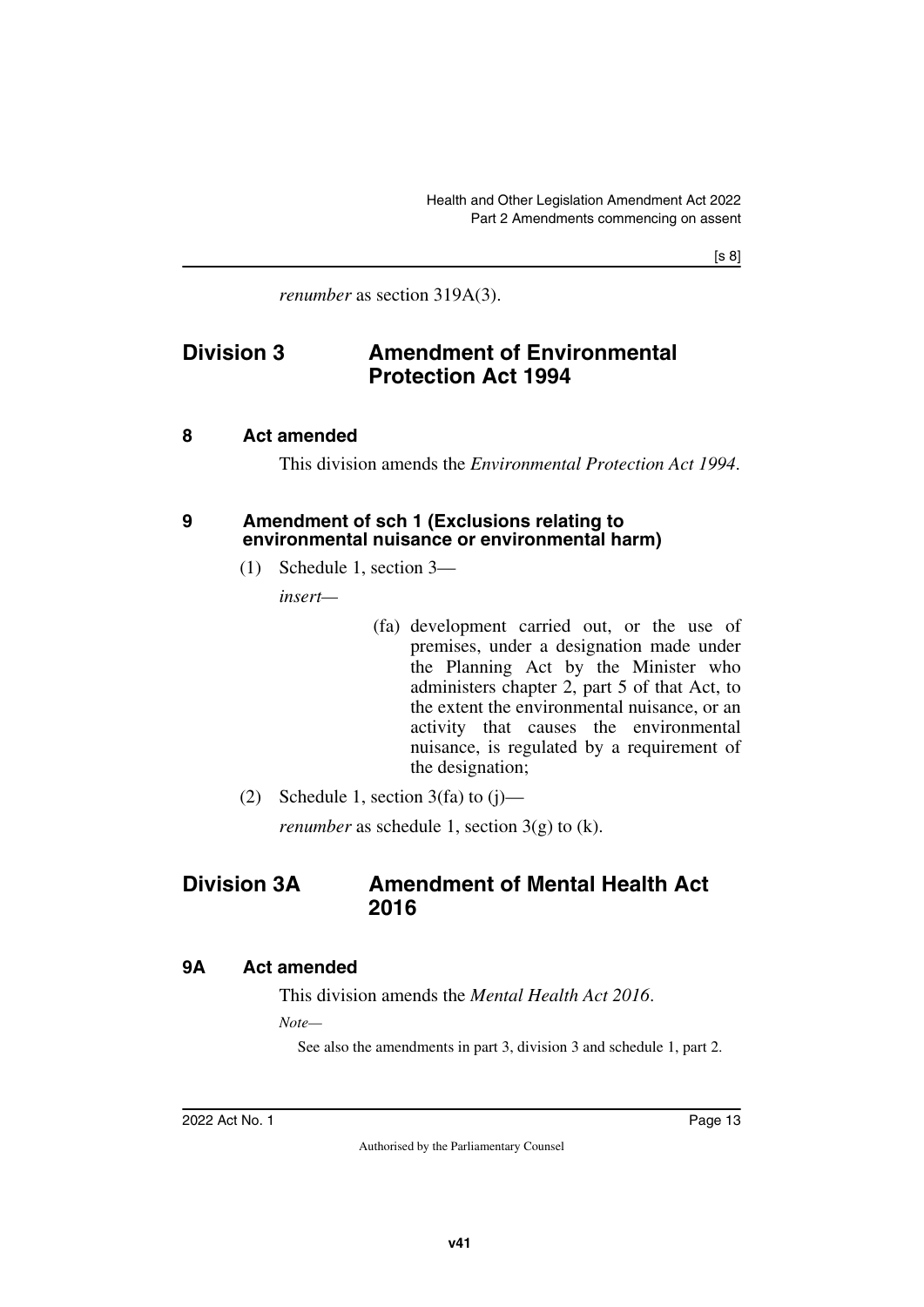Health and Other Legislation Amendment Act 2022 Part 2 Amendments commencing on assent

[s 9B]

## <span id="page-15-0"></span>**9B Insertion of new s 14A**

<span id="page-15-1"></span>After section 14—

*insert—*

## <span id="page-15-3"></span><span id="page-15-2"></span>**14A Territory of Norfolk Island taken to be a State**

<span id="page-15-5"></span>For this Act, the Territory of Norfolk Island is taken to be a State.

## <span id="page-15-4"></span>**Division 3B Amendment of Mental Health Regulation 2017**

#### <span id="page-15-6"></span>**9C Regulation amended**

<span id="page-15-9"></span><span id="page-15-7"></span>This division amends the *Mental Health Regulation 2017*.

#### <span id="page-15-8"></span>**9D Amendment of sch 1, s 1 (Corresponding laws for provisions of Act relating to transfer of patients or transport of persons)**

Schedule 1, section 1(1)—

*insert—*

• *Mental Health Act 1996* (Norfolk Island)

#### <span id="page-15-11"></span><span id="page-15-10"></span>**9E Amendment of sch 1, s 2 (Corresponding laws for Act, s 368(1)(b) and (2))**

Schedule 1, section 2—

*insert—*

• *Mental Health Act 1996* (Norfolk Island)

#### <span id="page-15-13"></span><span id="page-15-12"></span>**9F Amendment of sch 1, s 3 (Corresponding laws for Act, s 513, definition** *interstate forensic order***)**

Schedule 1, section 3—

*insert—*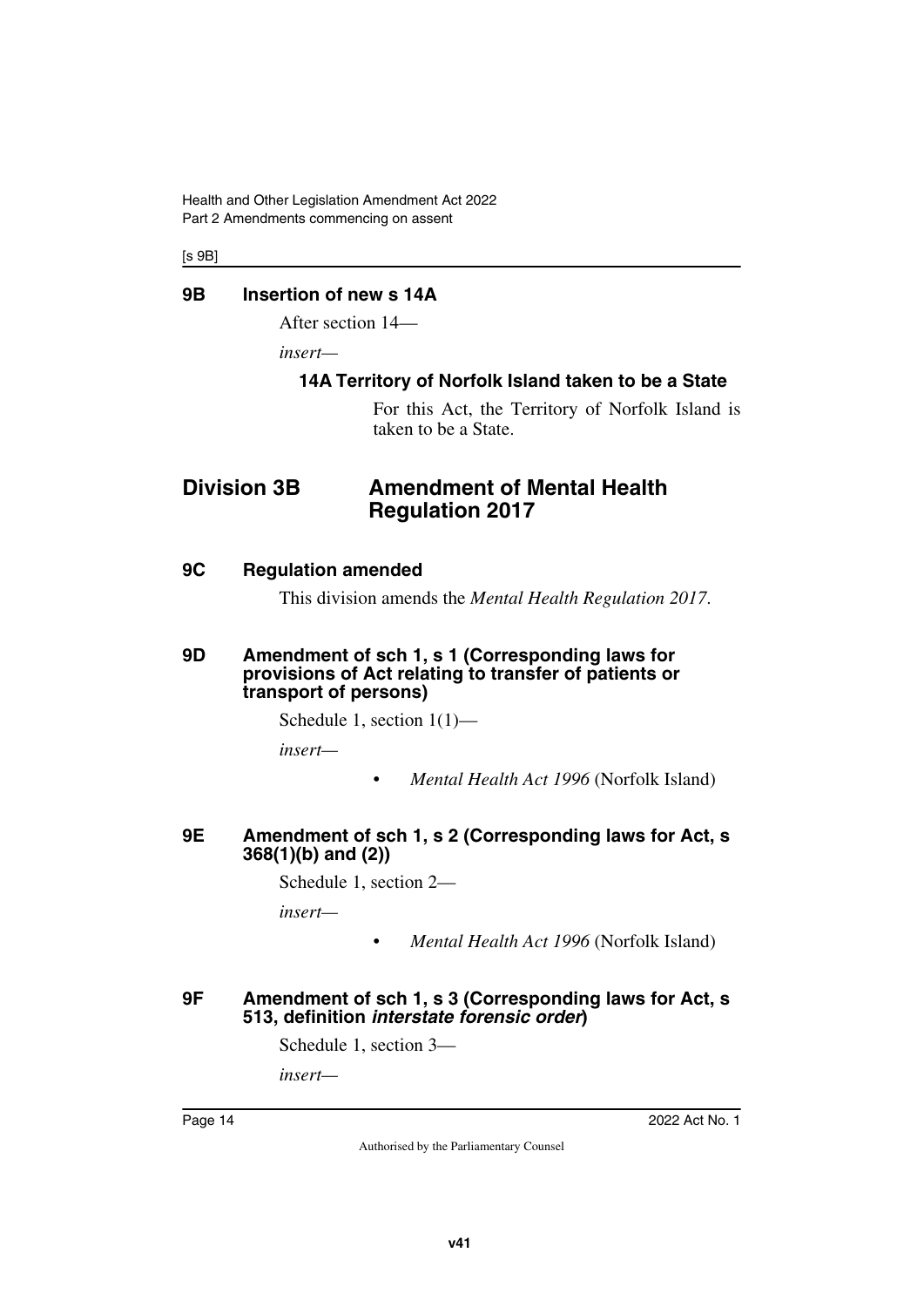[s 9G]

• *Mental Health Act 1996* (Norfolk Island)

## <span id="page-16-1"></span><span id="page-16-0"></span>**9G Amendment of sch 1, s 4 (Corresponding laws for Act, ss 513 and 521, definition** *interstate transfer requirements***)**

Schedule 1, section 4—

*insert—*

<span id="page-16-3"></span>• *Mental Health Act 1996* (Norfolk Island)

## <span id="page-16-2"></span>**Division 4 Amendment of Termination of Pregnancy Act 2018**

#### <span id="page-16-4"></span>**10 Act amended**

<span id="page-16-7"></span><span id="page-16-5"></span>This division amends the *Termination of Pregnancy Act 2018*.

## <span id="page-16-6"></span>**11 Amendment of s 7 (Registered health practitioners who may assist)**

(1) Section 7, heading—

*omit, insert—*

## **7 Registered health practitioners and students who may assist**

(2) Section 7(1) and  $(2)$ —

*omit, insert—*

- (1) A prescribed practitioner may, in the practice of the practitioner's prescribed health profession, assist in the performance of a termination on a woman by a medical practitioner.
- (2) A prescribed student may assist in the performance of a termination on a woman by a medical practitioner if the student provides the assistance only—
	- (a) under the supervision of—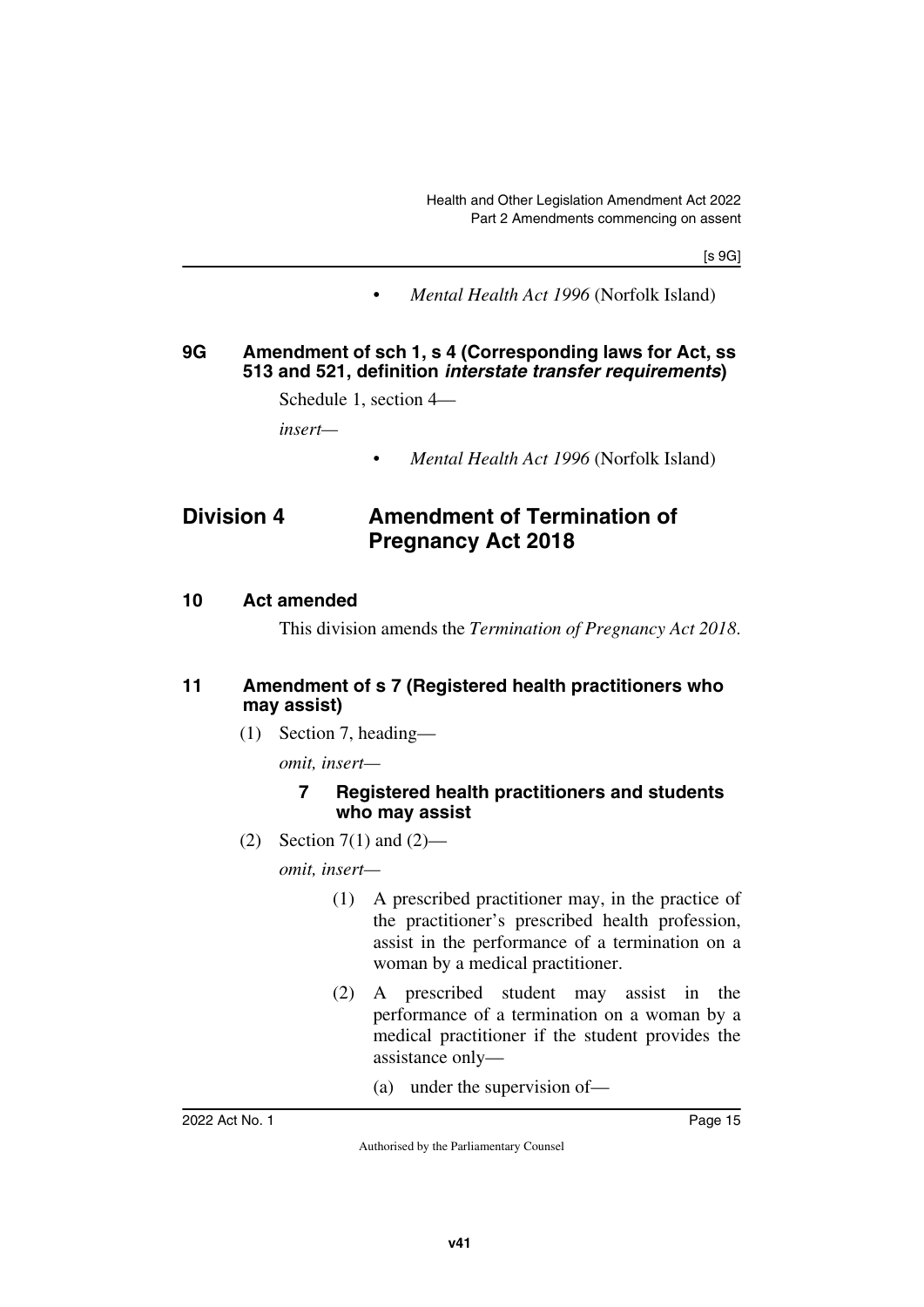[s 12]

- (i) the medical practitioner; or
- (ii) a prescribed practitioner lawfully assisting in the performance of the termination; or
- (iii) the student's primary clinical supervisor; and
- (b) to the extent necessary to complete the student's program of study for, or clinical training in, the student's health profession.
- (3) Section 7(3), 'registered health practitioner' *omit, insert—*

prescribed practitioner or prescribed student

(4) Section 7(4) *omit.*

## <span id="page-17-0"></span>**12 Insertion of new s 8A**

<span id="page-17-1"></span>After section 8—

*insert—*

## <span id="page-17-3"></span><span id="page-17-2"></span>**8A Prescribed student with conscientious objection**

- (1) This section applies if—
	- (a) a relevant person asks a prescribed student to assist in the performance of a termination on a woman; and
	- (b) the student has a conscientious objection to—
		- (i) the performance of the termination; or
		- (ii) assisting in the performance of the termination.
- (2) The student must disclose the student's conscientious objection to the relevant person.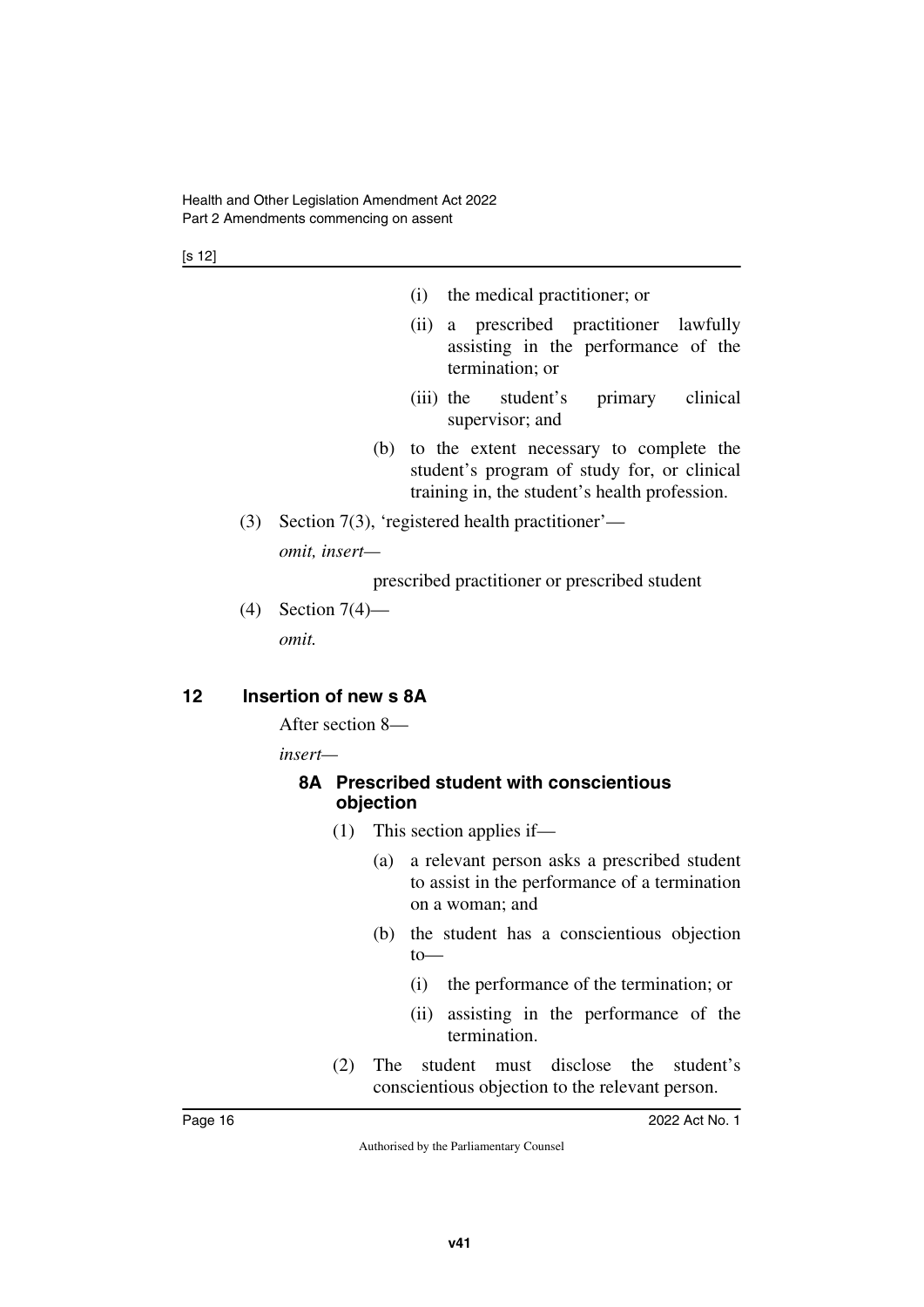(3) In this section—

#### *relevant person* means—

- (a) a medical practitioner performing the termination; or
- (b) a prescribed practitioner lawfully assisting in the performance of the termination; or
- (c) the student's primary clinical supervisor.

## <span id="page-18-0"></span>**13 Amendment of sch 1 (Dictionary)**

<span id="page-18-1"></span>(1) Schedule 1, definitions *Aboriginal and Torres Strait Islander health practitioner*, *midwife*, *nurse* and *pharmacist*—

*omit*.

(2) Schedule 1—

*insert—*

*assisting*, in the performance of a termination on a woman—

- (a) includes—
	- (i) dispensing a termination drug for use in the termination; and
	- (ii) supplying, or procuring the supply of, a termination drug for use in the termination; and
	- (iii) administering a termination drug; but
- (b) does not include providing care to the woman before or after the termination is performed.

*prescribed health profession* means any of the following health professions under the Health Practitioner Regulation National Law—

(a) Aboriginal and Torres Strait Islander health practice;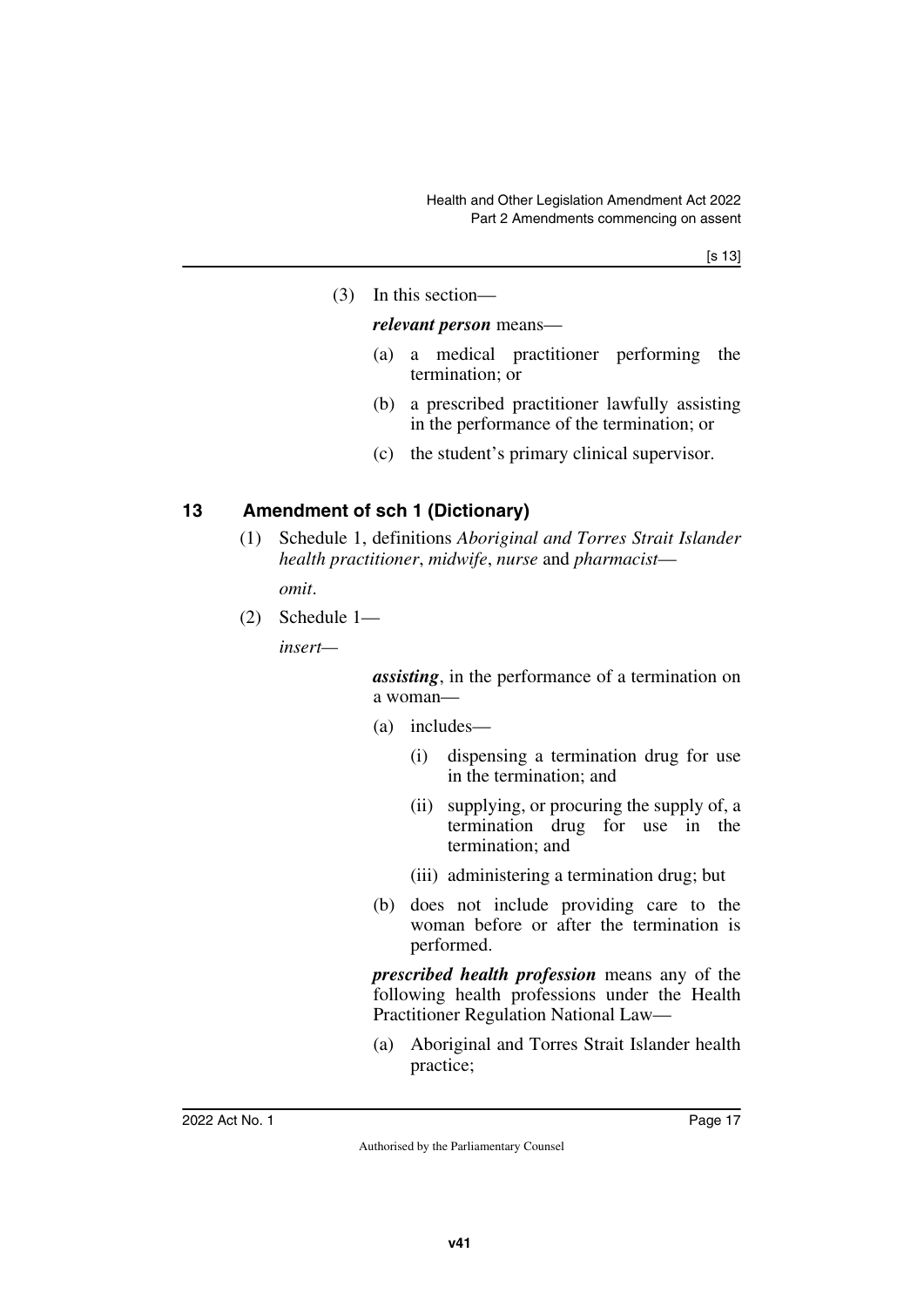- (b) medical;
- (c) midwifery;
- (d) nursing;
- (e) pharmacy;
- (f) another health profession prescribed by regulation.

*prescribed practitioner* means a registered health practitioner whose health profession is a prescribed health profession.

*prescribed student* means a person whose name is entered in a student register, for a prescribed health profession, as being currently registered under the Health Practitioner Regulation National Law.

*primary clinical supervisor*, of a prescribed student, means a registered health practitioner who has primary responsibility for supervising the clinical work performed by the student for the student's program of study for, or clinical training in, the student's health profession.

<span id="page-19-3"></span><span id="page-19-1"></span>*student register*, for a health profession, see the Health Practitioner Regulation National Law.

# <span id="page-19-0"></span>**Part 3 Amendments commencing by proclamation**

## <span id="page-19-2"></span>**Division 1** Amendment of Ambulance Service **Act 1991**

## <span id="page-19-4"></span>**14 Act amended**

<span id="page-19-5"></span>This division amends the *Ambulance Service Act 1991*.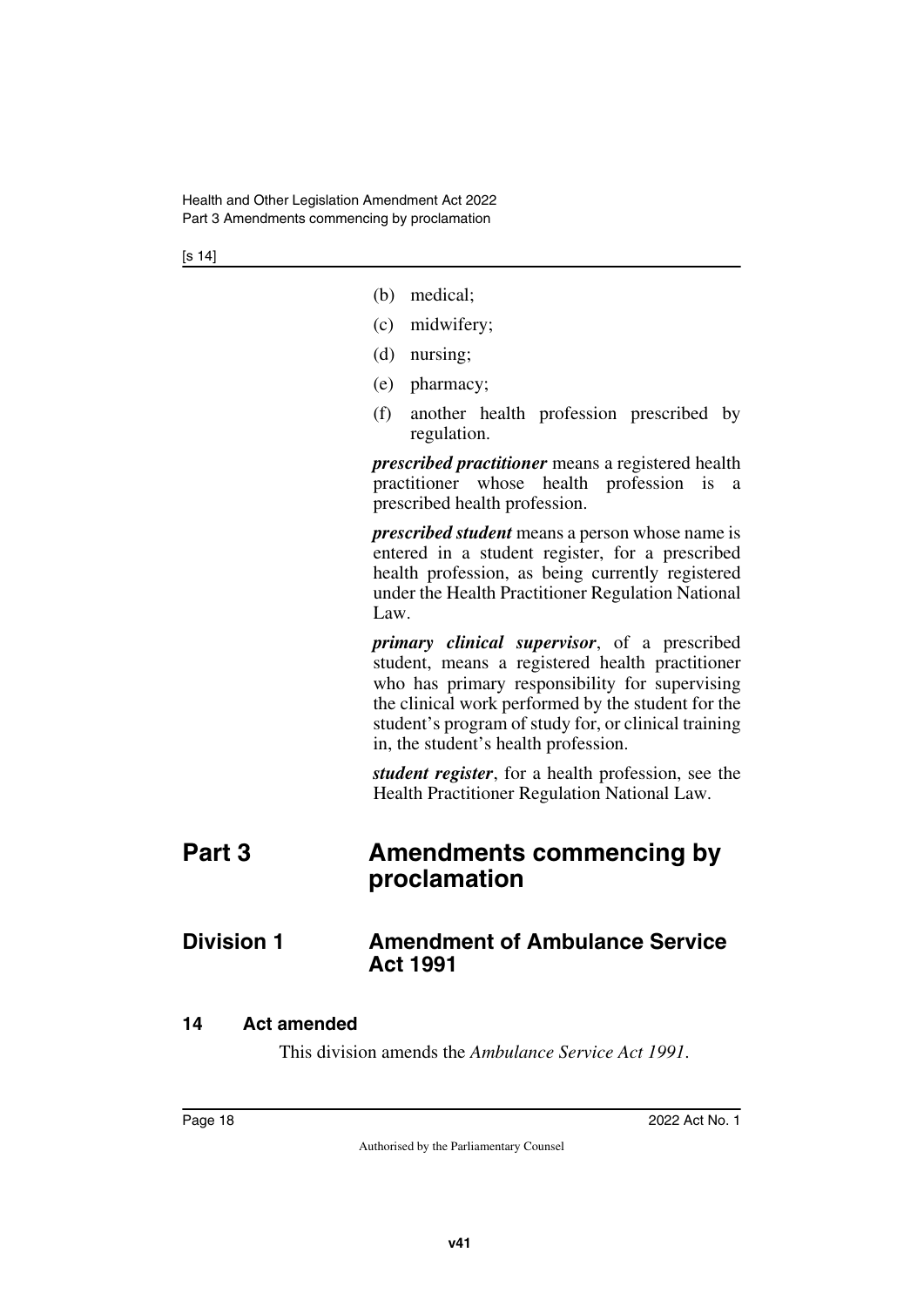*Note—*

See also the amendments in part 2, division 1 and schedule 1, part 2.

## <span id="page-20-0"></span>**15 Amendment of pt 4A, hdg (Root cause analyses)**

<span id="page-20-1"></span>Part 4A, heading, 'analyses'—

*omit, insert—*

**analysis**

## <span id="page-20-3"></span><span id="page-20-2"></span>**16 Amendment of s 36M (Disclosure of information—RCA team member or relevant person)**

(1) Section  $36M(1)$  and (2), penalty, '50 penalty units'—

*omit, insert—*

100 penalty units

- (2) Section 36M(3) *omit.*
- (3) Section 36M(4)—

<span id="page-20-5"></span>*renumber* as section 36M(3).

#### <span id="page-20-4"></span>**17 Amendment of s 36N (Disclosure of information—commissioning authority or relevant person)**

(1) Section 36 $N(1)$ , (3) and (5), penalty, '50 penalty units' *omit, insert—*

100 penalty units

(2) Section 36N(9)—

*omit.*

(3) Section 36N(10) and (11) *renumber* as section 36N(9) and (10).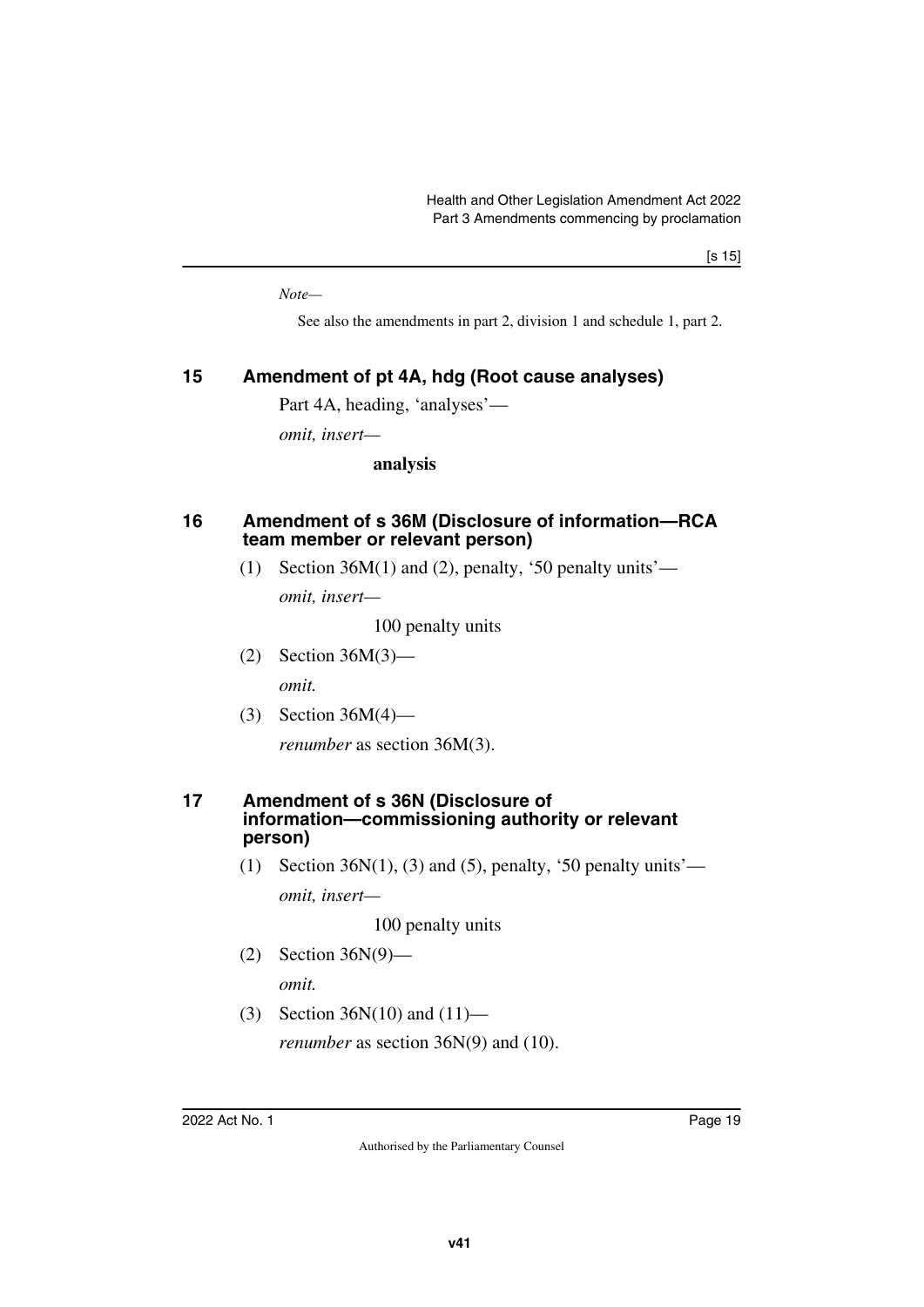[s 18]

## <span id="page-21-1"></span><span id="page-21-0"></span>**18 Amendment of s 36P (Giving of copy of RCA report—medical director)**

Section 36P(3) and (4), penalty, '50 penalty units'—

*omit, insert—*

100 penalty units

## <span id="page-21-2"></span>**19 Replacement of ss 49 and 49A**

<span id="page-21-3"></span>Sections 49 and 49A—

*omit, insert—*

## <span id="page-21-5"></span><span id="page-21-4"></span>**49 Confidential information must not be disclosed by designated officers**

(1) A person who is or was a designated officer must not, directly or indirectly, disclose confidential information to another person unless the disclosure is required or permitted under this Act.

Maximum penalty—100 penalty units.

*Note—*

See also part 7, division 1 for disclosures of confidential information permitted under this Act.

- (2) For subsection (1), another person includes another designated officer.
- (3) Subsection (1) applies even if a person who could be identified from the disclosure of the confidential information is deceased.

## <span id="page-21-7"></span><span id="page-21-6"></span>**49A Confidential information must not be disclosed by informed person**

- (1) This section applies if a person who is or was a designated officer directly or indirectly discloses confidential information to another person (the *informed person*).
- (2) The informed person must not, directly or indirectly, disclose the confidential information to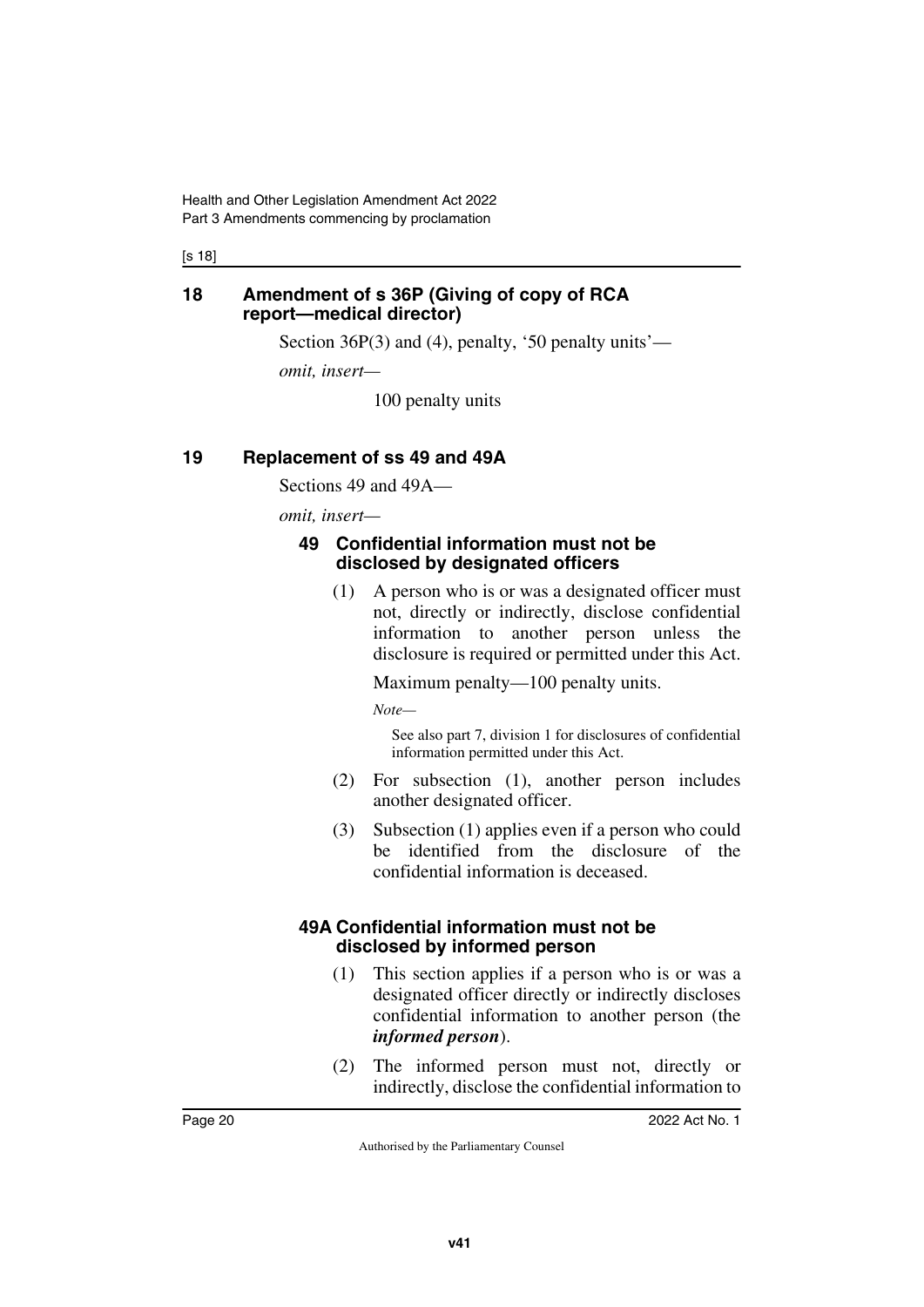another person unless the disclosure is required or permitted under this Act or another law.

Maximum penalty—50 penalty units.

- (3) The informed person may disclose the confidential information—
	- (a) to the person to whom the confidential information relates; or
	- (b) for a lawful purpose for which the confidential information was originally disclosed to the informed person; or
	- (c) if an agreement mentioned in section 50L requires or allows the disclosure—under the agreement.
- (4) Subsection (2) applies even if a person who could be identified from the disclosure of the confidential information is deceased.

## <span id="page-22-0"></span>**20 Amendment of s 50D (Definitions for div 1)**

<span id="page-22-1"></span>(1) Section 50D, definitions *confidential information* and *designated officer*—

*omit.*

(2) Section 50D—

*insert—*

*designated person* see the *Hospital and Health Boards Act 2011*, section 139A.

## <span id="page-22-3"></span><span id="page-22-2"></span>**21 Replacement of s 50E (Disclosure required or permitted by law)**

Section 50E—

*omit, insert—*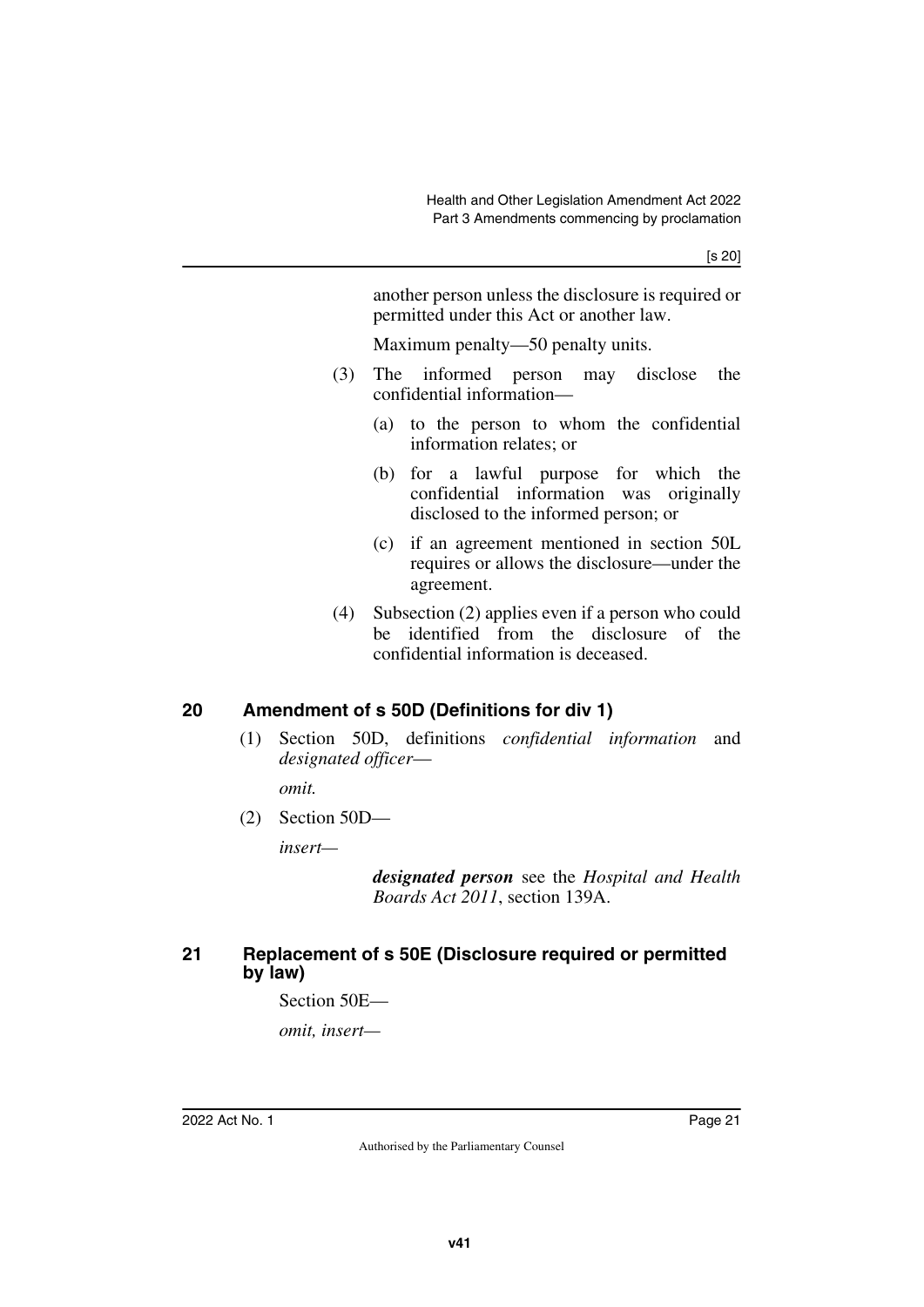[s 22]

## <span id="page-23-1"></span><span id="page-23-0"></span>**50E Disclosure required or permitted by law**

A designated officer may disclose confidential information if the disclosure is required or permitted by an Act or law.

## <span id="page-23-2"></span>**22 Replacement of s 50F (Disclosure with consent)**

<span id="page-23-3"></span>Section 50F—

*omit, insert—*

## <span id="page-23-5"></span><span id="page-23-4"></span>**50F Disclosure to, or with consent of, person to whom confidential information relates**

- (1) A designated officer may disclose confidential information if—
	- (a) for confidential information relating to an adult—
		- (i) the disclosure is to the adult; or
		- (ii) the adult consents to the disclosure; or
	- (b) for confidential information relating to a child—
		- (i) the disclosure is to the child or an authorised person for the child; or
		- (ii) the officer is a health professional who reasonably believes the child has capacity to consent and the child consents to the disclosure; or
		- (iii) the officer is a health professional who reasonably believes the disclosure is in the child's best interests; or
		- (iv) an authorised person for the child consents to the disclosure.
- (2) In this section—

*authorised person*, for a child, means a person who is authorised to consent on the child's behalf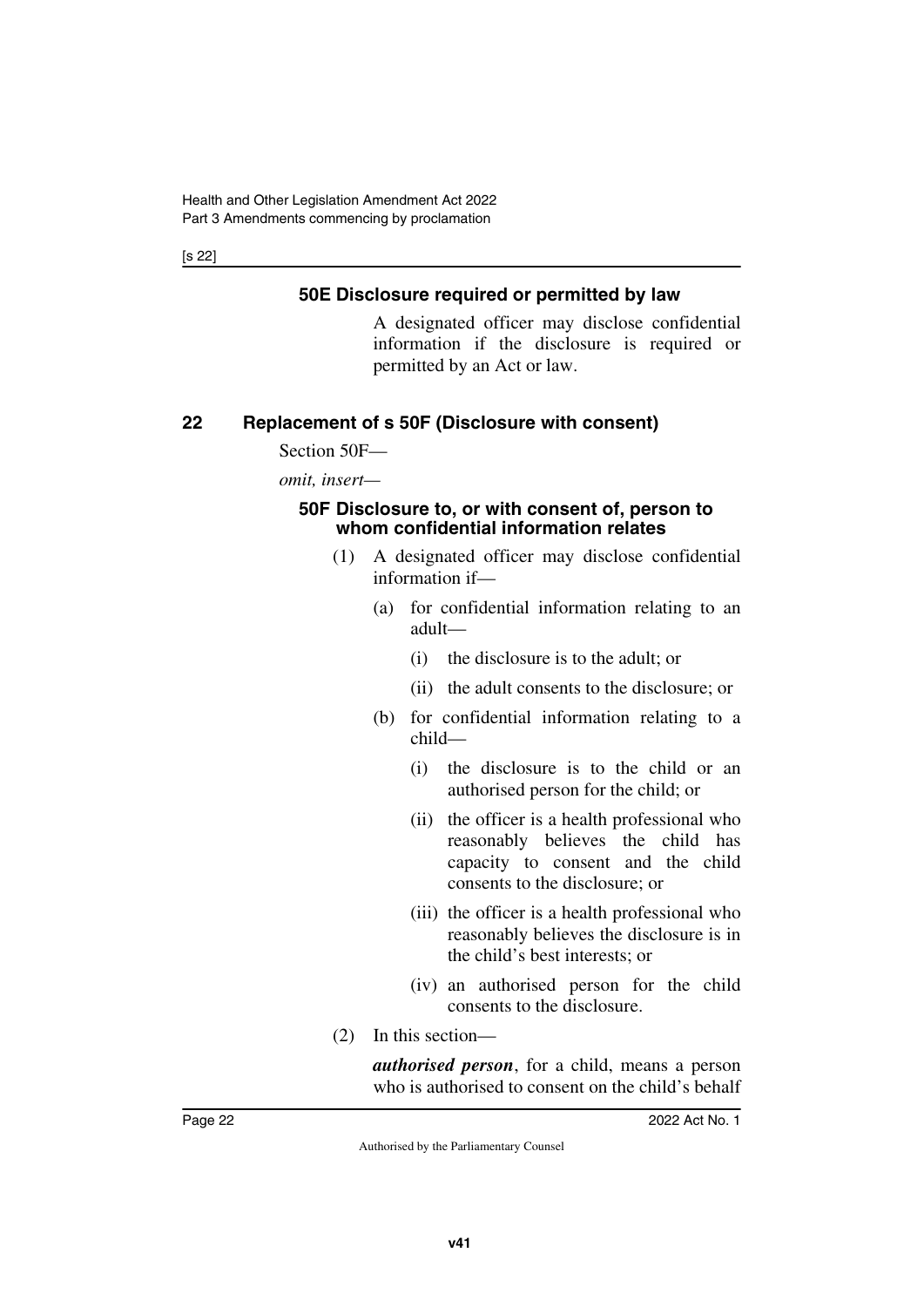[s 23]

to the disclosure of confidential information relating to the child.

*Example—*

a parent or guardian of the child

*capacity to consent*, in relation to a child, means the child is of sufficient age, and mental and emotional maturity, to understand the nature of consenting to the disclosure of confidential information.

## <span id="page-24-1"></span><span id="page-24-0"></span>**23 Replacement of s 50H (Disclosure of confidential information for care or treatment of person)**

Section 50H—

*omit, insert—*

## <span id="page-24-3"></span><span id="page-24-2"></span>**50H Disclosure for care or treatment of person**

A designated officer may disclose confidential information if the disclosure is required for the care or treatment of the person to whom the information relates.

## <span id="page-24-4"></span>**24 Insertion of new s 50IA**

<span id="page-24-5"></span>After section 50I—

*insert—*

## <span id="page-24-7"></span><span id="page-24-6"></span>**50IA Disclosure for protection, safety or wellbeing of child**

A designated officer may disclose confidential information if—

- (a) the disclosure is for the protection, safety or wellbeing of a child; and
- (b) the information relates to someone other than the child.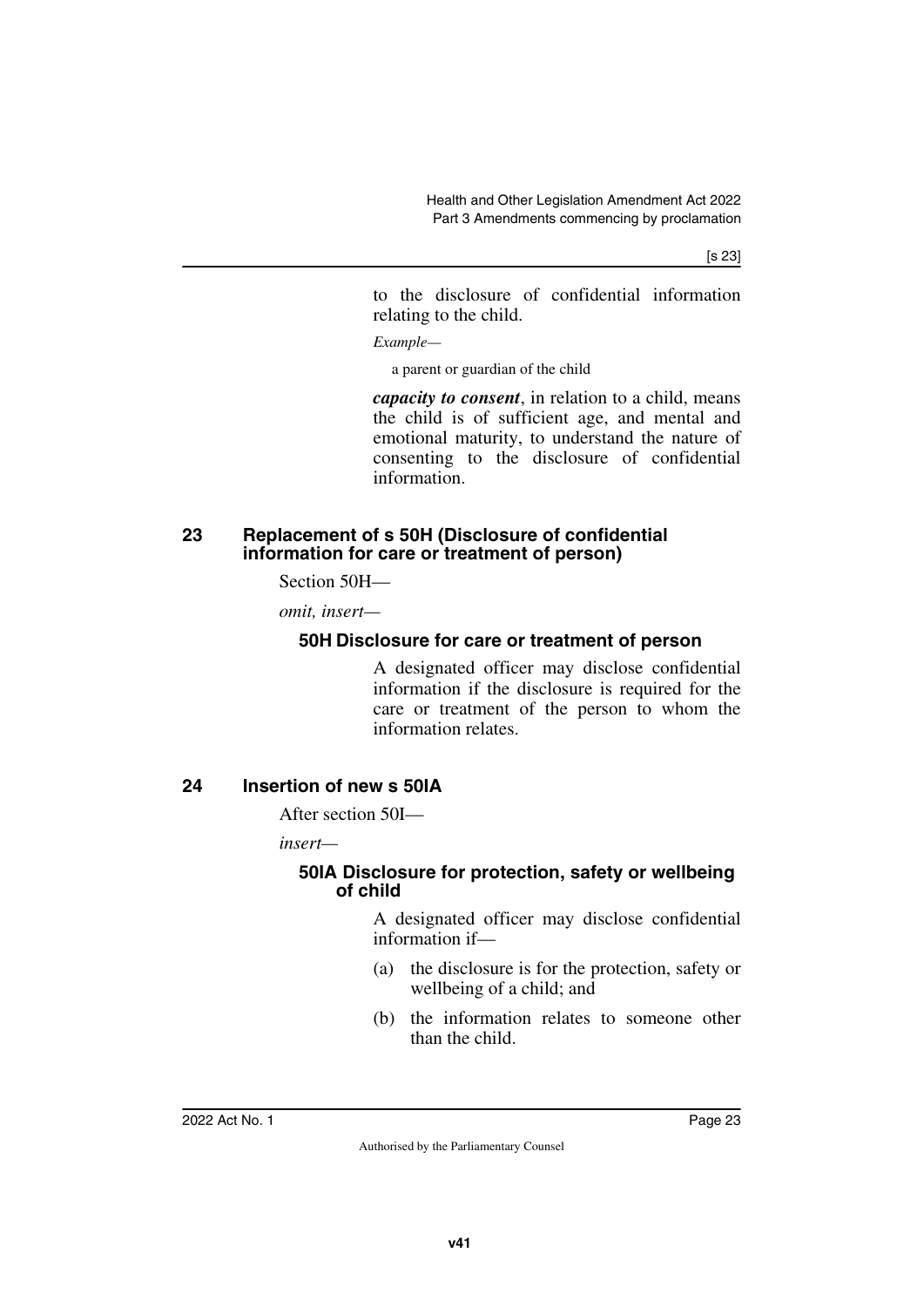[s 25]

## <span id="page-25-0"></span>**25 Insertion of new ss 50KA–50KC**

<span id="page-25-1"></span>After section 50K—

*insert—*

## <span id="page-25-3"></span><span id="page-25-2"></span>**50KA Disclosure for funding arrangements and public health monitoring**

A designated officer may disclose confidential information if—

- (a) the disclosure is to another designated officer or to a designated person; and
- (b) the disclosure and receipt of the confidential information is—
	- (i) for giving effect to or managing a funding arrangement for the service; or
	- (ii) for analysing, monitoring or evaluating public health; and
- (c) the person mentioned in paragraph (a) is authorised in writing by the chief executive to receive the confidential information.

## <span id="page-25-5"></span><span id="page-25-4"></span>**50KB Disclosure for purposes relating to health services**

- (1) A designated officer may disclose confidential information if—
	- (a) the disclosure is for evaluating, managing, monitoring or planning a health service, including, for example, an ambulance service; and
	- (b) the disclosure is to—
		- (i) another designated officer; or
		- (ii) a designated person; or
		- (iii) an entity prescribed by regulation.
- (2) In this section—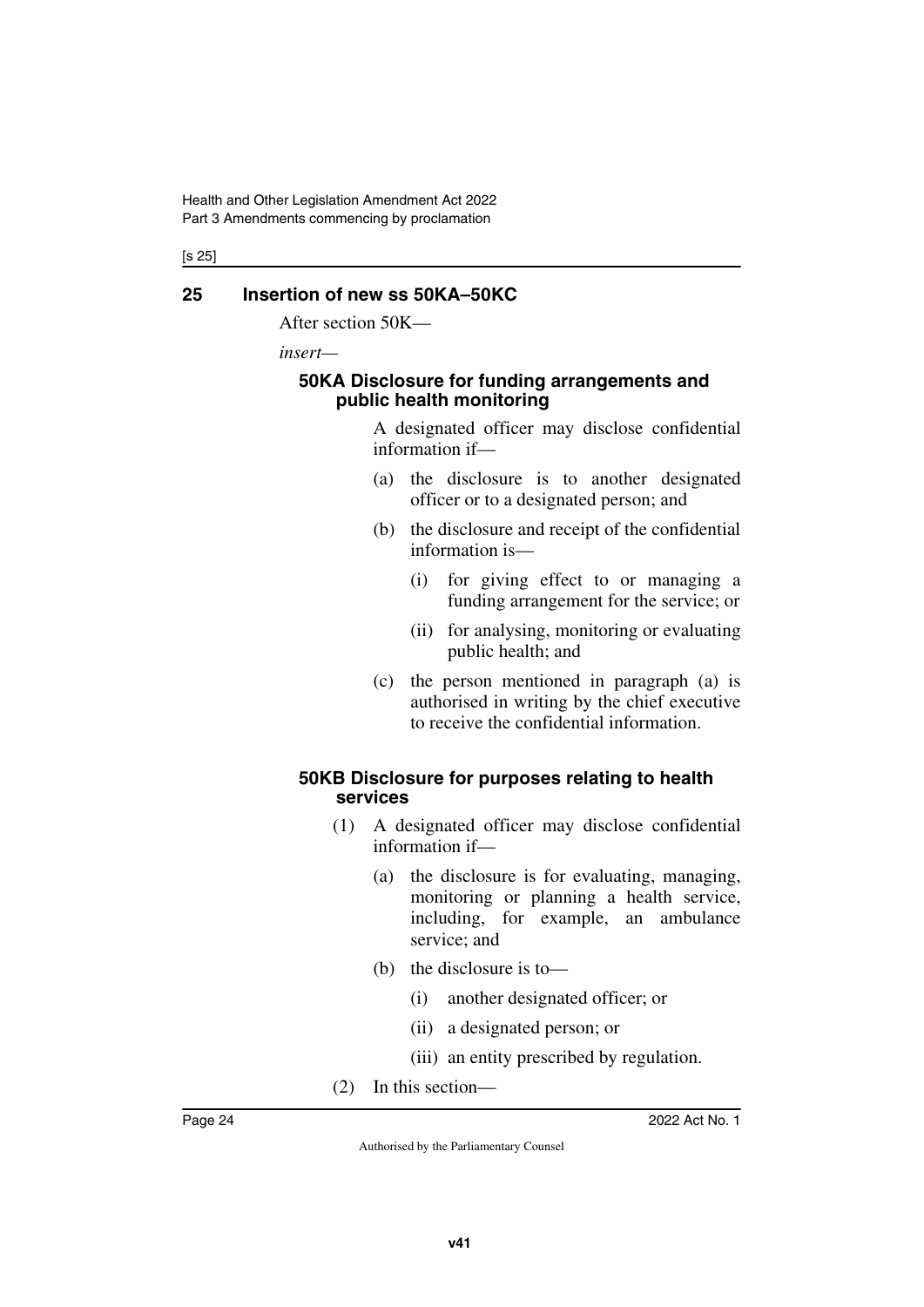[s 26]

*health service* see the *Hospital and Health Boards Act 2011*, section 15.

## <span id="page-26-1"></span><span id="page-26-0"></span>**50KC Disclosure by chief executive or the commissioner to lawyers**

- (1) This section applies to a designated officer who is the chief executive or the commissioner.
- (2) The designated officer may disclose confidential information if—
	- (a) the disclosure is to a lawyer in relation to a matter; and
	- (b) the lawyer is representing the State or the service in relation to the matter.
- (3) The lawyer may disclose the confidential information in a proceeding, before a court or tribunal, relating to the matter.

## <span id="page-26-3"></span><span id="page-26-2"></span>**26 Replacement of s 50L (Disclosure to Commonwealth, another State or Commonwealth or State entity)**

Section 50L—

*omit, insert—*

#### <span id="page-26-5"></span><span id="page-26-4"></span>**50L Disclosure to Commonwealth, another State, or Commonwealth or State entity**

- (1) A designated officer may disclose confidential information to the Commonwealth or another State, or an entity of the Commonwealth or another State, if—
	- (a) the disclosure is required or permitted under an agreement between the State and the Commonwealth, other State or entity; and
	- (b) the agreement is prescribed by regulation for this paragraph; and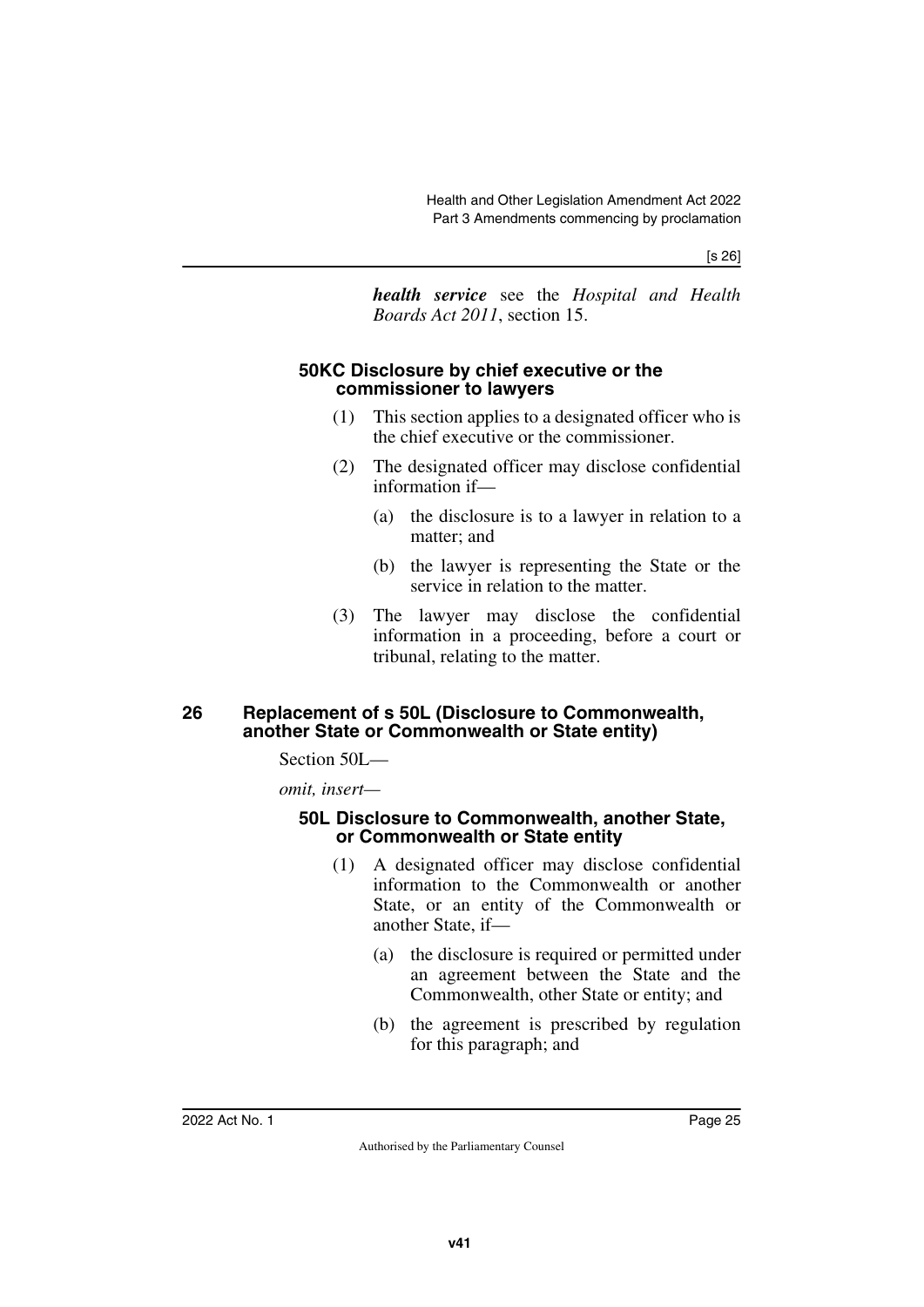[s 26]

|     | (c)      | the chief executive considers the disclosure<br>to be in the public interest; and                                                                  |
|-----|----------|----------------------------------------------------------------------------------------------------------------------------------------------------|
|     | (d)      | the chief executive states in writing that the<br>chief executive considers the disclosure to<br>be in the public interest.                        |
| (2) |          | A designated officer may disclose confidential<br>information to an entity of the State if-                                                        |
|     | (a)      | the disclosure is required or permitted under<br>an agreement between the service and the<br>entity; and                                           |
|     | (b)      | the agreement is prescribed by regulation<br>for this paragraph; and                                                                               |
|     | (c)      | the chief executive considers the disclosure<br>to be in the public interest; and                                                                  |
|     | (d)      | the chief executive states in writing that the<br>chief executive considers the disclosure to<br>be in the public interest.                        |
| (3) |          | The Commonwealth, a State or an entity that<br>receives confidential information under<br>an<br>agreement mentioned in subsection $(1)$ or $(2)$ — |
|     | (a)      | must not disclose the information to anyone<br>else unless allowed to do so under the<br>agreement or in writing by the chief<br>executive; and    |
|     | (b)      | must ensure the information is used only for<br>the purpose for which the information was<br>given under the agreement.                            |
| (4) |          | In this section-                                                                                                                                   |
|     |          | entity of the Commonwealth includes an entity<br>established under an Act of the Commonwealth.                                                     |
|     | purpose. | <i>entity of the State</i> includes a department or an<br>entity established under an Act for a public                                             |
|     |          |                                                                                                                                                    |
|     |          |                                                                                                                                                    |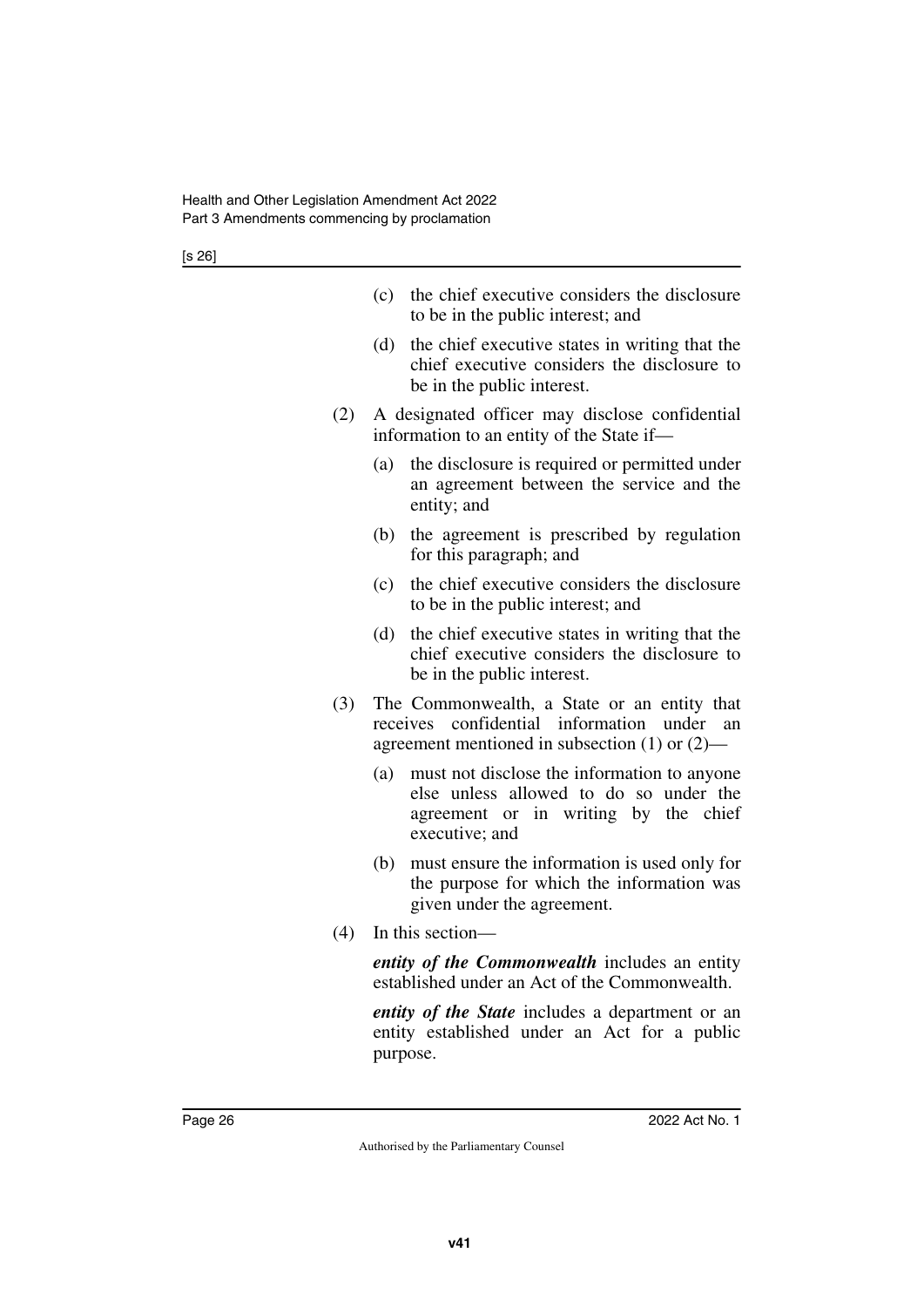[s 27]

## <span id="page-28-0"></span>**27 Amendment of s 50P (Disclosure is authorised by chief executive)**

<span id="page-28-1"></span>(1) Section 50P(1), 'is authorised to'—

*omit, insert—*

may

(2) Section 50P(3)(a), 'subsection  $(1)$ ' *omit, insert—*

an authorisation mentioned in subsection  $(2)(a)$ 

(3) Section 50P(5)—

*omit, insert—*

- (5) Despite section 22 and the *Public Service Act 2008*, section 103, the chief executive—
	- (a) may delegate the power to give an authorisation mentioned in subsection (2)(a) only to the commissioner; and
	- (b) must not permit the subdelegation of the power.

## <span id="page-28-3"></span><span id="page-28-2"></span>**28 Amendment of s 50Q (Necessary or incidental disclosure)**

Section 50Q, from 'is authorised' to 'designated person'—

*omit, insert—*

may disclose confidential information if the disclosure

## <span id="page-28-5"></span><span id="page-28-4"></span>**29 Amendment, relocation and renumbering of s 50R (Application of this division to former designated officers)**

 $(1)$  Section 50R(1) and  $(2)$ —

*omit, insert—*

(1) A relevant provision applies to the disclosure of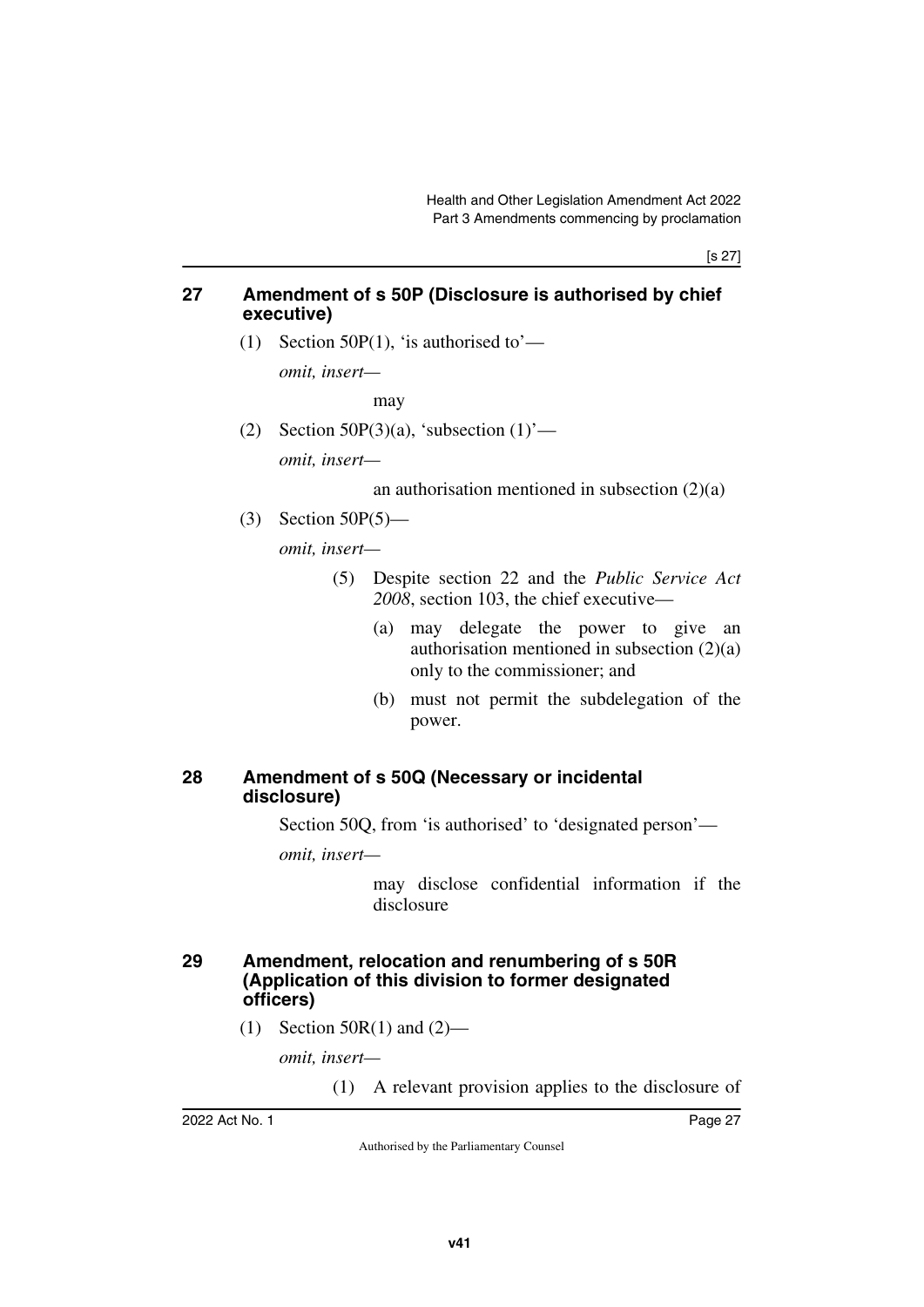[s 30]

confidential information by a former designated officer in the same way as the provision applies to the disclosure of confidential information by a designated officer.

- (2) For subsection (1), a reference in the relevant provision to a designated officer is taken to be a reference to a former designated officer.
- (2) Section 50R(3)—

*insert—*

*relevant provision* means section 50E, 50F, 50IA, 50J, 50M, 50O or 50Q.

(3) Section 50R—

<span id="page-29-1"></span>*relocate* and *renumber* as section 50SA.

## <span id="page-29-0"></span>**30 Insertion of new pt 8, div 9**

Part 8—

*insert—*

# <span id="page-29-3"></span><span id="page-29-2"></span>**Division 9 Transitional provisions for Health and Other Legislation Amendment Act 2022**

## <span id="page-29-5"></span><span id="page-29-4"></span>**103 Definition for division**

In this division—

*new*, for a provision of this Act, means the provision as in force on the commencement.

## <span id="page-29-7"></span><span id="page-29-6"></span>**104 Application of new pt 7, div 1**

Subject to section 105, new part 7, division 1 applies in relation to confidential information whether the information came into existence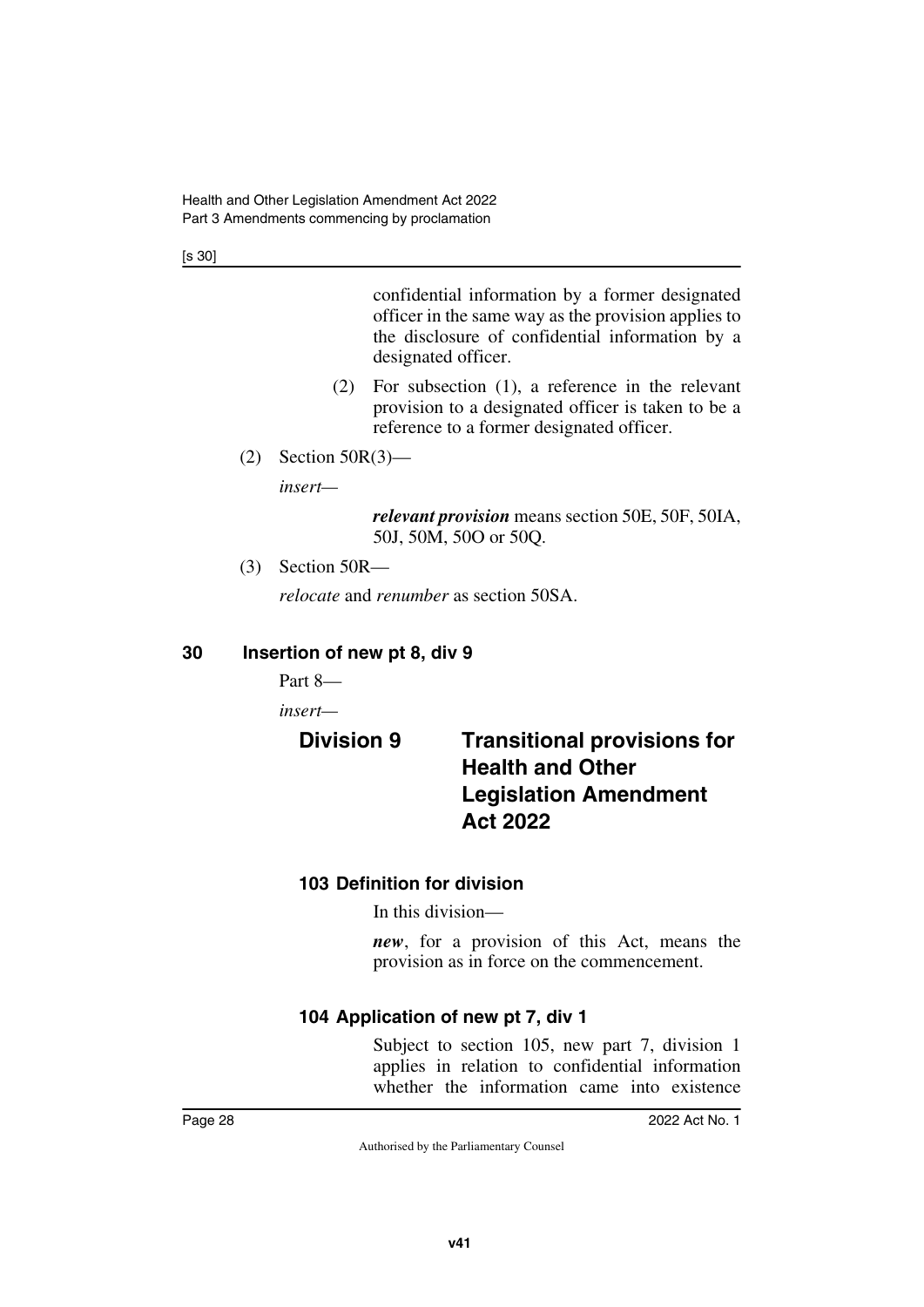before or after the commencement.

## <span id="page-30-1"></span><span id="page-30-0"></span>**105 Application of s 50L to agreements in force immediately before commencement**

- (1) This section applies in relation to an agreement mentioned in former section 50L that was in effect immediately before the commencement.
- (2) New section 50L does not apply in relation to the agreement.
- (3) Despite its repeal, former section 50L continues to apply in relation to the agreement.
- (4) In this section—

*former section 50L* means section 50L as in force immediately before the commencement.

## <span id="page-30-2"></span>**31 Amendment of sch 1 (Dictionary)**

<span id="page-30-3"></span>Schedule 1—

*insert—*

*confidential information* means information—

- (a) acquired by a person in the person's capacity as a designated officer; and
- (b) from which a person receiving, or who has received, an ambulance service could be identified.

*designated officer* means each of the following persons—

- (a) the chief executive;
- (b) the commissioner;
- (c) a service officer;
- (d) an honorary ambulance officer;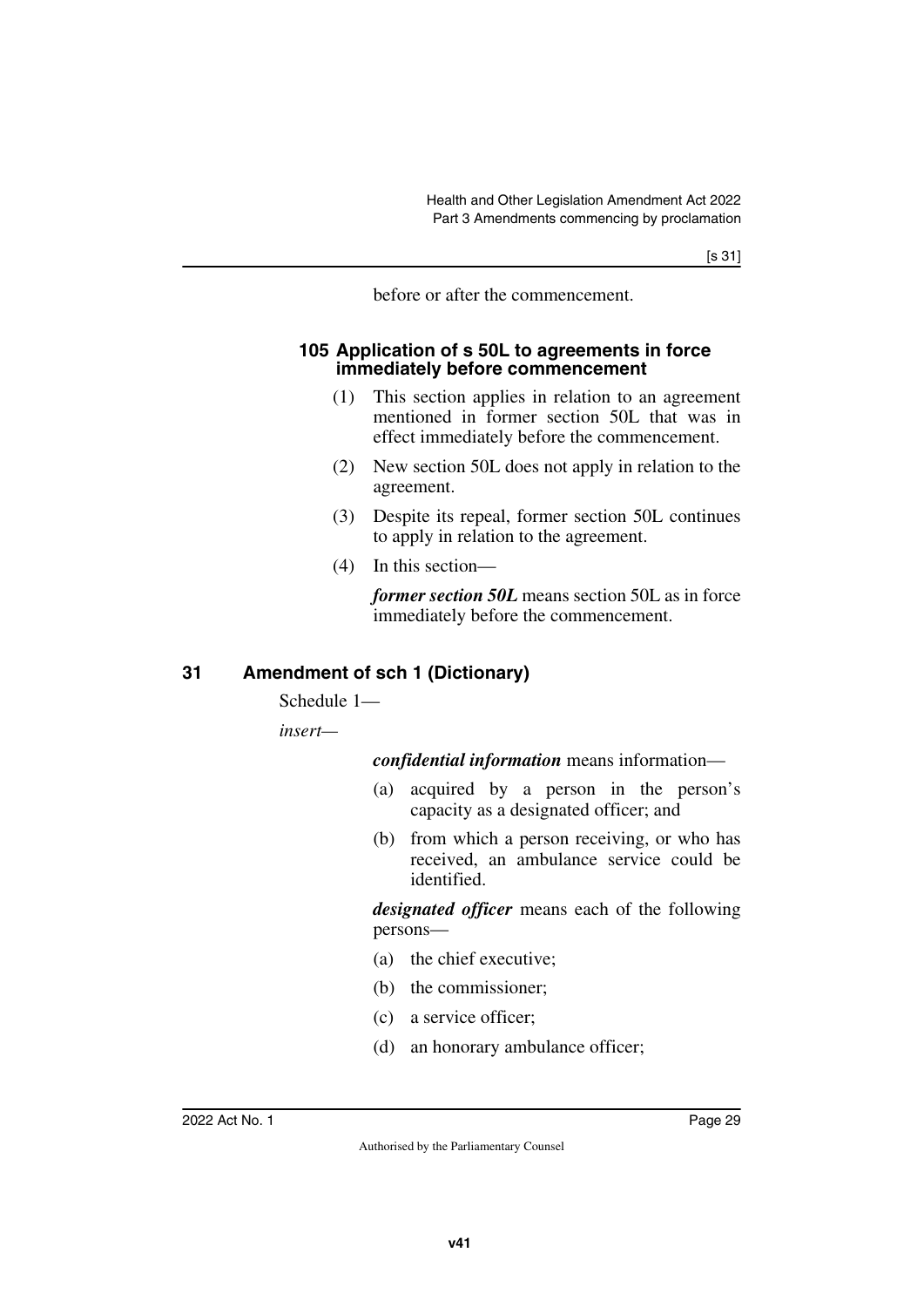[s 32]

- (e) a public service employee employed in the service other than as a service officer;
- (f) an agent of the service.

*designated person*, for part 7, division 1, see section 50D.

<span id="page-31-1"></span>*health professional*, for part 7, division 1, see section 50D.

# <span id="page-31-0"></span>**Division 2 Amendment of Hospital and Health Boards Act 2011**

## <span id="page-31-2"></span>**32 Act amended**

<span id="page-31-3"></span>This division amends the *Hospital and Health Boards Act 2011*.

## <span id="page-31-4"></span>**33 Amendment of s 139 (Definitions for pt 7)**

<span id="page-31-5"></span>(1) Section 139, definitions *prescribed health practitioner* and *relevant health practitioner*—

*omit.*

(2) Section 139—

*insert—*

## *prescribed health professional* means—

- (a) a health professional, other than a person mentioned in section 139A(1), who is prescribed by regulation; or
- (b) a person who was a health professional mentioned in paragraph (a).
- (3) Section 139, definition *confidential information*, paragraph (b), 'practitioner'—

*omit, insert—*

professional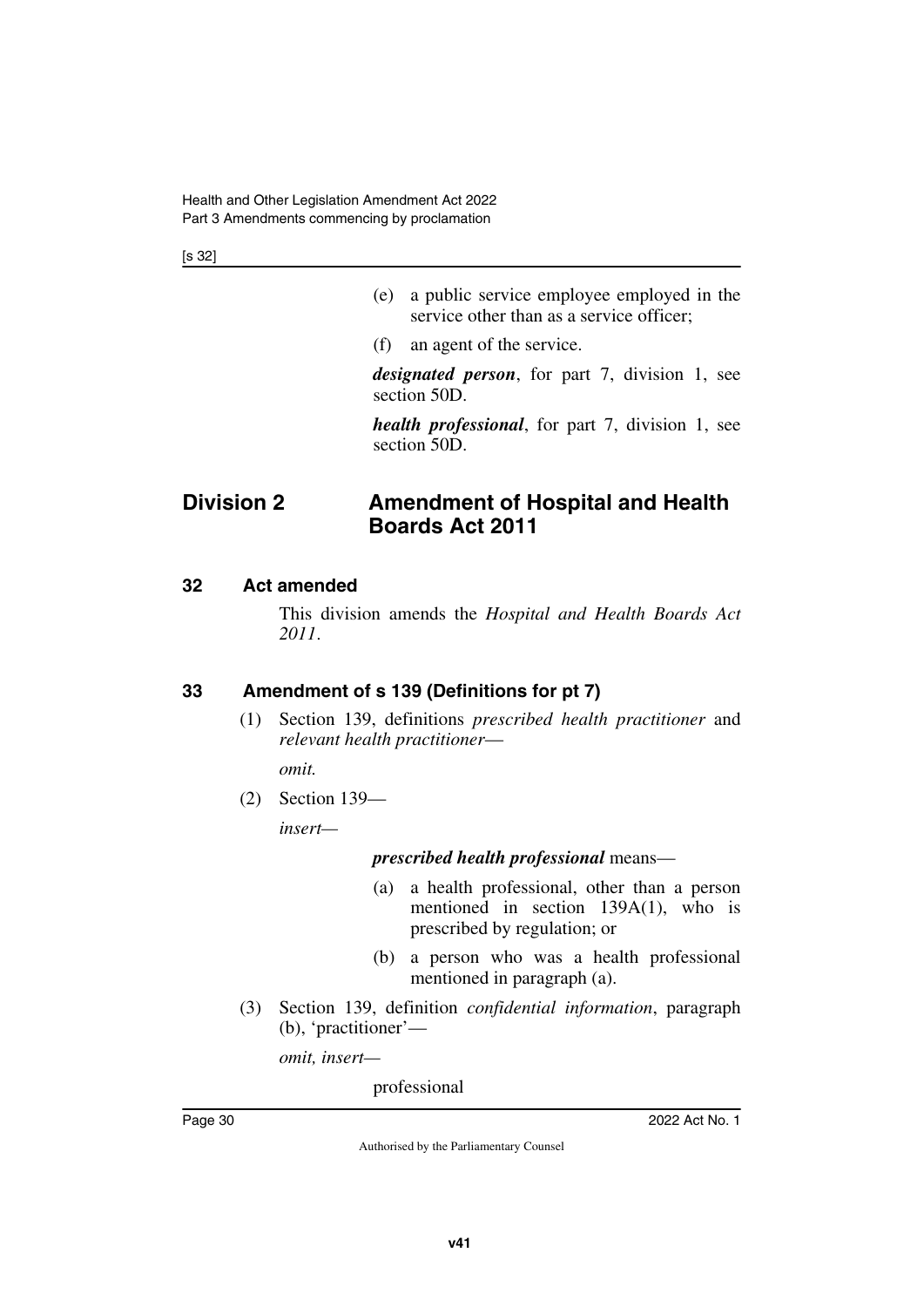[s 34]

## <span id="page-32-1"></span><span id="page-32-0"></span>**34 Amendment of s 142 (Confidential information must not be disclosed by designated persons)**

Section 142(2), 'practitioner'—

*omit, insert—*

professional

## <span id="page-32-3"></span><span id="page-32-2"></span>**35 Amendment of s 142A (Confidential information must not be disclosed by prescribed health practitioners)**

(1) Section 142A, heading, 'practitioners'—

*omit, insert—*

#### **professionals**

(2) Section  $142A(1)$  and (2), 'practitioner'—

*omit, insert—*

professional

## <span id="page-32-5"></span><span id="page-32-4"></span>**36 Amendment of s 143 (Disclosure required or permitted by law)**

Section  $143(2)(e)$  and (3), 'practitioner'—

*omit, insert—*

professional

## <span id="page-32-6"></span>**37 Amendment of s 144 (Disclosure with consent)**

<span id="page-32-7"></span>Section 144, 'practitioner'—

*omit, insert—*

professional

## <span id="page-32-9"></span><span id="page-32-8"></span>**38 Amendment of s 145 (Disclosure of confidential information for care or treatment of person)**

Section 145, 'practitioner'—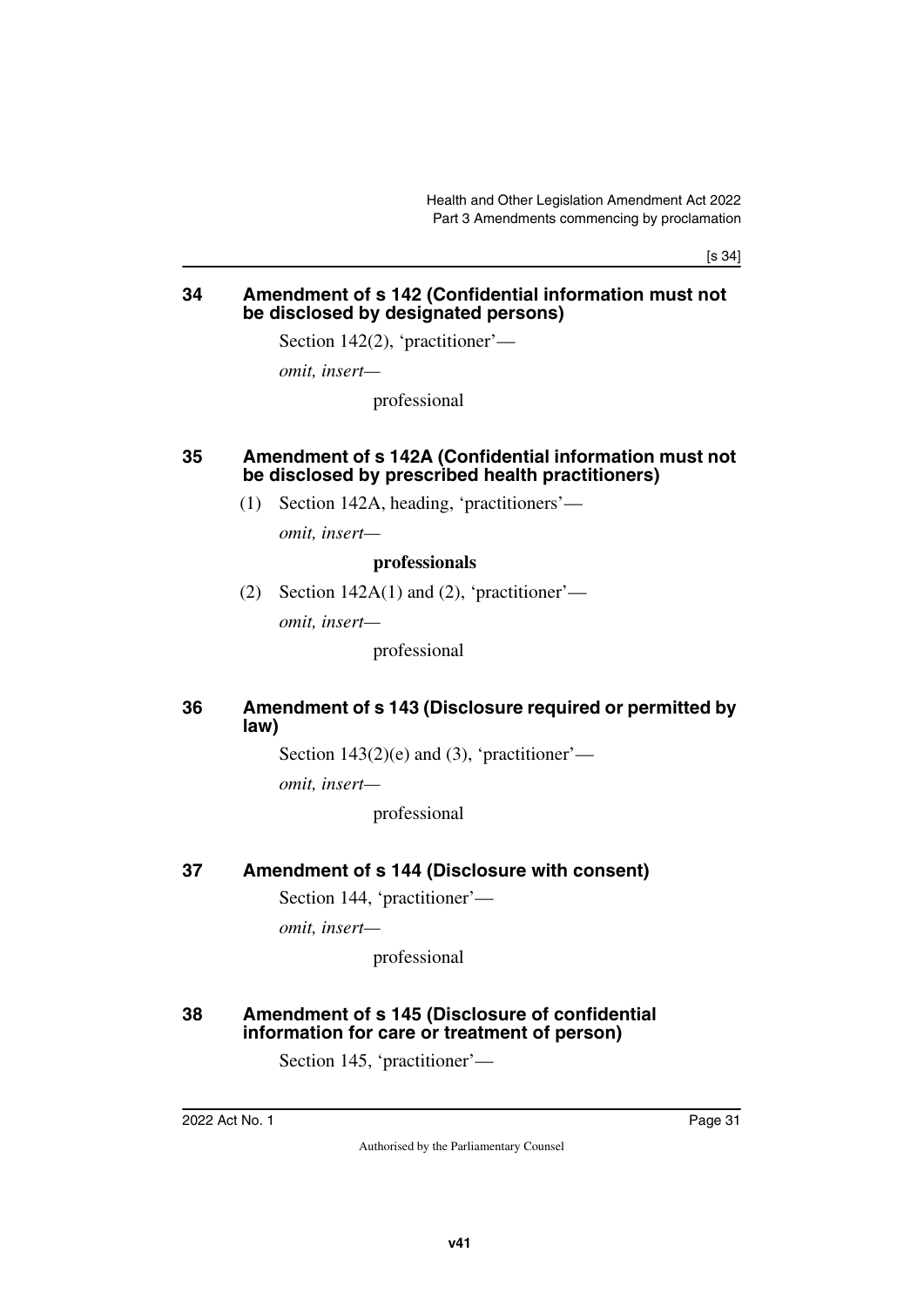Health and Other Legislation Amendment Act 2022 Part 3 Amendments commencing by proclamation

[s 39]

*omit, insert—*

professional

## <span id="page-33-1"></span><span id="page-33-0"></span>**39 Amendment of s 146 (Disclosure to person who has sufficient interest in health and welfare of person)**

Section 146(1), 'health practitioner'—

*omit, insert—*

health professional

#### <span id="page-33-3"></span><span id="page-33-2"></span>**40 Amendment of s 147 (Disclosure to lessen or prevent serious risk to life, health or safety)**

Section 147, 'practitioner'—

*omit, insert—*

professional

#### <span id="page-33-5"></span><span id="page-33-4"></span>**41 Amendment of s 148 (Disclosure for the protection, safety or wellbeing of a child)**

Section 148(2), 'practitioner'—

*omit, insert—*

professional

## <span id="page-33-7"></span><span id="page-33-6"></span>**42 Amendment of s 154 (Disclosure to or by relevant chief executive)**

Section 154(1), 'practitioner'—

*omit, insert—*

professional

#### <span id="page-33-9"></span><span id="page-33-8"></span>**43 Amendment of s 155 (Disclosure to health practitioner registration board)**

Section 155, 'prescribed health practitioner'—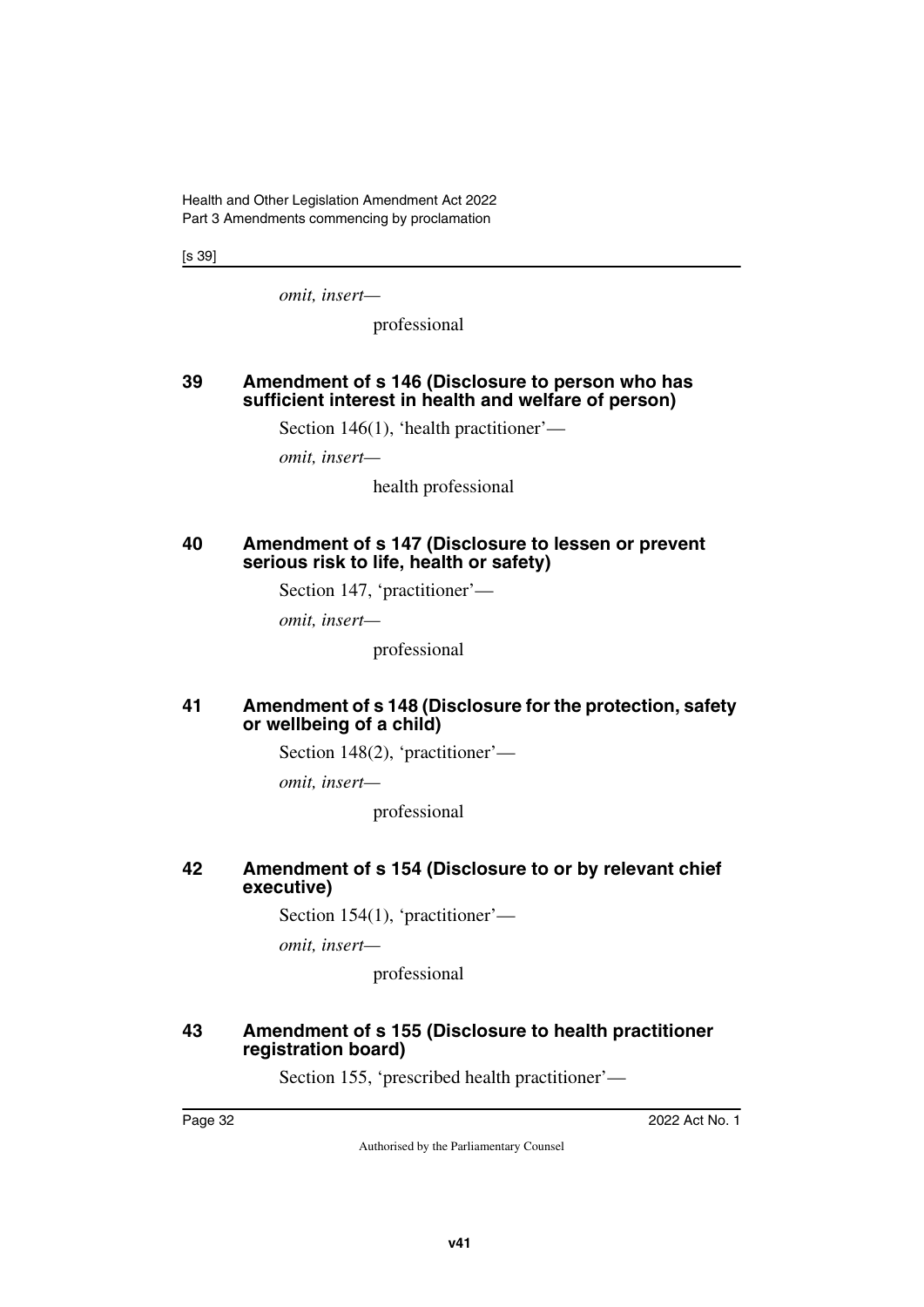[s 44]

*omit, insert—*

prescribed health professional

## <span id="page-34-0"></span>**44 Amendment of s 156 (Disclosure to health ombudsman)**

<span id="page-34-1"></span>Section 156, 'prescribed health practitioner'—

*omit, insert—*

prescribed health professional

## <span id="page-34-3"></span><span id="page-34-2"></span>**45 Amendment of s 157 (Disclosure to person performing functions under Coroners Act 2003)**

Section 157, 'practitioner'—

*omit, insert—*

professional

## <span id="page-34-4"></span>**46 Insertion of new s 157B**

<span id="page-34-5"></span>Before section 158—

*insert—*

## <span id="page-34-7"></span><span id="page-34-6"></span>**157B Disclosure to person performing functions under Mental Health Act 2016**

A designated person or prescribed health professional may disclose confidential information if the disclosure is to a person who requires the confidential information to perform a function under the *Mental Health Act 2016*, other than for the preparation of an annual report.

*Note—*

See also the *Mental Health Act 2016*, section 778(3)(a).

## <span id="page-34-9"></span><span id="page-34-8"></span>**47 Amendment of s 159 (Disclosure to Australian Red Cross Society)**

Section 159, 'practitioner'—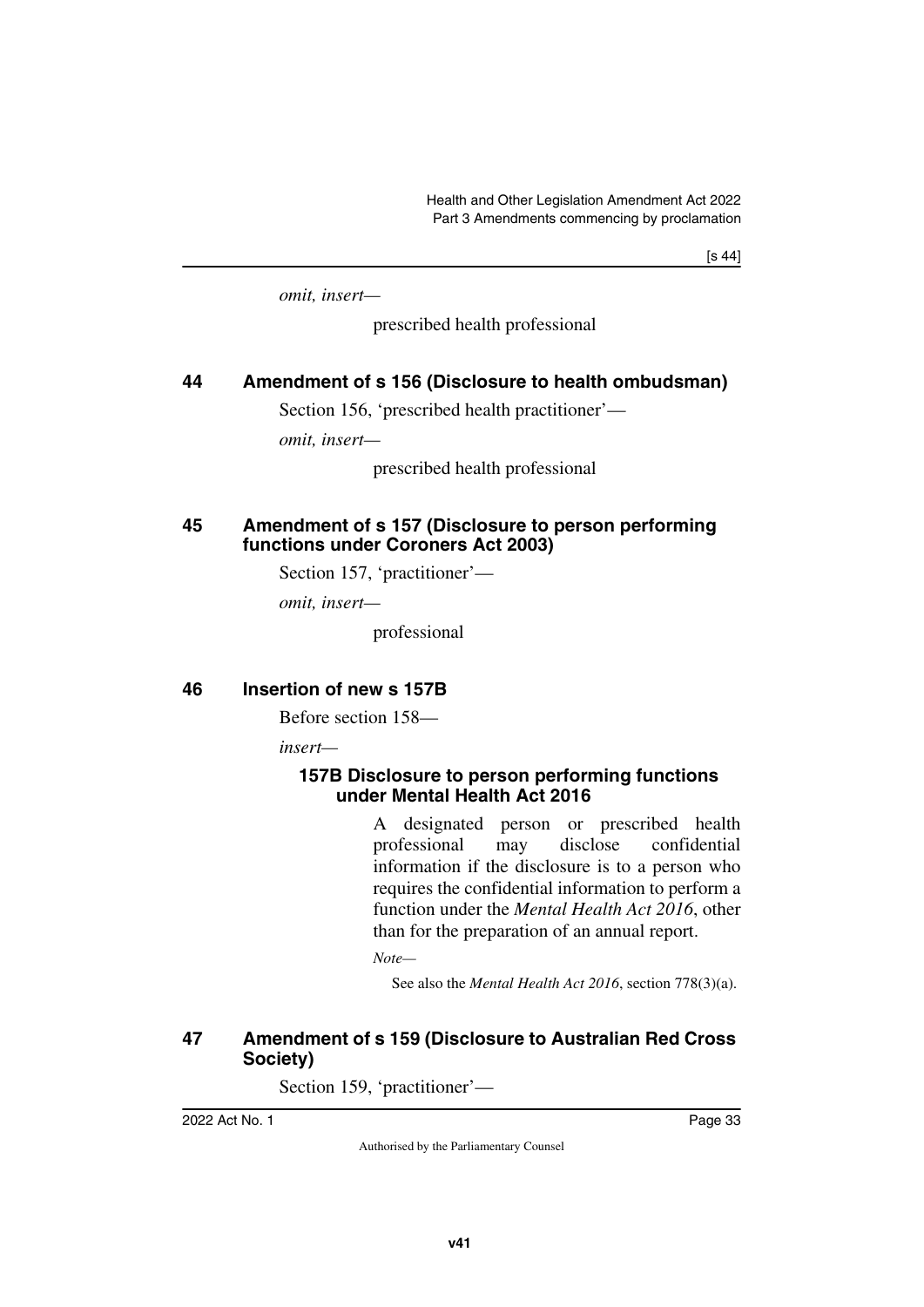[s 48]

*omit, insert—*

professional

## <span id="page-35-1"></span><span id="page-35-0"></span>**48 Amendment of pt 7, div 4, hdg (Access by prescribed health practitioner to prescribed information system)**

Part 7, division 4, heading, 'practitioner'—

*omit, insert—*

## **professional**

#### <span id="page-35-3"></span><span id="page-35-2"></span>**49 Amendment of s 161C (Prescribed health practitioner may access prescribed information system and particular information)**

Section 161C, heading and subsections (1), (2) and (3), 'practitioner'—

*omit, insert—*

professional

## <span id="page-35-4"></span>**50 Amendment of sch 2 (Dictionary)**

<span id="page-35-5"></span>(1) Schedule 2, definitions *prescribed health practitioner* and *relevant health practitioner*—

*omit.*

(2) Schedule 2—

*insert—*

*prescribed health professional*, for part 7, see section 139.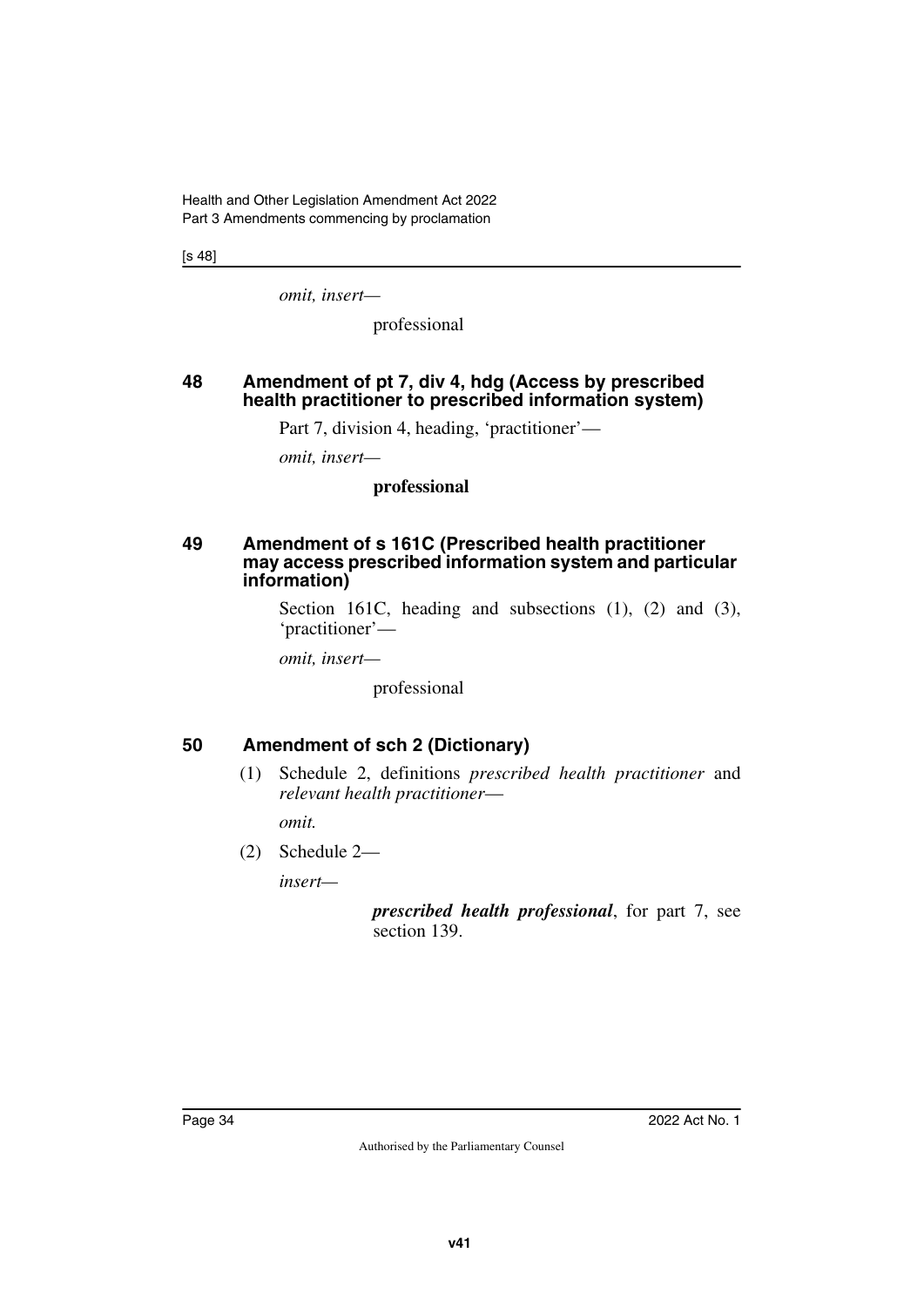# **Division 3 Amendment of Mental Health Act 2016**

## **51 Act amended**

This division amends the *Mental Health Act 2016*.

*Note—*

See also the amendments in part 2, division 3A and schedule 1, part 2.

# **52 Amendment of s 38 (Action before exercising powers)**

Section 38(d), after 'public'—

*insert—*

sector

#### **53 Amendment of s 116 (Decision about unsoundness of mind and diminished responsibility)**

Section 116(2), 'section 117'—

*omit, insert—*

sections 117 and 117A

## **54 Insertion of new s 117A**

After section 117—

*insert—*

#### **117A Substantial dispute about fact relied on in expert report**

- (1) The Mental Health Court may not make a decision under section  $116(1)(a)$  or (b) if the court is satisfied there is a substantial dispute about a fact (a *material fact*) that is material to an opinion stated in an expert's report received in evidence by the court on the reference.
- (2) Without limiting subsection (1), a material fact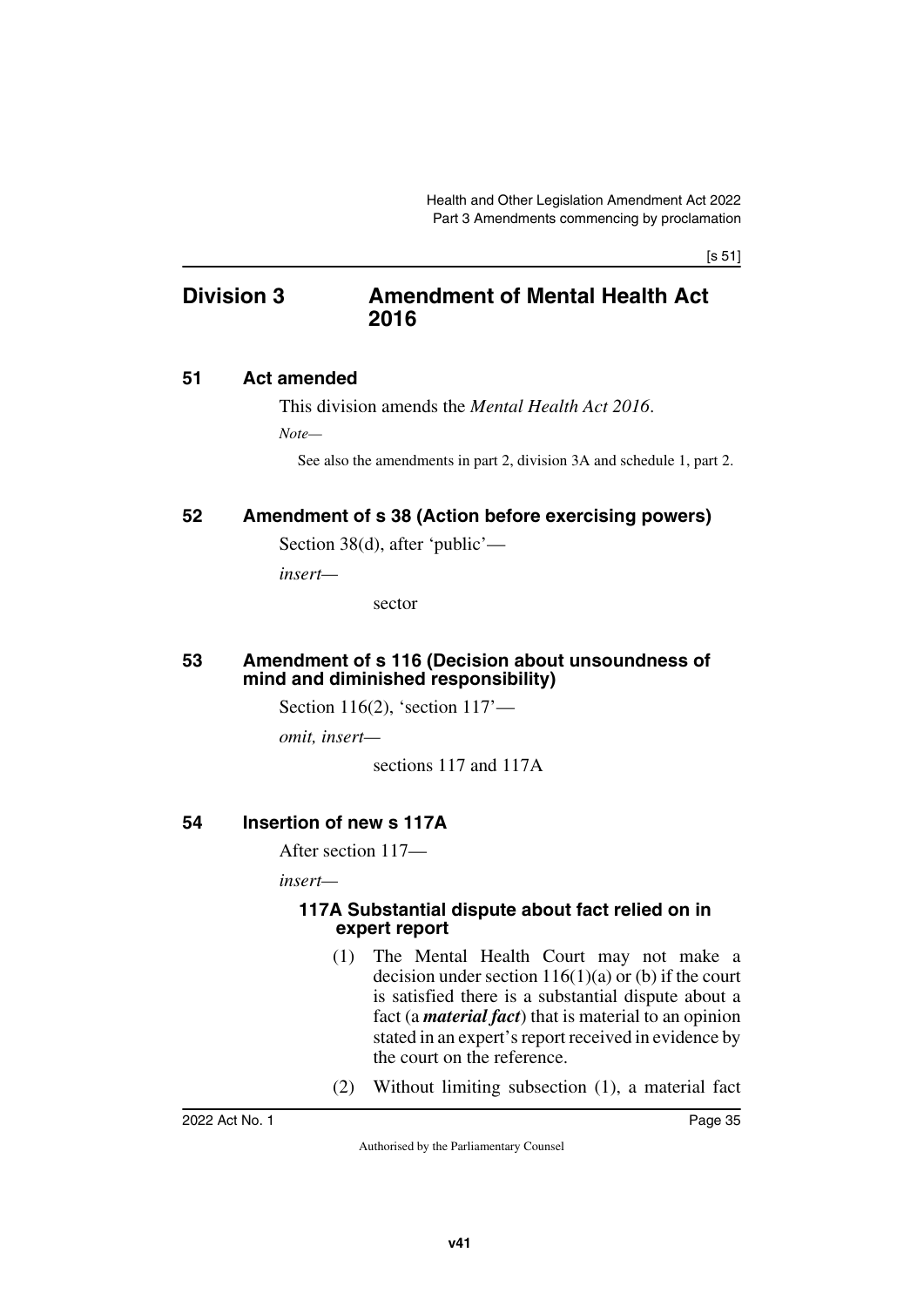[s 55]

may relate to—

- (a) the person's relevant circumstances before, at the time, or after the offence was allegedly committed; or
- (b) an event, act or omission related to the offence, whether the event, act or omission happened before, at the time, or after the offence was allegedly committed.

# **55 Amendment of s 118 (Decision about fitness for trial)**

Section 118(1)(b), after 'section 117'—

*insert—*

or 117A

# **56 Insertion of new s 157A**

After section 157—

*insert—*

### **157A Admissibility of expert's report in proceeding before Magistrates Court**

- (1) This section applies if an expert's report is received in evidence by the Mental Health Court on a reference in relation to a person for an offence.
- (2) The report is admissible in a proceeding before a Magistrates Court for the purpose of deciding whether—
	- (a) to dismiss a complaint for the offence under section 172; or
	- (b) to adjourn the hearing of a complaint for the offence under section 173.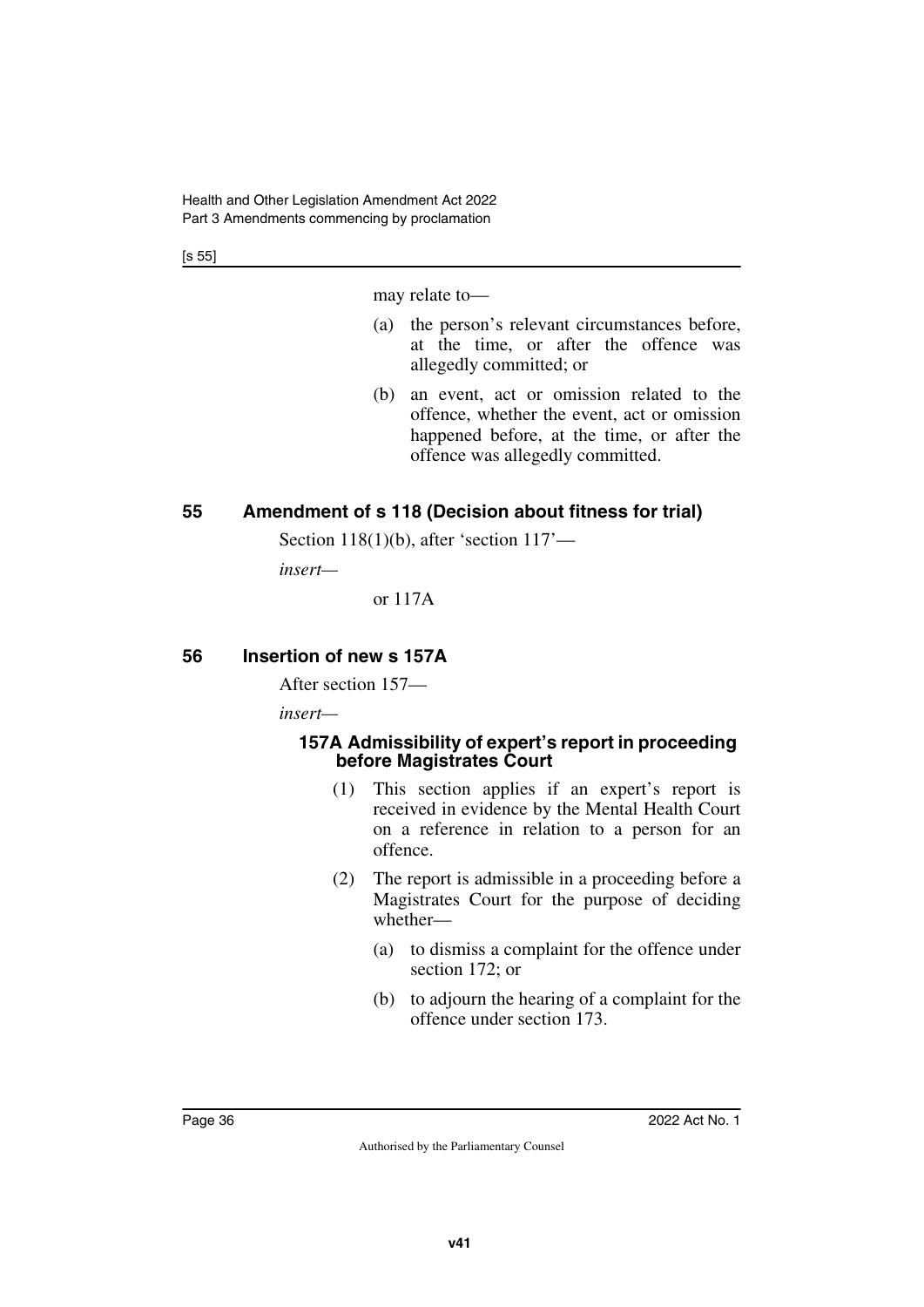[s 57]

### **57 Insertion of new ch 5, pt 5, div 4, sdiv 1, hdg**

Before section 166—

*insert—*

# **Subdivision 1 Making forensic orders**

### **58 Replacement of s 167 (Person subject to existing treatment authority or treatment support order)**

Section 167—

*omit, insert—*

#### **166A Person subject to existing treatment support order**

- (1) This section applies if the Mental Health Court is required under this chapter to make a forensic order for a person who is already subject to a treatment support order.
- (2) The court may—
	- (a) revoke the treatment support order and make a forensic order for the person; or
	- (b) amend the treatment support order to—
		- (i) convert the treatment support order into a forensic order for the person; and
		- (ii) make other necessary changes to the order.

*Note—*

If there is an information notice relating to the person, the revocation or amendment of the treatment support order under subsection (2) does not affect the information notice. See section 322.

## **167 Person subject to existing treatment authority**

(1) This section applies if the Mental Health Court makes a forensic order (mental health) for a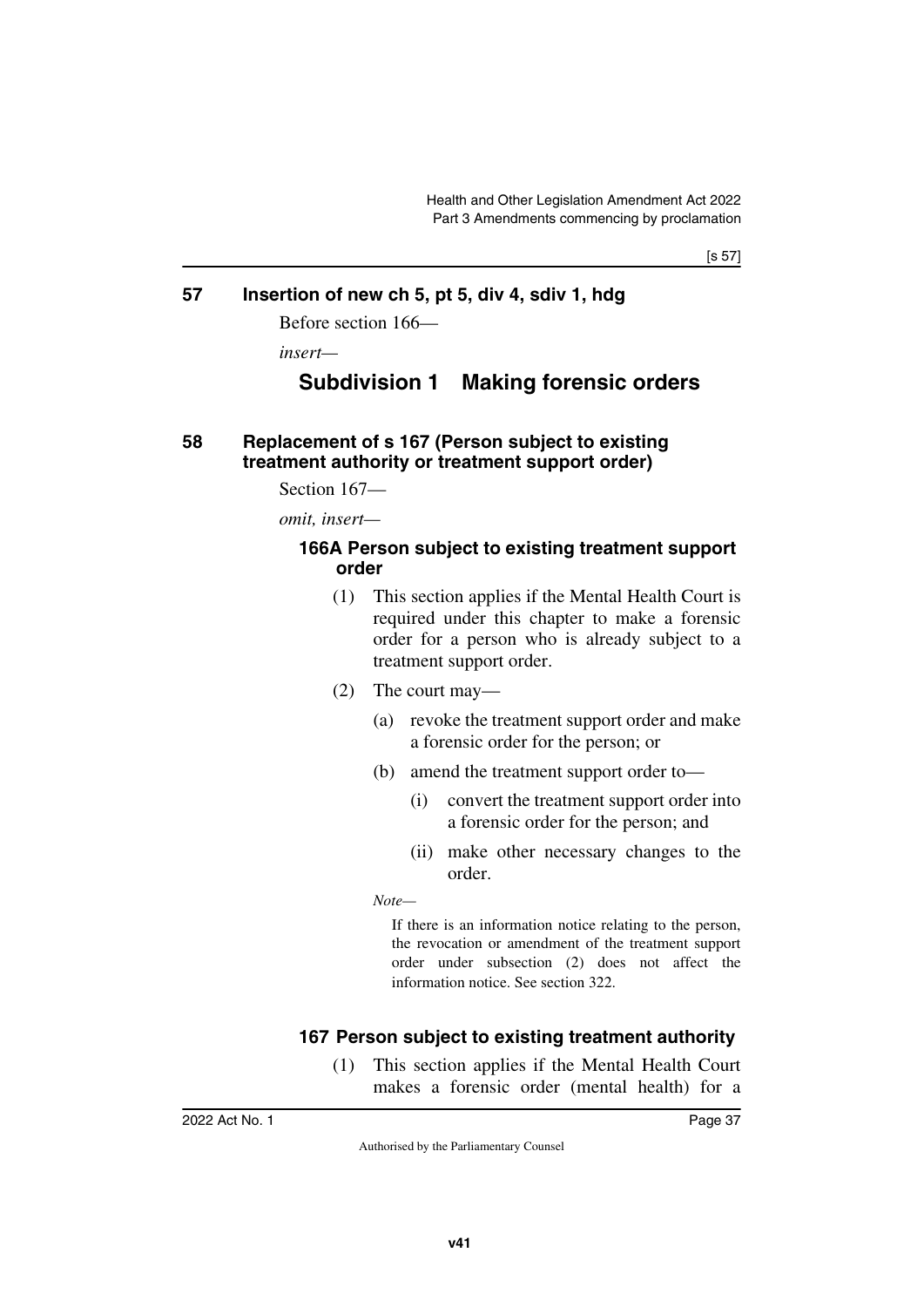person who is subject to a treatment authority.

- (2) On the making of the forensic order (mental health), the treatment authority ends.
- (3) Nothing in this section prevents the court making a forensic order (disability) for a person who is subject to a treatment authority.
- (4) If a treatment authority for a person is inconsistent with a forensic order (disability) for the person, the forensic order (disability) prevails to the extent of the inconsistency.

# **Subdivision 2 Making treatment support orders**

# **59 Insertion of new ss 167B and 167C**

After section 167A—

*insert—*

# **167B Person subject to existing forensic order**

- (1) This section applies if the Mental Health Court is required under this chapter to make a treatment support order for a person who is already subject to a forensic order.
- (2) The court may—
	- (a) revoke the forensic order and make a treatment support order for the person; or
	- (b) amend the forensic order to—
		- (i) convert the forensic order into a treatment support order for the person; and
		- (ii) make other necessary changes to the order.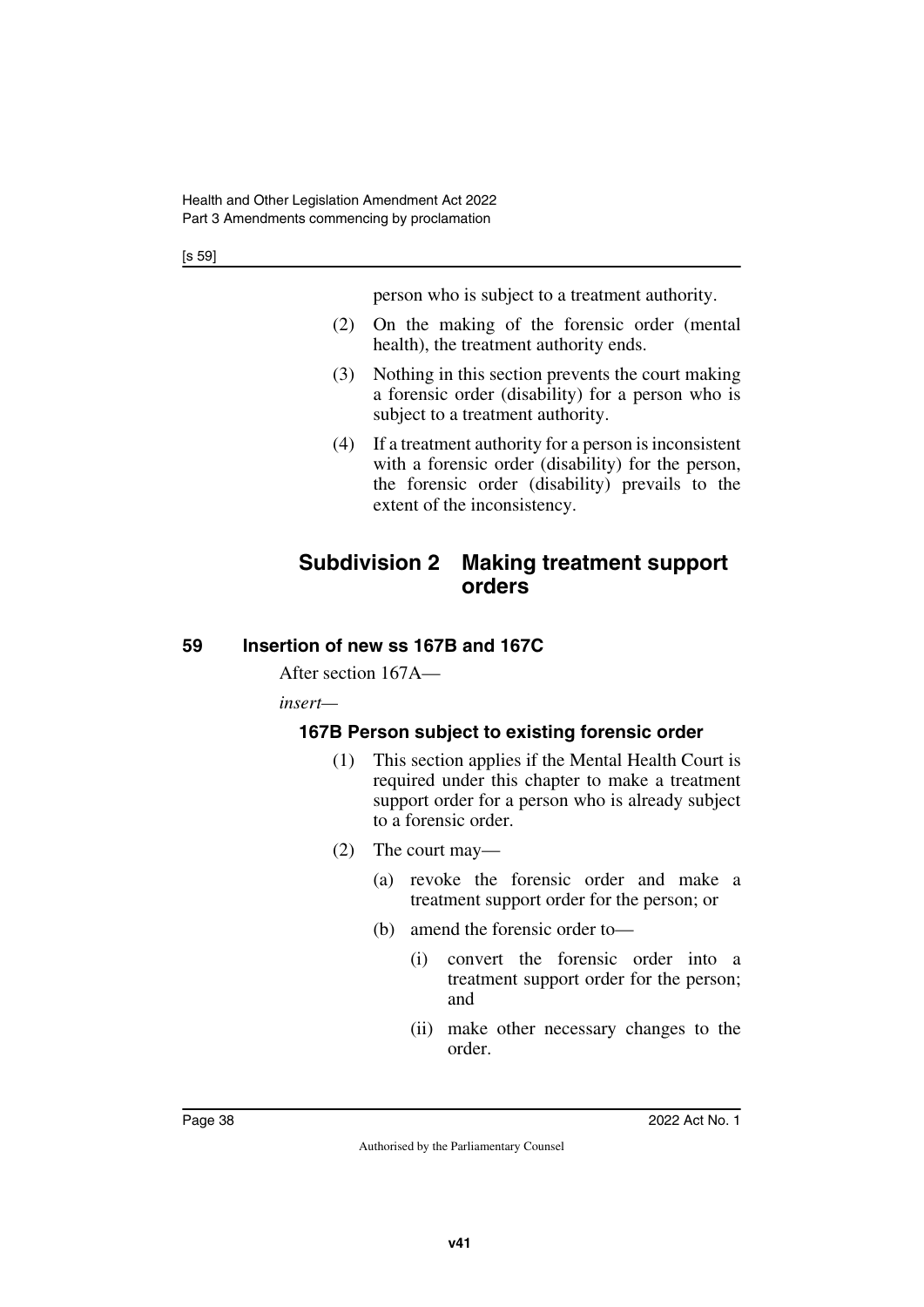*Note—*

If there is an information notice relating to the person, the revocation or amendment of the forensic order under subsection (2) does not affect the information notice. See section 322.

### **167C Person subject to existing treatment authority**

- (1) This section applies if the Mental Health Court makes a treatment support order for a person who is already subject to a treatment authority.
- (2) On the making of the treatment support order, the treatment authority ends.

#### **60 Amendment of s 180A (Particular statements not admissible)**

Section 180A—

*insert—*

(4) Also, subsection (1)(b) does not apply to a proceeding before the Mental Health Court.

### **61 Amendment of s 223 (Who is a nominated support person)**

Section 223(6)(b)—

*omit, insert—*

- (b) freely and voluntarily make the appointment or revocation; and
- (c) communicate the appointment or revocation.

## **62 Amendment of s 233 (Requirements for informed consent)**

 $(1)$  Section 233(1)(c)—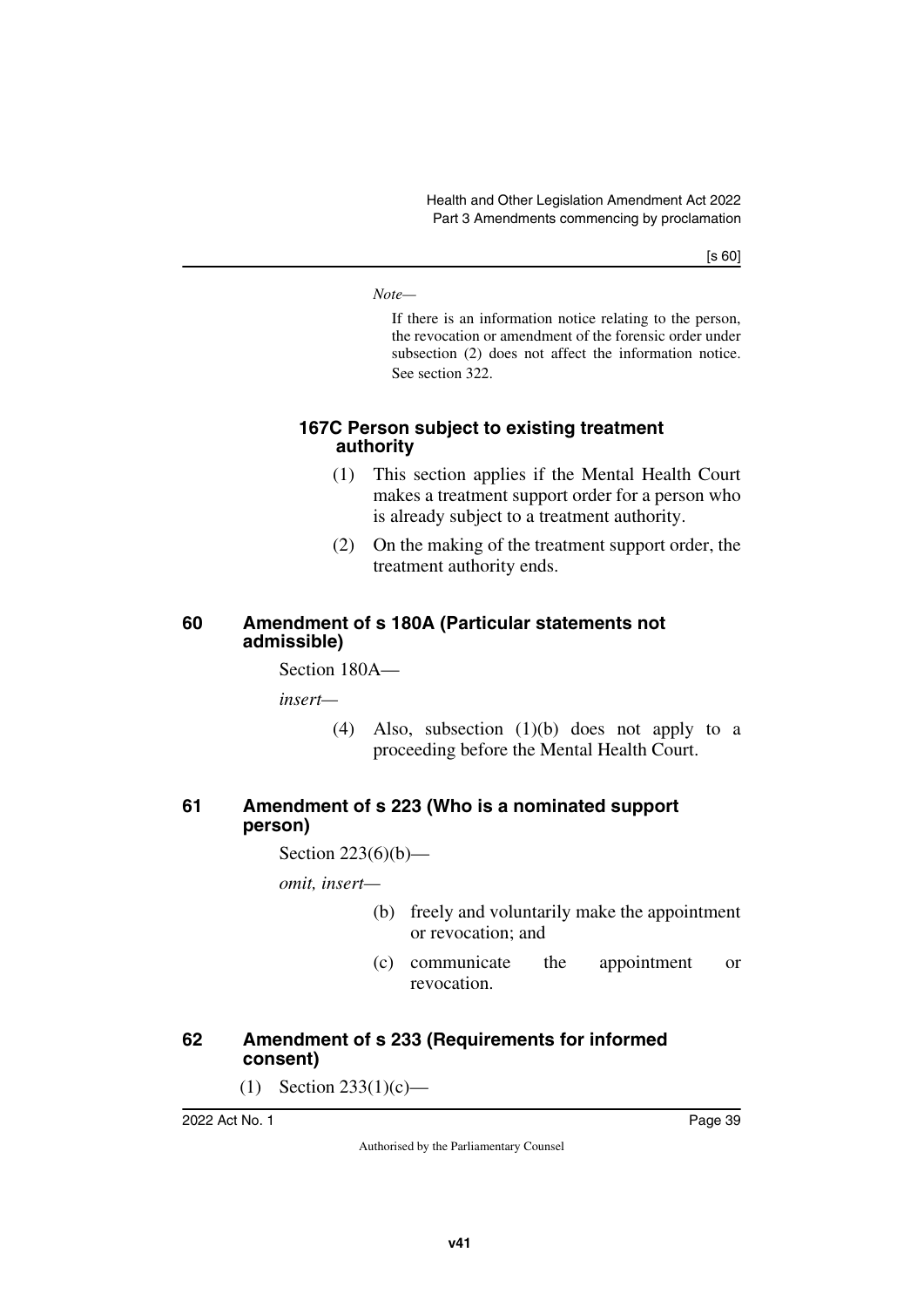Health and Other Legislation Amendment Act 2022 Part 3 Amendments commencing by proclamation

[s 63]

*omit.*

(2) Section 233(2)(b)—

*omit, insert—*

- (b) freely and voluntarily make the decision; and
- (c) communicate the decision.

#### **63 Amendment of s 236 (Performance of electroconvulsive therapy with consent or tribunal approval)**

Section 236(1)(a) to  $(c)$ —

*omit, insert—*

- (a) for a patient who is an adult—
	- (i) if the adult is unable to give informed consent to the treatment or is subject to a treatment authority, forensic order or treatment support order—the tribunal has approved under section 509 the performance of the therapy on the adult; or
	- (ii) otherwise—the adult has given informed consent to the treatment; or
- (b) for a patient who is a minor—the tribunal has approved under section 509 the performance of the therapy on the minor.

#### **64 Amendment of s 288 (Communication about patient with others)**

Section 288(3), definition *capacity*, paragraph (b)—

*omit, insert—*

- (b) freely and voluntarily make the request; and
- (c) communicate the request.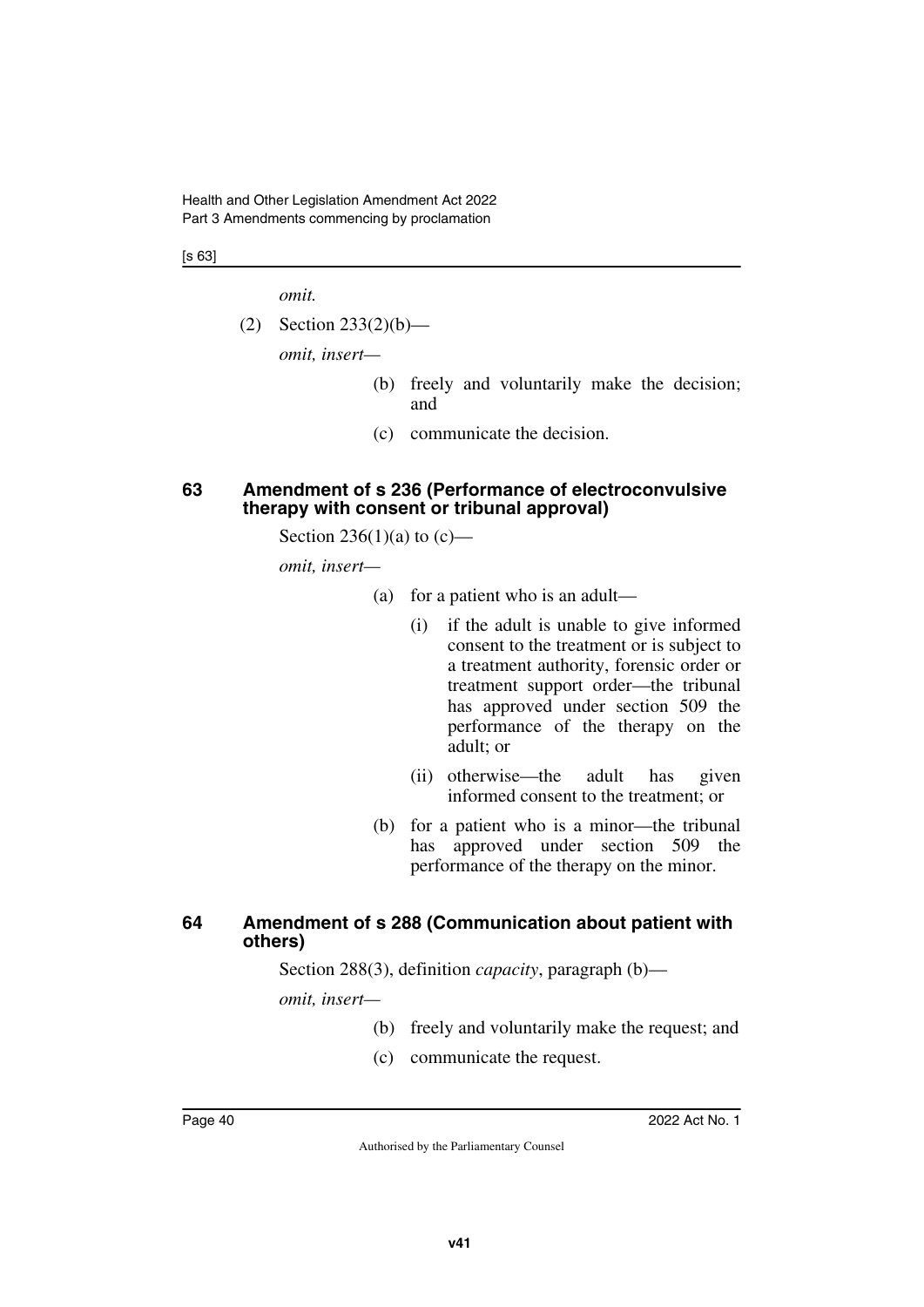[s 65]

# **65 Amendment of s 307 (Annual report)**

- $(1)$  Section 307 $(2)(b)(viii)$  *omit.*
- (2) Section 307(2)—

*insert—*

(h) statistical data about information notices given under part 6.

> *Example of statistical data about information notices—*

the number of applications for information notices made

# **66 Amendment of s 317 (Definitions for pt 6)**

- (1) Section 317, definition *relevant patient omit.*
- (2) Section 317—

*insert—*

*relevant day*, for a forensic order or treatment support order that has ended, whether by revocation by the tribunal or otherwise, means the later of the following days—

- (a) the day the order ended;
- (b) if an appeal against the ending of the order may be started under chapter 13, part 3—
	- (i) the last day on which the notice of appeal may be filed under section 541; or
	- (ii) if the notice of appeal is filed under section 541—the day the appeal is decided or otherwise discontinued.

*relevant patient* means a patient of an authorised mental health service who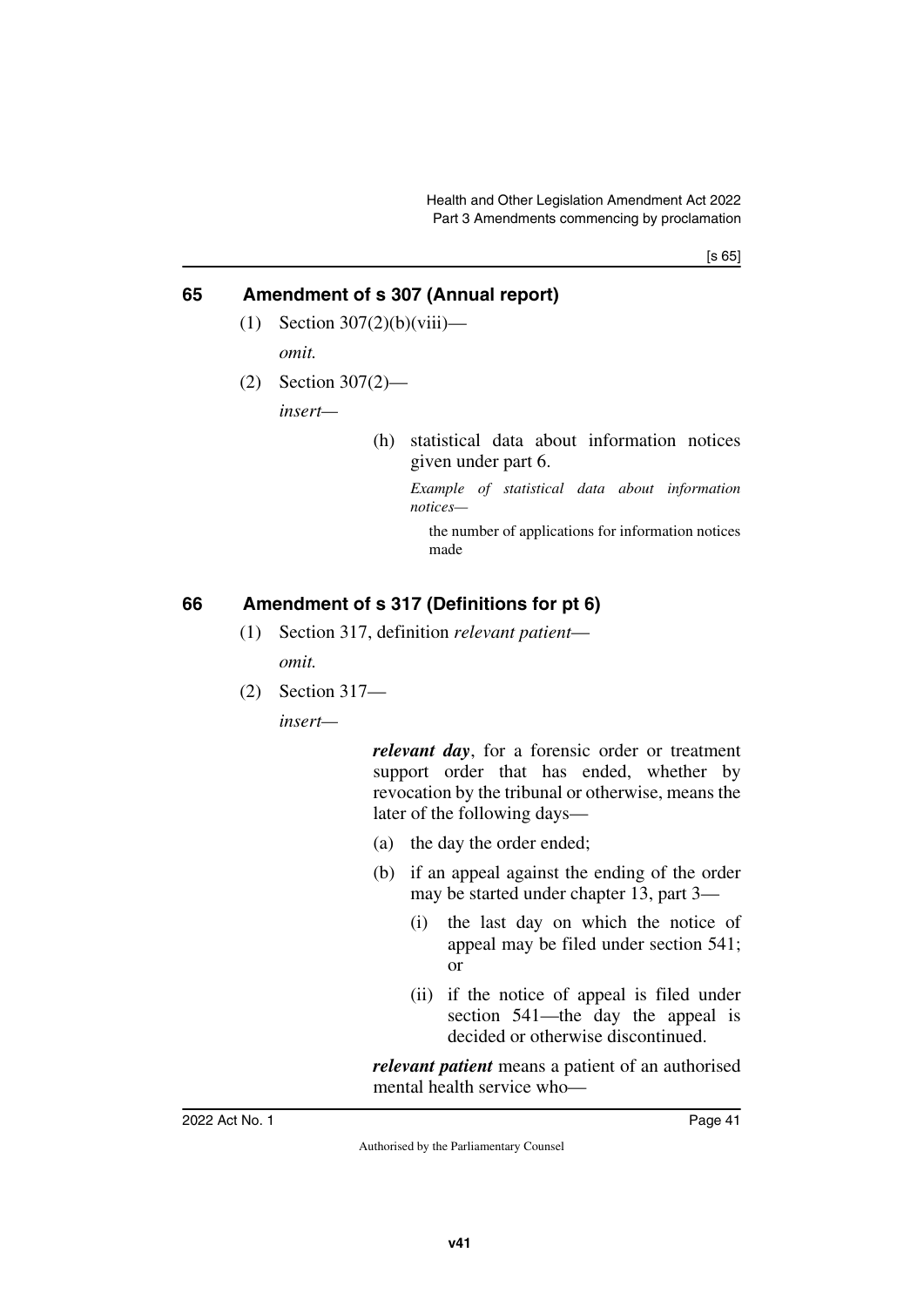[s 67]

- (a) is subject to a forensic order or treatment support order; or
- (b) was subject to a forensic order or treatment support order that has ended, if the relevant day for the order has not passed.

## **67 Amendment of s 318 (Application)**

Section 318—

*insert—*

(3) In this section—

*forensic order* includes a forensic order that has ended if the relevant day for the order has not passed.

*treatment support order* includes a treatment support order that has ended if the relevant day for the order has not passed.

# **68 Amendment of s 319 (Decision on application)**

(1) Section 319(2)(d), 'section  $323(1)(b)$ '—

*omit, insert—*

section  $323(2)(b)$ 

(2) Section 319(4)—

*omit, insert—*

- (4) The chief psychiatrist must refuse to approve the application if the chief psychiatrist is satisfied—
	- (a) if the application states that the applicant's nominee will be entitled to receive information under the notice—the nominee is not suitable to receive the information; or
	- (b) the person in relation to whom the application was made is not, or is no longer, a relevant patient.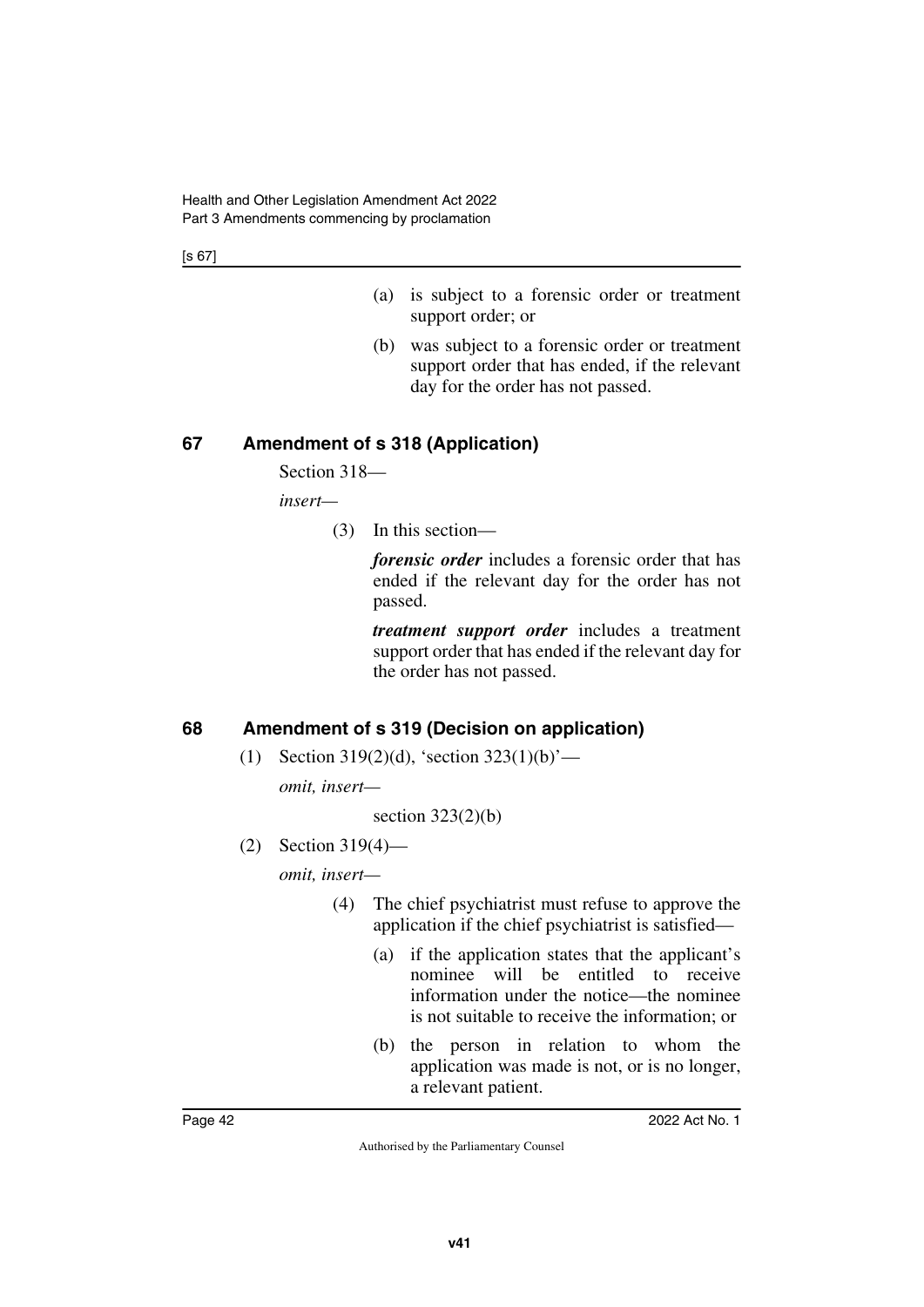(3) Section 319—

*insert—*

(8) In this section—

*forensic order* includes a forensic order that has ended if the relevant day for the order has not passed.

*treatment support order* includes a treatment support order that has ended if the relevant day for the order has not passed.

# **69 Replacement of ss 322 and 323**

Sections 322 and 323—

*omit, insert—*

# **322 Duration of information notice**

- (1) An information notice relating to a relevant patient ceases to have effect on the earliest of the following days—
	- (a) if the relevant patient's forensic order or treatment support order ends and the patient is not subject to any other forensic order or treatment support order—the relevant day for the forensic order or treatment support order that has ended;
	- (b) if the relevant patient has been transferred under chapter 12, part 10, division 2 to an interstate mental health service or another country—the day the patient leaves Queensland;
	- (c) if the person entitled to receive information under the notice notifies the chief psychiatrist the person no longer wishes to receive the information—the day the person gives the notice;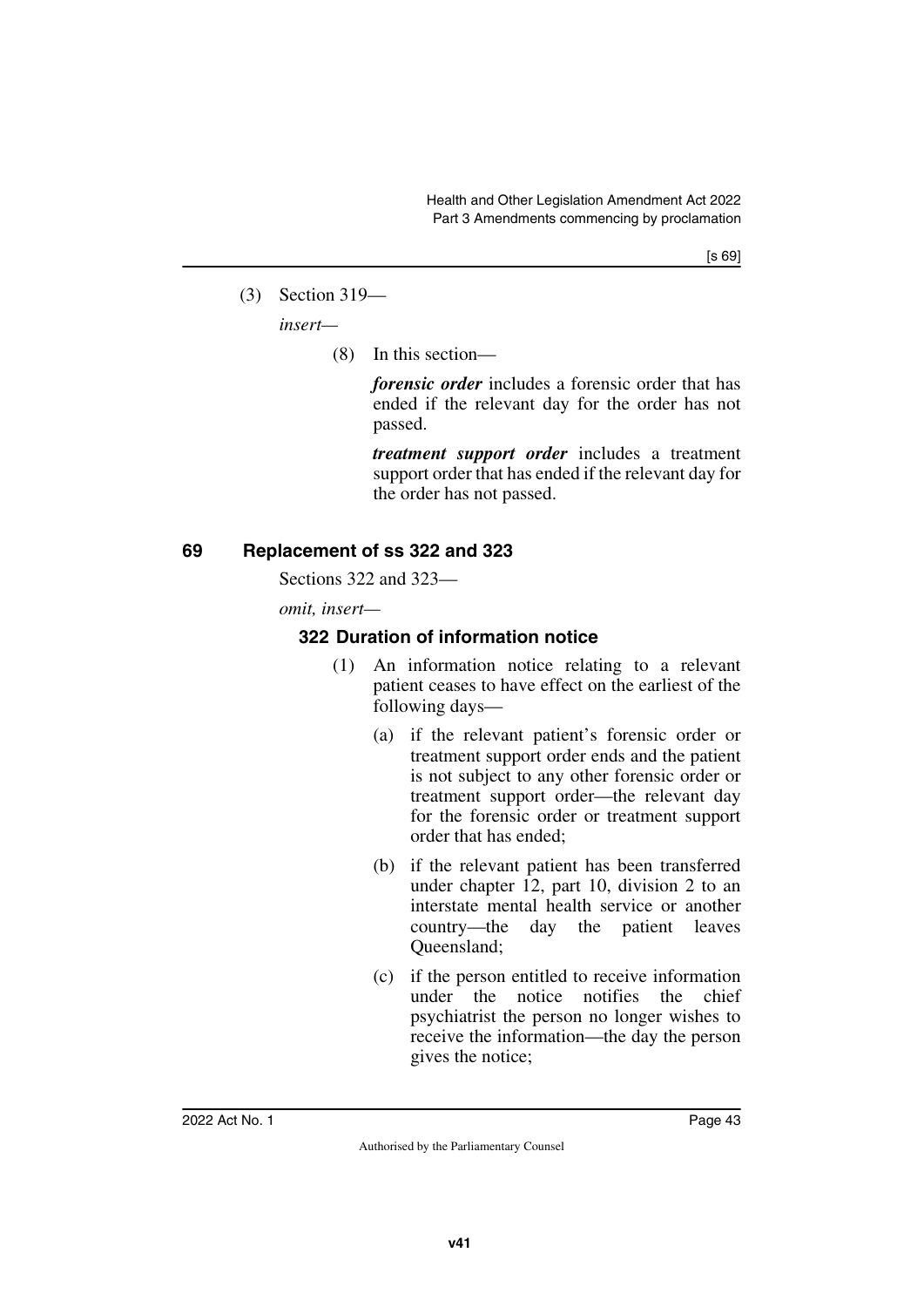[s 69]

- (d) if the chief psychiatrist revokes the information notice under section 323—the day the notice is revoked.
- (2) Within 7 days after an information notice ceases to have effect under subsection  $(1)(a)$ ,  $(b)$  or  $(c)$ , the chief psychiatrist must give the person who was entitled to receive information under the notice a written notice stating—
	- (a) the information notice has ceased to have effect; and
	- (b) the reason the information notice ceased to have effect; and
	- (c) if the information notice ceased to have effect under subsection  $(1)(a)$  or  $(b)$ —the person is not entitled to appeal the ceasing of effect of the information notice.
- (3) Despite subsection (1)(b), if the relevant patient returns to Queensland before the patient's forensic order or treatment support order ends under section 528—
	- (a) the information notice is reinstated on the day the relevant patient returns to Queensland; and
	- (b) within 7 days after the chief psychiatrist becomes aware the relevant patient has returned to Queensland, the chief psychiatrist must give notice of the reinstatement of the information notice to the person entitled to receive information under the notice.

## **323 Revocation of information notice**

(1) The chief psychiatrist must revoke an information notice relating to a relevant patient if the chief psychiatrist is satisfied disclosure of information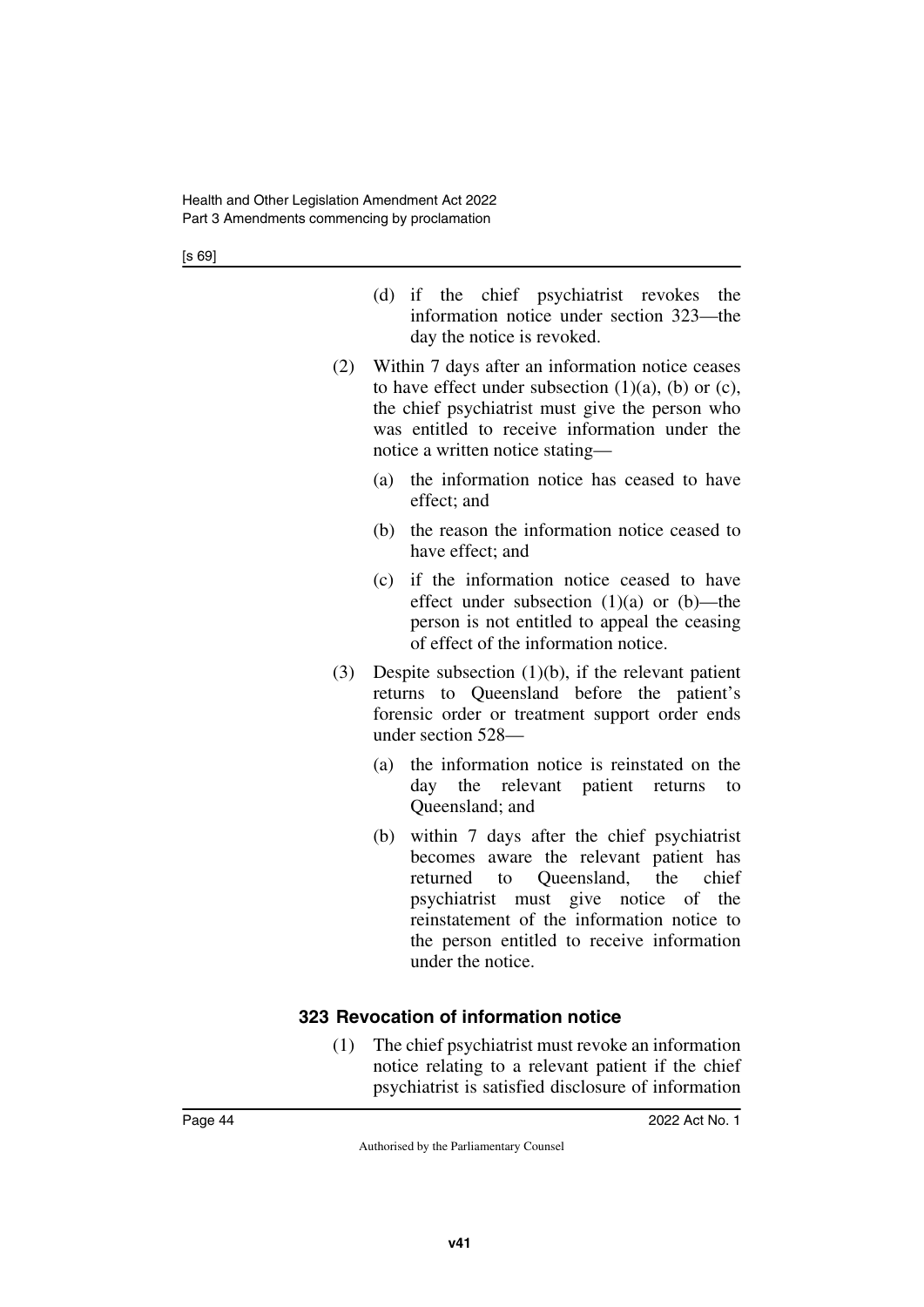under the notice is likely to—

- (a) result in serious harm to the relevant patient's health or welfare; or
- (b) put the safety of the relevant patient or someone else at serious risk.
- (2) The chief psychiatrist may revoke an information notice relating to a relevant patient if—
	- (a) the chief psychiatrist is unable, after making reasonable efforts, to locate the person entitled to receive information under the notice; or
	- (b) the person entitled to receive information under the notice has contravened section 326.
- (3) However, before revoking an information notice under subsection (2)(b), the chief psychiatrist must give the person a reasonable opportunity to make a submission to the chief psychiatrist about why the notice should not be revoked.
- (4) Within 7 days after an information notice is revoked under this section, the chief psychiatrist must give the person who was entitled to receive information under the information notice a written notice stating—
	- (a) the information notice has been revoked and has ceased to have effect; and
	- (b) the reasons for the decision to revoke the information notice; and
	- (c) that the person may appeal to the tribunal against the decision within 28 days after the person receives the written notice; and
	- (d) how the appeal may be made.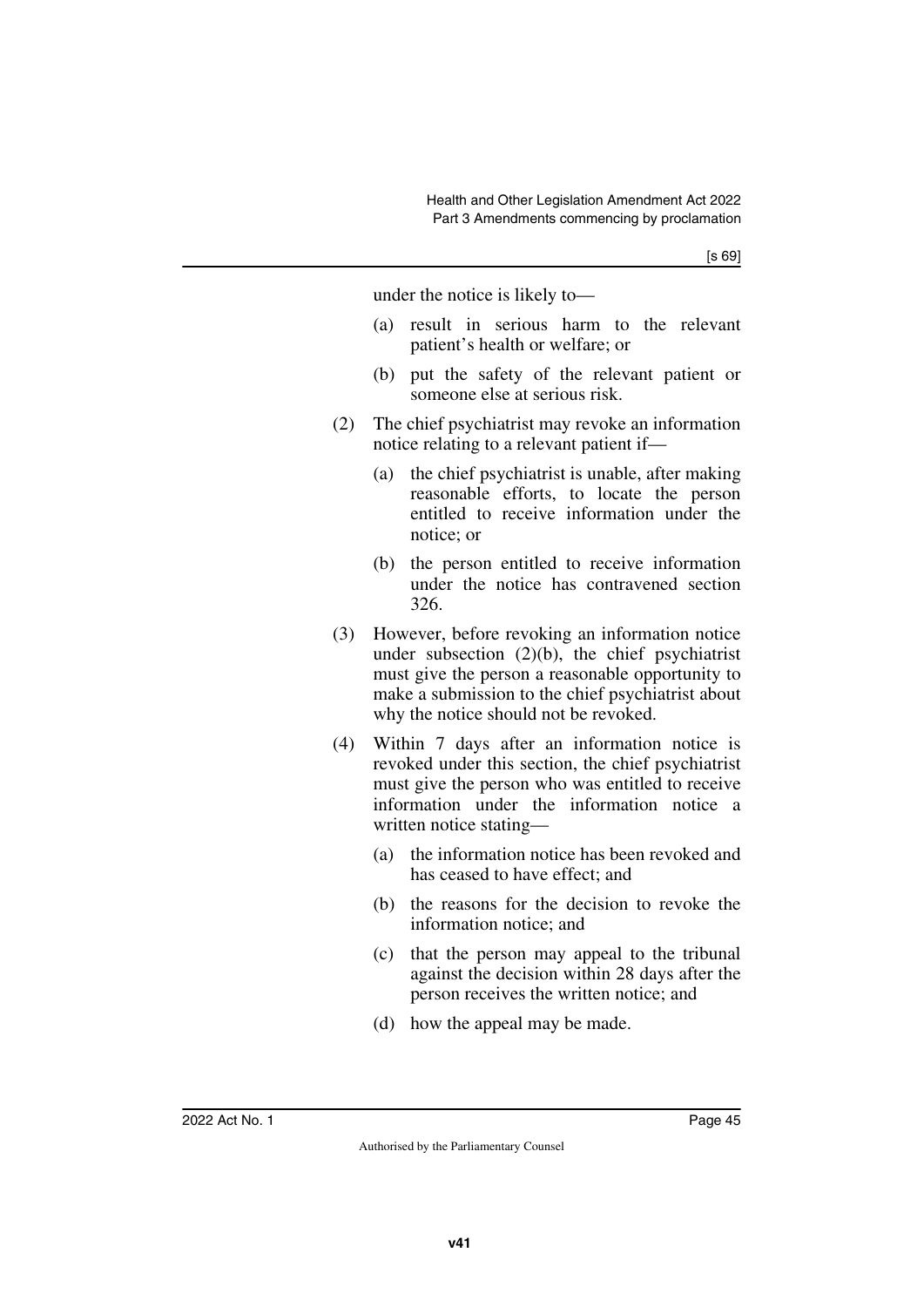Health and Other Legislation Amendment Act 2022 Part 3 Amendments commencing by proclamation

[s 70]

### **70 Amendment of s 350 (Definition for pt 5)**

Section 350, definition *transfer considerations*, paragraphs (c) and  $(d)$ —

*omit, insert—*

- (c) if relevant, security requirements for the person; and
- (d) without limiting paragraphs (a) to (c), whether the transfer is appropriate in the circumstances.

*Example of when a transfer under this part may be appropriate—*

to allow the person to be in closer proximity to their family, carers or other support persons

#### **71 Amendment of s 351 (Transfer between services by agreement of administrators)**

(1) Section 351(3), from 'regard to'—

*omit, insert—*

regard to—

- (a) the transfer considerations for the person; and
- (b) to the greatest extent practicable, the views, wishes and preferences of the person.
- (2) Section 351(5), from 'regard to'—

*omit, insert—*

regard to—

- (a) the transfer considerations for the person; and
- (b) to the greatest extent practicable, the views, wishes and preferences of the person.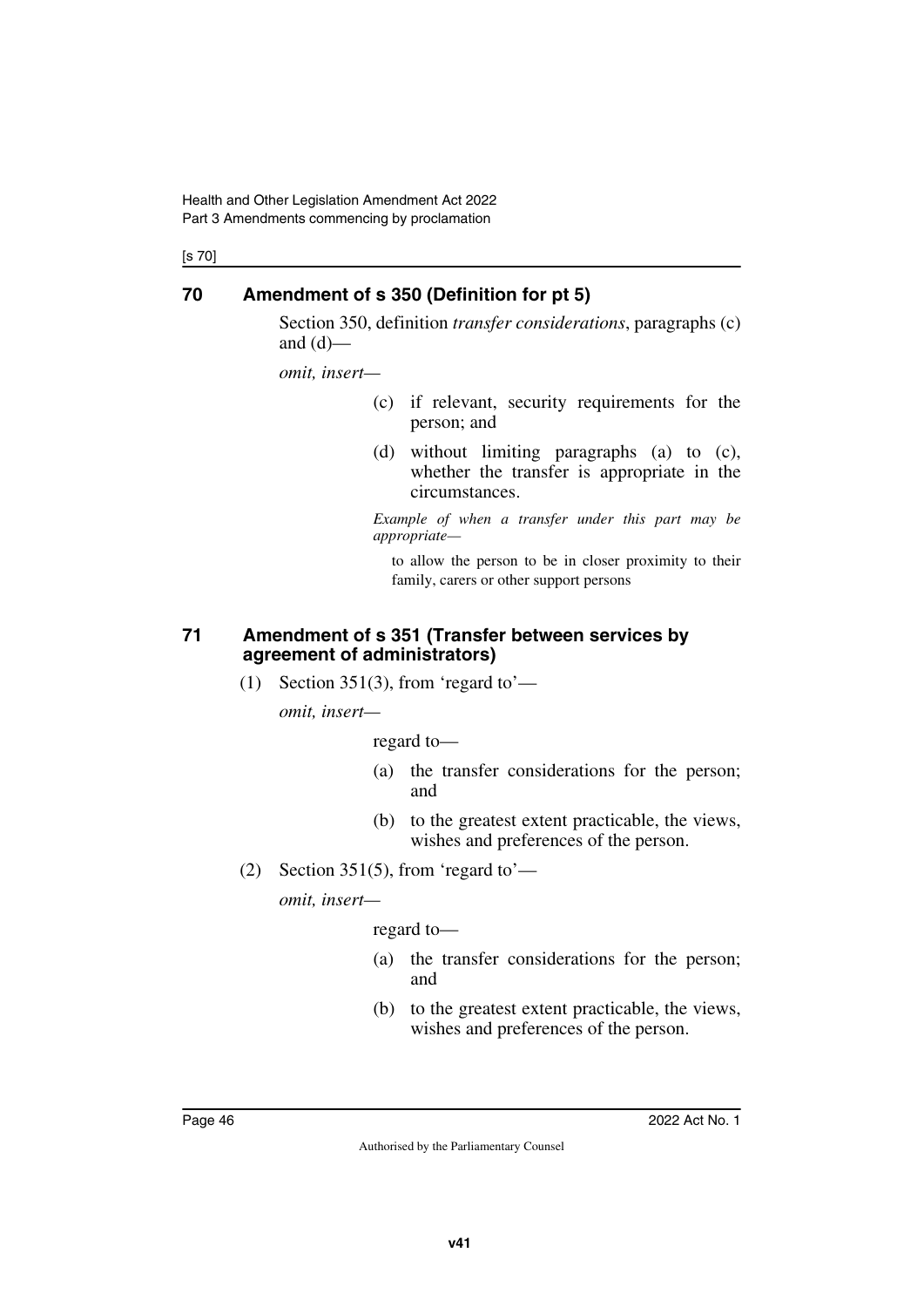[s 72]

#### **72 Amendment of s 352 (Transfer between services by requirement of chief psychiatrist)**

Section 352(3), from 'regard to'—

*omit, insert—*

regard to—

- (a) the transfer considerations for the person; and
- (b) to the greatest extent practicable, the views, wishes and preferences of the person.

#### **73 Amendment of s 353 (Transfer between authorised mental health service and forensic disability service)**

Section 353(3)—

*insert—*

(c) to the greatest extent practicable, the views, wishes and preferences of the person.

### **74 Amendment of s 354 (Transfer of person subject to treatment authority to another State)**

(1) Section  $354(2)(a)$  and  $(b)$ —

*omit, insert—*

- (a) appropriate treatment and care is available for the person at the interstate mental health service; and
- (b) the transfer is otherwise appropriate in the circumstances.

*Example of when a transfer under this section may be appropriate—*

to allow the person to be in closer proximity to their family, carers or other support persons

(2) Section 354—

*insert—*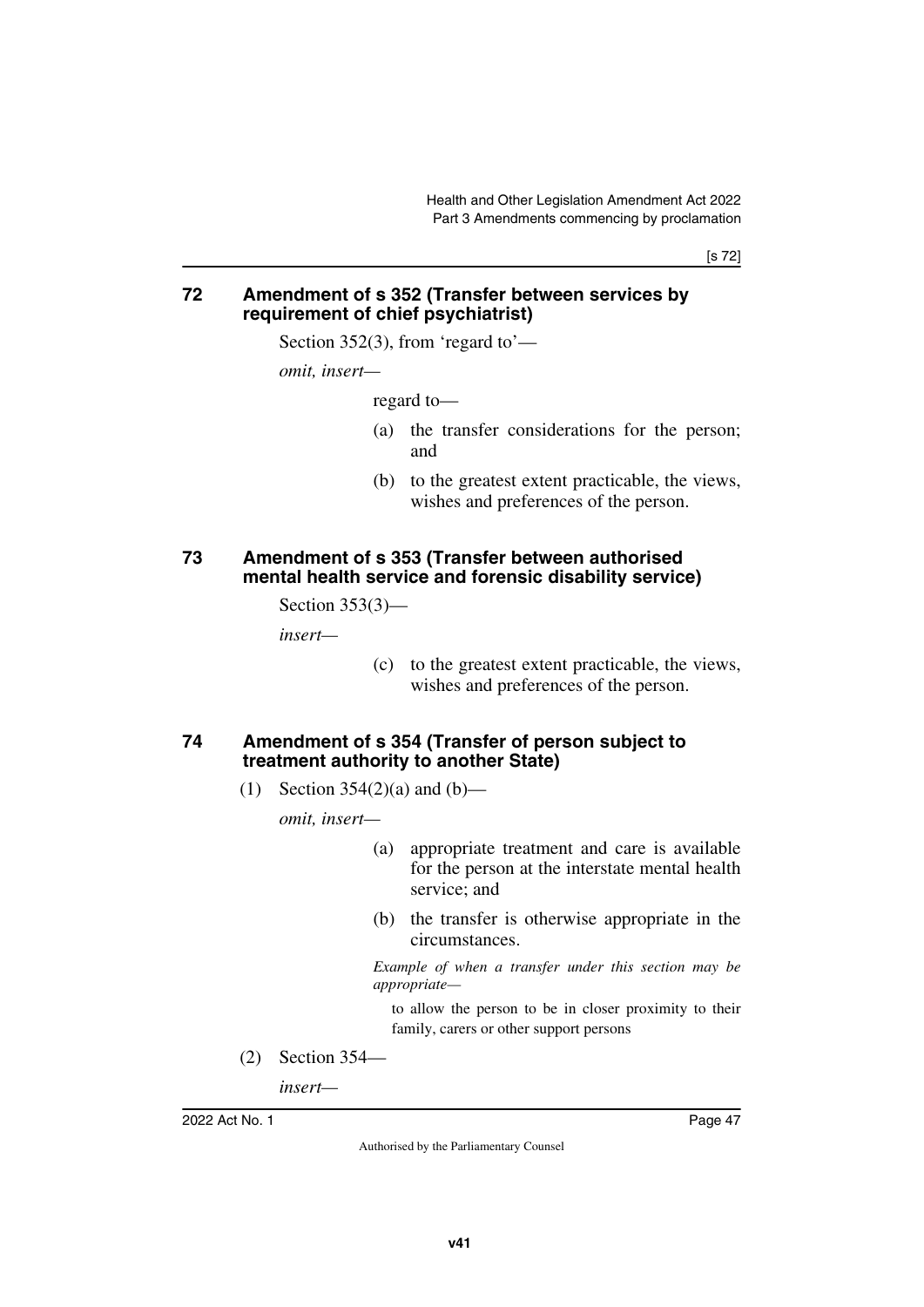[s 75]

- (2A) In deciding whether the transfer is appropriate in the circumstances under subsection  $(2)(b)$ , the administrator must, to the greatest extent practicable, have regard to the views, wishes and preferences of the person.
- (3) Section 354(2A) and (3)—

*renumber* as section 354(3) and (4).

#### **75 Amendment of s 355 (Transfer of person subject to interstate order from another State)**

(1) Section  $355(2)(a)$ —

*omit.*

(2) Section 355(2)—

*insert—*

(d) the transfer is otherwise appropriate in the circumstances.

*Example of when a transfer under this section may be appropriate—*

to allow the person to be in closer proximity to their family, carers or other support persons

(3) Section  $355(2)(b)$  to  $(d)$ —

*renumber* as section  $355(2)(a)$  to (c).

(4) Section 355—

*insert—*

- (2A) In deciding whether the transfer is appropriate in the circumstances under subsection  $(2)(c)$ , the administrator must, to the greatest extent practicable, have regard to the views, wishes and preferences of the person.
- (5) Section 355(2A) to (7)—

*renumber* as section 355(3) to (8).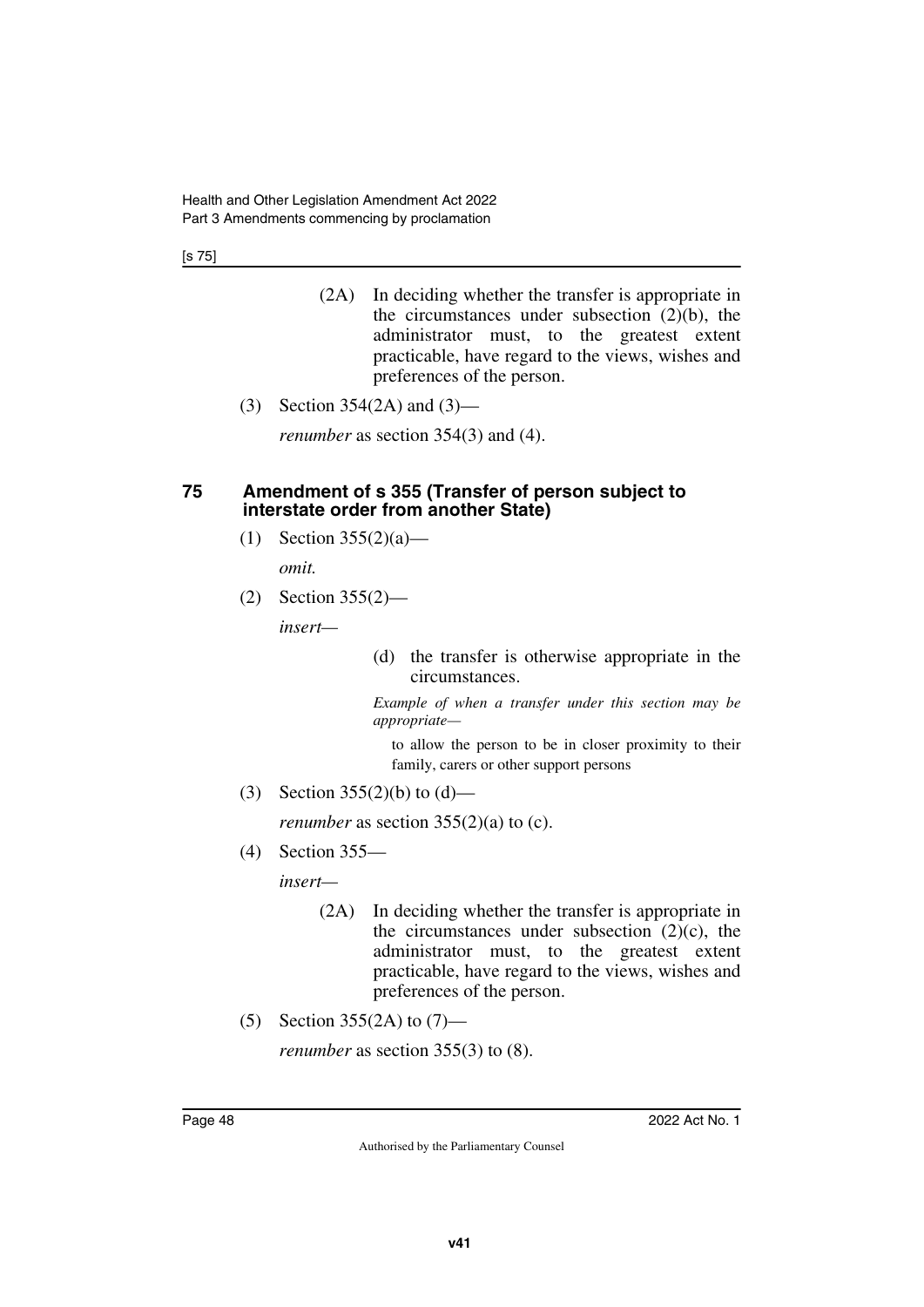#### **76 Replacement of s 368 (Apprehension of person absent from interstate mental health service)**

Section 368—

*omit, insert—*

#### **368 Apprehension, detention and transport of person absent from interstate mental health service**

- (1) An authorised person may apprehend, in Queensland, a person (the *absent person*)—
	- (a) who is absent without permission from an interstate mental health service; and
	- (b) for whom an apprehension authority has been issued under a corresponding law of the State (the *other State*) in which the interstate mental health service is located.
- (2) The apprehension authority is taken to be a warrant for apprehension of the absent person, by an authorised person, under this Act.
- (3) If the absent person is apprehended under this section, the absent person may be—
	- (a) transported, by an authorised person, to—
		- (i) an interstate mental health service in the other State; or
		- (ii) an authorised mental health service; or
	- (b) detained in an authorised mental health service for the period reasonably necessary to enable the administrator of the service to make arrangements for the absent person to be transported to an interstate mental health service under paragraph (a).
- (4) Before the absent person is detained or transported under this section, an authorised person must explain to the absent person why the absent person is being detained or transported.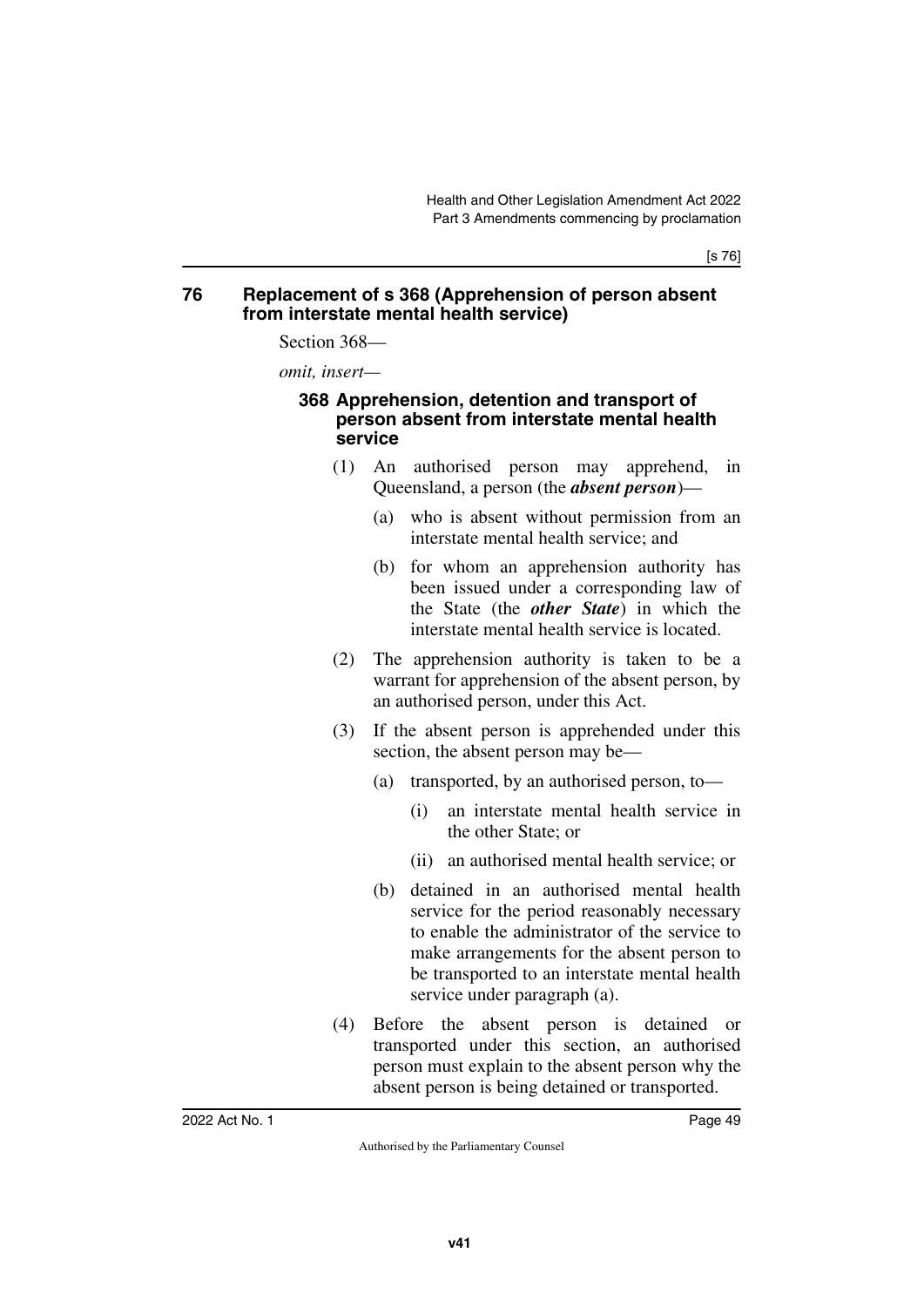[s 77]

- (5) Subsection (6) applies if a corresponding law confers a function or power on a person (an *interstate person*) in relation to the apprehension of the absent person.
- (6) The interstate person may, in Queensland, perform the function, or exercise the power, to the extent necessary to assist in the apprehension, detention or transport, under this section, of the absent person.
- (7) In this section—

*apprehension authority*, in relation to a person, means a warrant, or another document (however described), that authorises the apprehension of the person.

# **77 Amendment of s 383 (Purpose of pt 7)**

Section 383(b), 'particular', second mention—

*omit.*

#### **78 Amendment of s 427 (Transfer to another authorised mental health service)**

Section 427(2)(d)—

*omit, insert—*

- (d) to the greatest extent practicable, the views, wishes and preferences of the person;
- (e) without limiting paragraphs (a) to (d), whether the transfer is appropriate in the circumstances.

*Example of when a transfer under this section may be appropriate—*

to allow the person to be in closer proximity to their family, carers or other support persons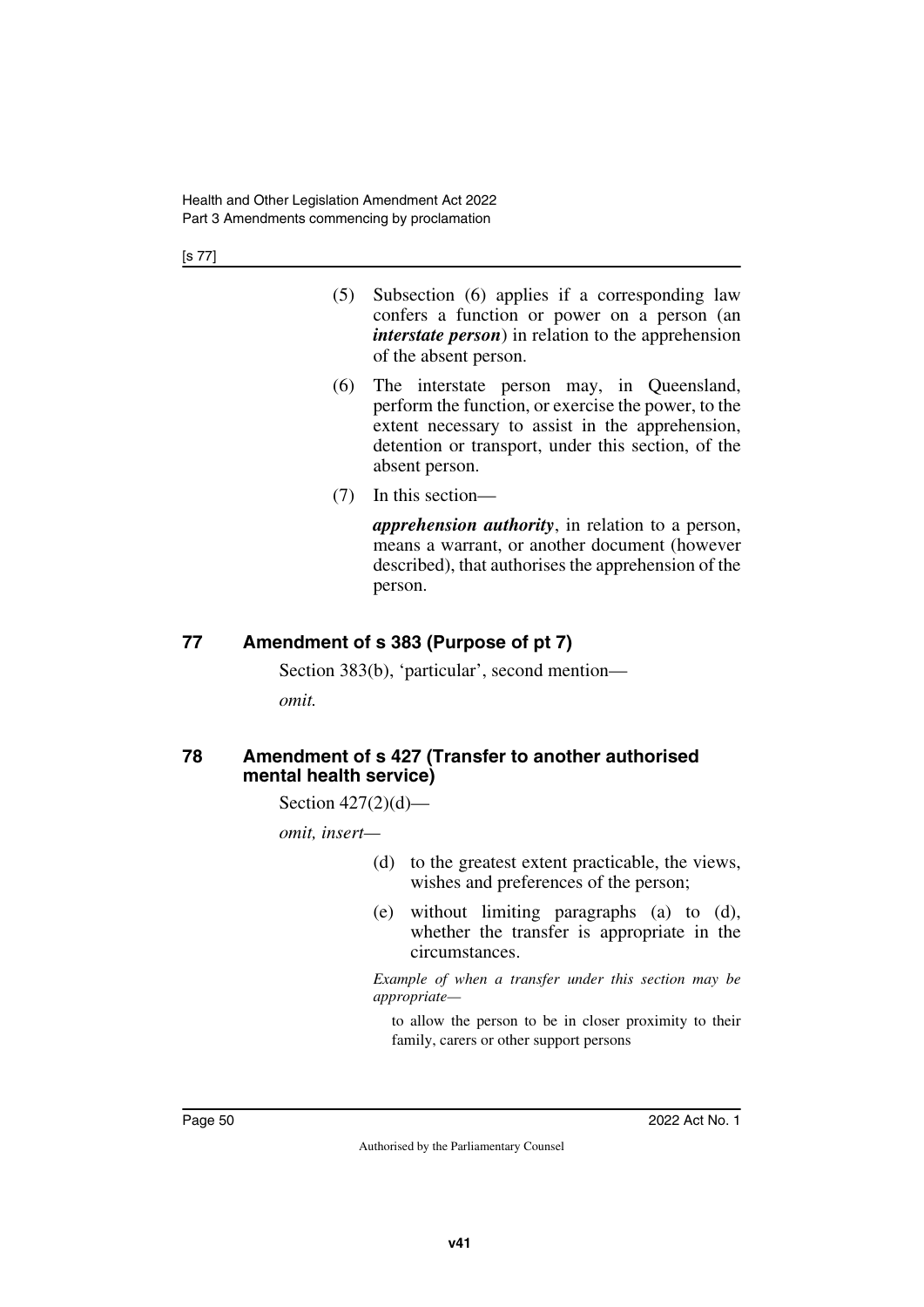[s 79]

#### **79 Amendment of s 435 (Requirement to conduct periodic review suspended)**

(1) Section 435(1), after 'service'—

*insert—*

or another country

(2) Section 435(2)—

*omit, insert—*

(2) The tribunal is not required to conduct a periodic review of the forensic order under section 433(1) while the person is out of Queensland because of the person's transfer under part 10, division 2.

### **80 Amendment of s 456 (Transfer of responsibility for forensic patient)**

Section  $456(2)(f)$ —

*omit, insert—*

- (f) to the greatest extent practicable, the views, wishes and preferences of the person;
- (g) without limiting paragraphs (a) to (f), whether the transfer is appropriate in the circumstances.

*Example of when a transfer under this section may be appropriate—*

to allow the person to be in closer proximity to their family, carers or other support persons

#### **81 Amendment of s 467 (Requirement to conduct periodic review suspended)**

(1) Section 467(1), after 'service'—

*insert—*

or another country

(2) Section 467(2)—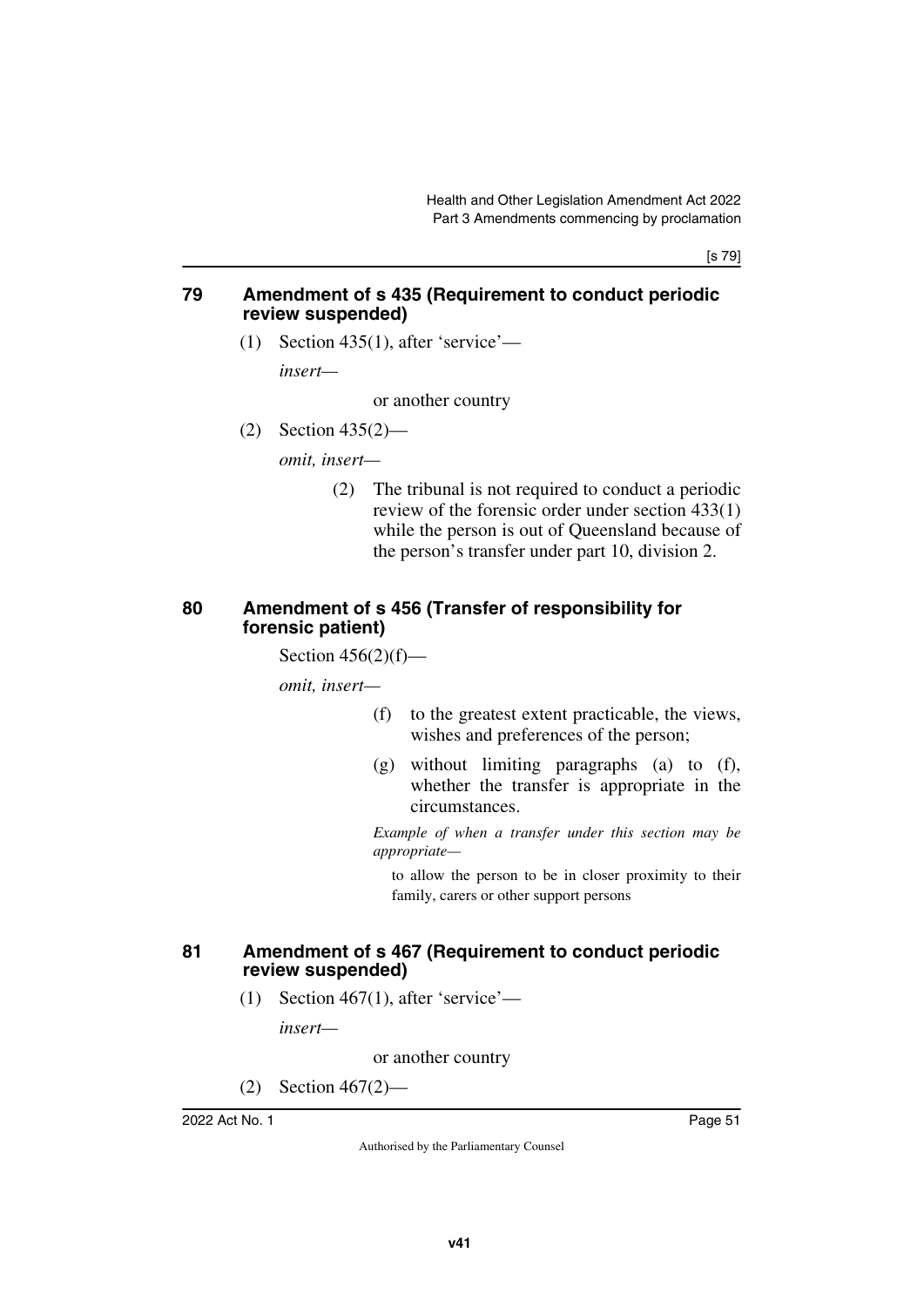[s 82]

*omit, insert—*

(2) The tribunal is not required to conduct a periodic review of the treatment support order under section 465(1) while the person is out of Queensland because of the person's transfer under part 10, division 2.

#### **82 Amendment of s 479 (Transfer to another authorised mental health service)**

Section  $479(2)(e)$ —

*omit, insert—*

- (e) to the greatest extent practicable, the views, wishes and preferences of the person;
- (f) without limiting paragraphs (a) to (e), whether the transfer is appropriate in the circumstances.

*Example of when a transfer under this section may be appropriate—*

to allow the person to be in closer proximity to their family, carers or other support persons

# **83 Amendment of s 507 (Who may apply)**

Section 507(a)—

*omit, insert—*

- (a) the person is an adult who is—
	- (i) subject to a treatment authority, forensic order or treatment support order; or
	- (ii) unable to give informed consent to the therapy; or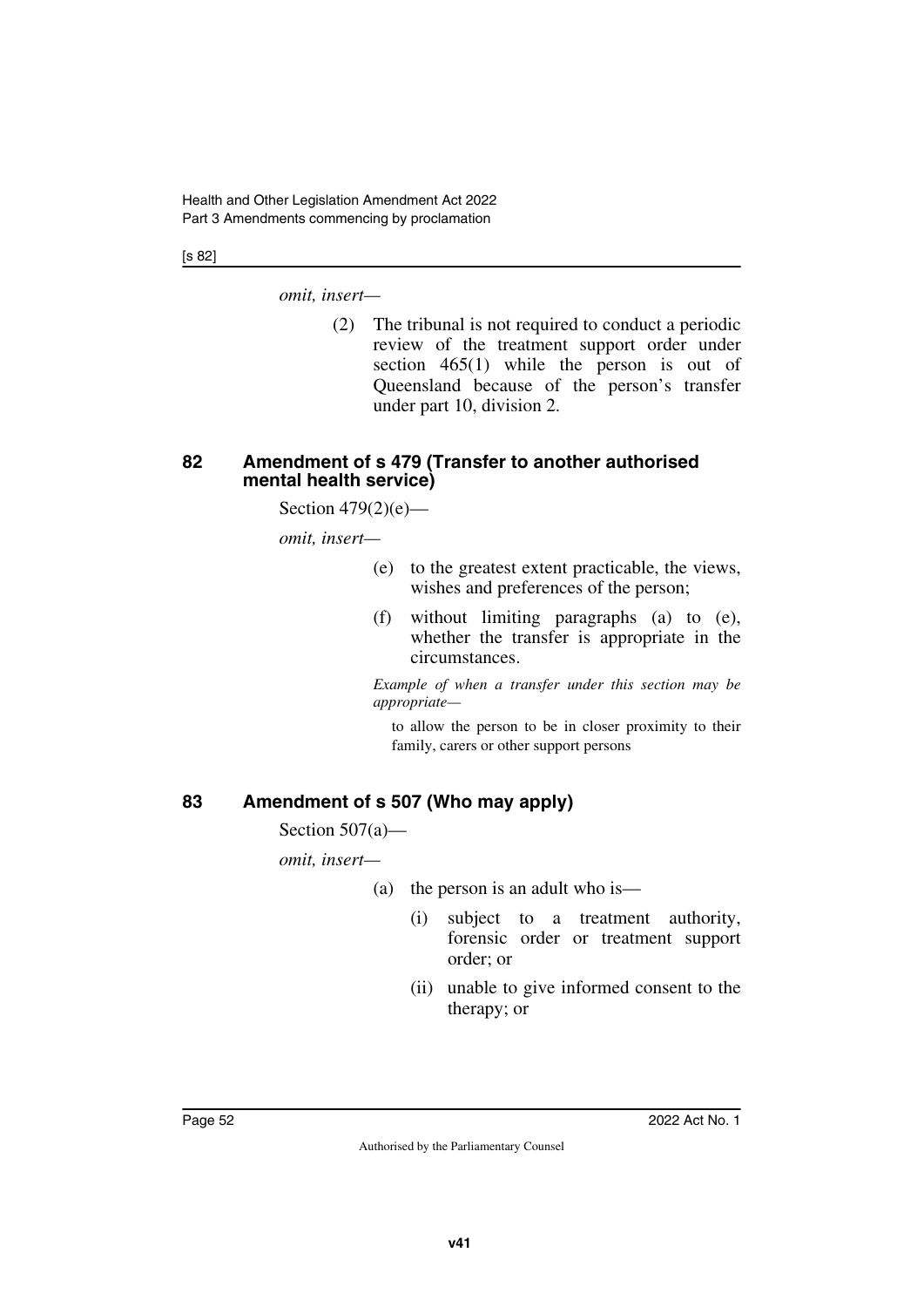# **84 Amendment of s 509 (Decision on application)**

(1) Section 509(2)(a)—

*omit, insert—*

- (a) if the person is an adult—
	- (i) whether the adult is able to give informed consent to the therapy; and
	- (ii) to the greatest extent practicable, any views, wishes and preferences the adult has expressed about the therapy, whether in an advance health directive or otherwise; or
- (2) Section 509(2)(b), 'application relates to'—

*omit, insert—*

person is

(3) Section 509(3)—

*omit, insert—*

- (3) Subject to subsections (4) to (6), the tribunal may give the approval only if the tribunal is satisfied the person is—
	- (a) an adult who is not able to give informed consent to the therapy, whether or not the adult is subject to a treatment authority, forensic order or treatment support order; or
	- (b) an adult who is—
		- (i) able to give informed consent to the therapy; and
		- (ii) subject to a treatment authority, forensic order or treatment support order; or
	- (c) a minor.
- (3A) If subsection (3)(a) applies, the tribunal must also be satisfied—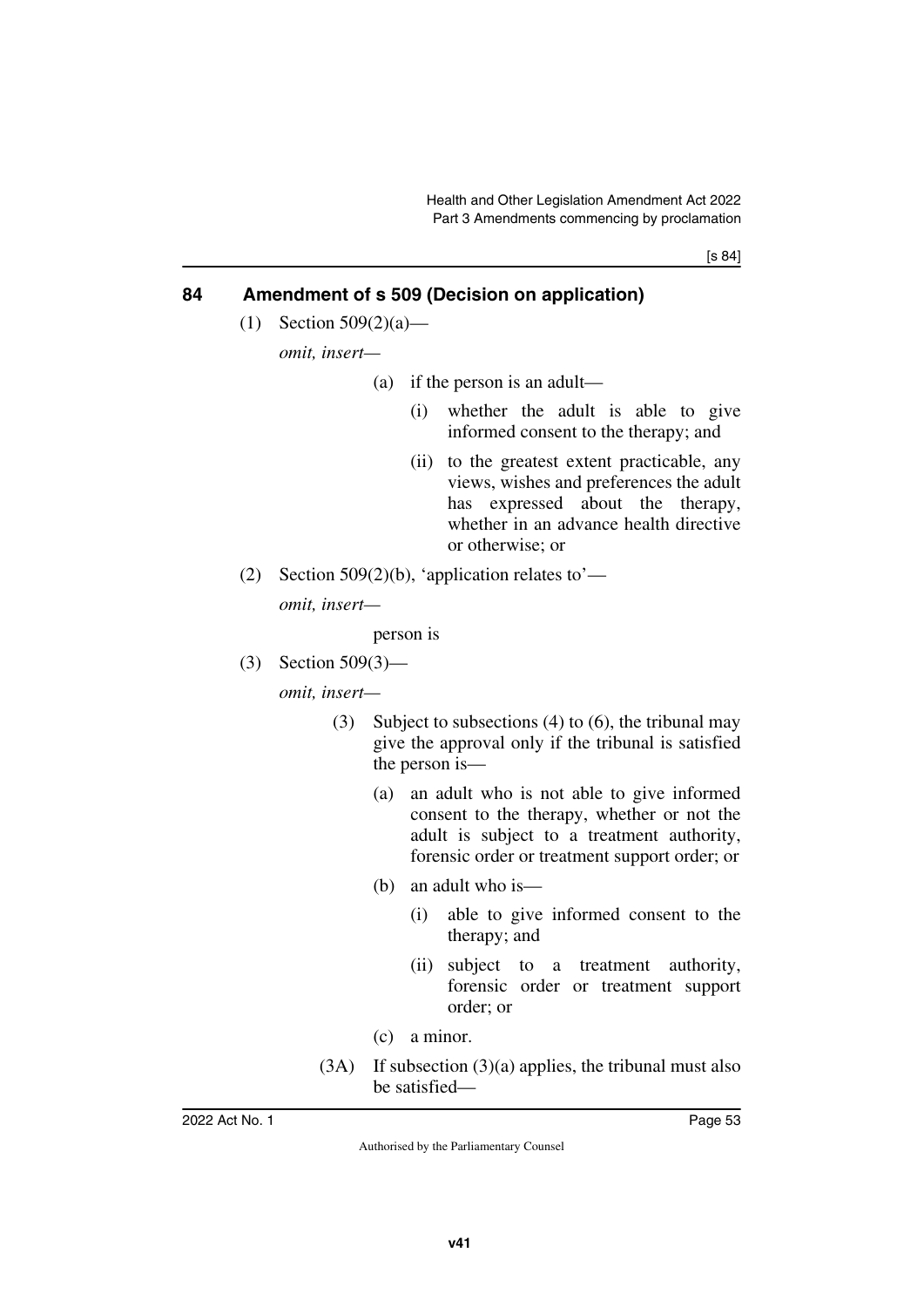|     |                            | (a) | the therapy has clinical merit and is<br>appropriate in the circumstances; and                                         |
|-----|----------------------------|-----|------------------------------------------------------------------------------------------------------------------------|
|     |                            | (b) | evidence supports the effectiveness of the<br>therapy for the adult's particular mental<br>illness; and                |
|     |                            | (c) | if the therapy has previously been performed<br>on the adult-of the effectiveness of the<br>therapy for the adult.     |
|     | (3B)                       |     | If subsection $(3)(b)$ applies, the tribunal must also<br>be satisfied—                                                |
|     |                            | (a) | the applicant has given the adult the<br>explanation required under section 234; and                                   |
|     |                            | (b) | the adult has given informed consent to the<br>therapy under chapter 7, part 10.                                       |
|     | (3C)                       |     | If subsection $(3)(c)$ applies, the tribunal must also<br>be satisfied—                                                |
|     |                            | (a) | the therapy has clinical merit and<br><i>is</i><br>appropriate in the circumstances; and                               |
|     |                            | (b) | evidence supports the effectiveness of the<br>therapy for-                                                             |
|     |                            |     | the minor's particular mental illness;<br>(i)<br>and                                                                   |
|     |                            |     | persons of the minor's age; and<br>(ii)                                                                                |
|     |                            | (c) | if the therapy has previously been performed<br>on the minor-of the effectiveness of the<br>therapy for the minor; and |
|     |                            | (d) | the performance of the therapy on the minor<br>is in the minor's best interests.                                       |
| (4) | Section 509(3A) to $(4)$ — |     |                                                                                                                        |
|     |                            |     | <i>renumber</i> as section $509(4)$ to $(7)$ .                                                                         |
|     |                            |     |                                                                                                                        |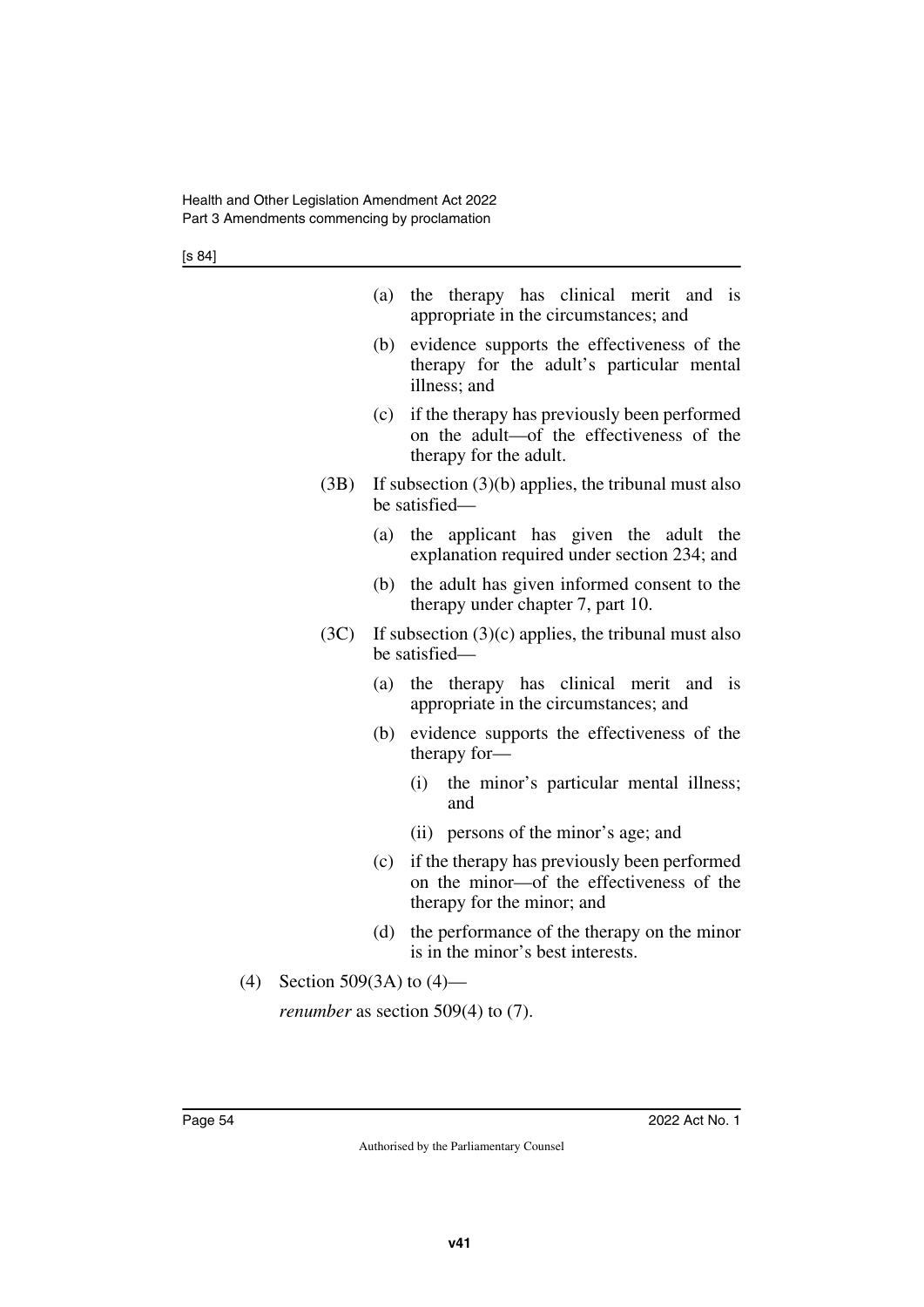# **85 Amendment of s 513 (Definitions for div 1)**

- (1) Section 513, definition *interstate transfer requirements omit.*
- (2) Section 513—

*insert—*

*interstate transfer approval*, in relation to a person, means an approval under this division for the transfer of the person from an interstate mental health service to an authorised mental health service or the forensic disability service.

*patient seeking transfer* means—

- (a) in relation to an interstate transfer approval, the person who is the subject of the approval; or
- (b) in relation to an application for an interstate transfer approval, the person who would be the subject of the approval if the approval were granted.

# **86 Replacement of s 515 (Requirements for application)**

Section 515—

*omit, insert—*

## **515 Requirements for application**

- (1) The application must—
	- (a) state the reasons why the transfer is appropriate in the circumstances; and

*Example of when a transfer under this division may be appropriate—*

to allow the patient seeking transfer to be in closer proximity to their family, carers or other support persons

(b) state—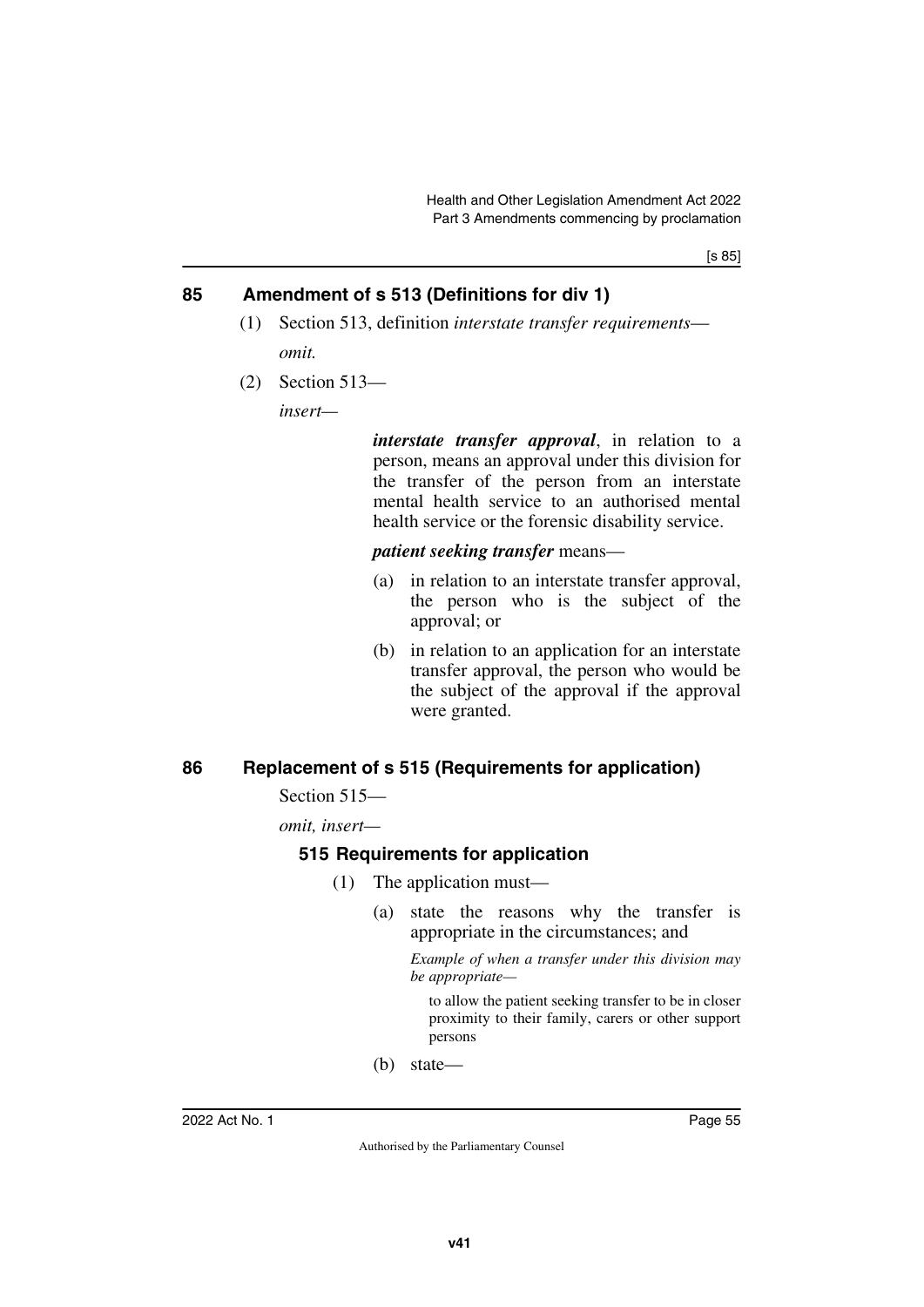[s 86]

- (i) the authorised mental health service proposed to be responsible for the patient seeking transfer; or
- (ii) that the forensic disability service is proposed to be responsible for the patient seeking transfer; and
- (c) include a written statement from the responsible person that complies with subsection (2).
- (2) For subsection  $(1)(c)$ , the written statement must state the responsible person considers—
	- (a) either—
		- (i) if subsection  $(1)(b)(i)$ applies—appropriate treatment and care is available for the patient seeking transfer at the authorised mental health service; or
		- (ii) if subsection  $(1)(b)(ii)$ applies—appropriate care is available for the patient seeking transfer at the forensic disability service; and
	- (b) the arrangements for the transfer are adequate to protect the safety of the community.
- (3) In this section—

#### *responsible person* means—

- (a) if an authorised mental health service is proposed to be responsible for the patient seeking transfer—the chief psychiatrist; or
- (b) if the forensic disability service is proposed to be responsible for the patient seeking transfer—the director of forensic disability.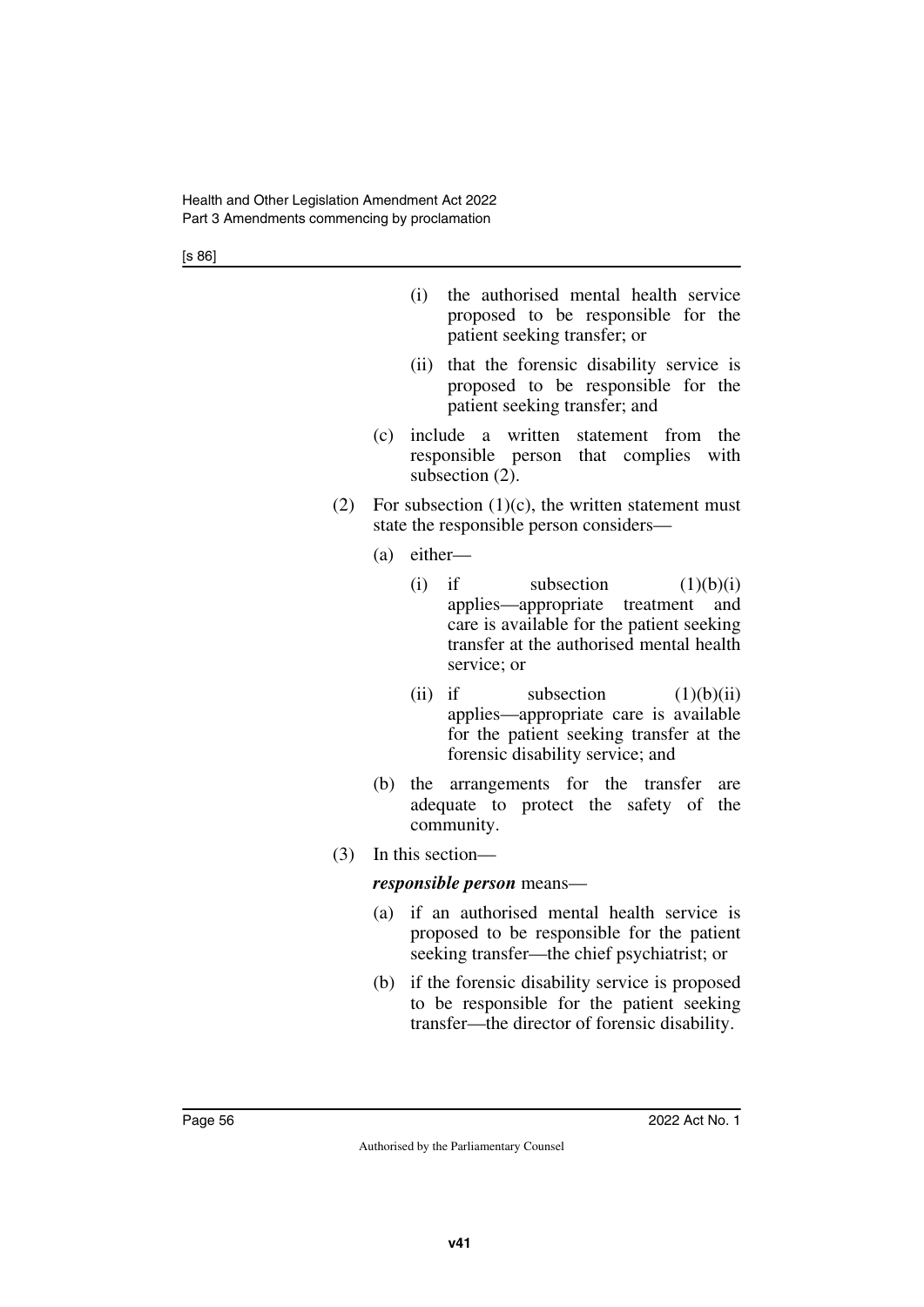[s 87]

# **87 Amendment of s 516 (Notice of hearing)**

Section  $516(1)(a)$  and (b), 'the person'—

*omit, insert—*

the patient seeking transfer

## **88 Amendment of s 517 (Decision on application)**

Section 517(1) and  $(2)$ —

*omit, insert—*

- (1) In deciding the application, the tribunal must—
	- (a) to the greatest extent practicable, have regard to the views, wishes and preferences of the patient seeking transfer; and
	- (b) approve, or refuse to approve, the transfer.
- (2) The tribunal may approve the transfer only if satisfied—
	- (a) the transfer is appropriate in the circumstances; and

*Example of when a transfer under this division may be appropriate—*

to allow the patient seeking transfer to be in closer proximity to their family, carers or other support persons

- (b) either—
	- (i) if an authorised mental health service is stated in the application—appropriate treatment and care is available for the patient seeking transfer at the authorised mental health service; or
	- (ii) if the forensic disability service is stated in the application—appropriate care is available for the patient seeking transfer at the forensic disability service; and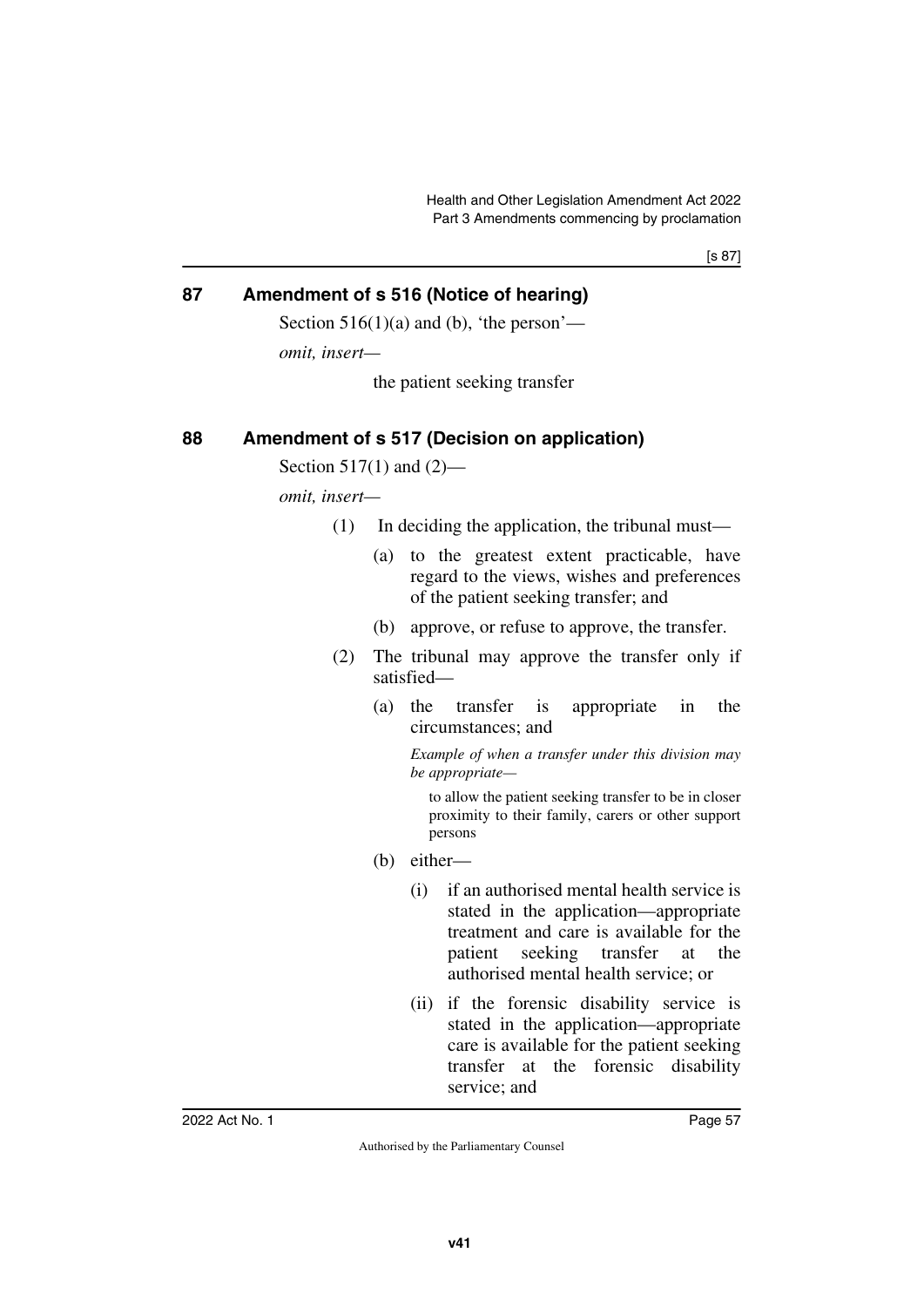[s 89]

- (c) a forensic order (mental health) or forensic order (disability) is necessary, because of the mental condition of the patient seeking transfer, to protect the safety of the community, including, for example, from the risk of serious harm to other persons or property; and
- (d) the arrangements for the transfer are adequate to protect the safety of the community.

# **89 Amendment of s 518 (Making of forensic order)**

(1) Section 518(1), (2) and (3), 'the person' *omit, insert—*

the patient seeking transfer

(2) Section 518(2)(b), 'the person's' *omit, insert—*

the patient's

(3) Section 518(4)(b), 'the person subject to the interstate forensic order'—

*omit, insert—*

the patient seeking transfer

## **90 Replacement of ss 519 and 520**

Sections 519 and 520—

*omit, insert—*

## **519 When interstate transfer approval takes effect**

An interstate transfer approval takes effect—

(a) if the tribunal imposes 1 or more conditions on the approval that must be satisfied before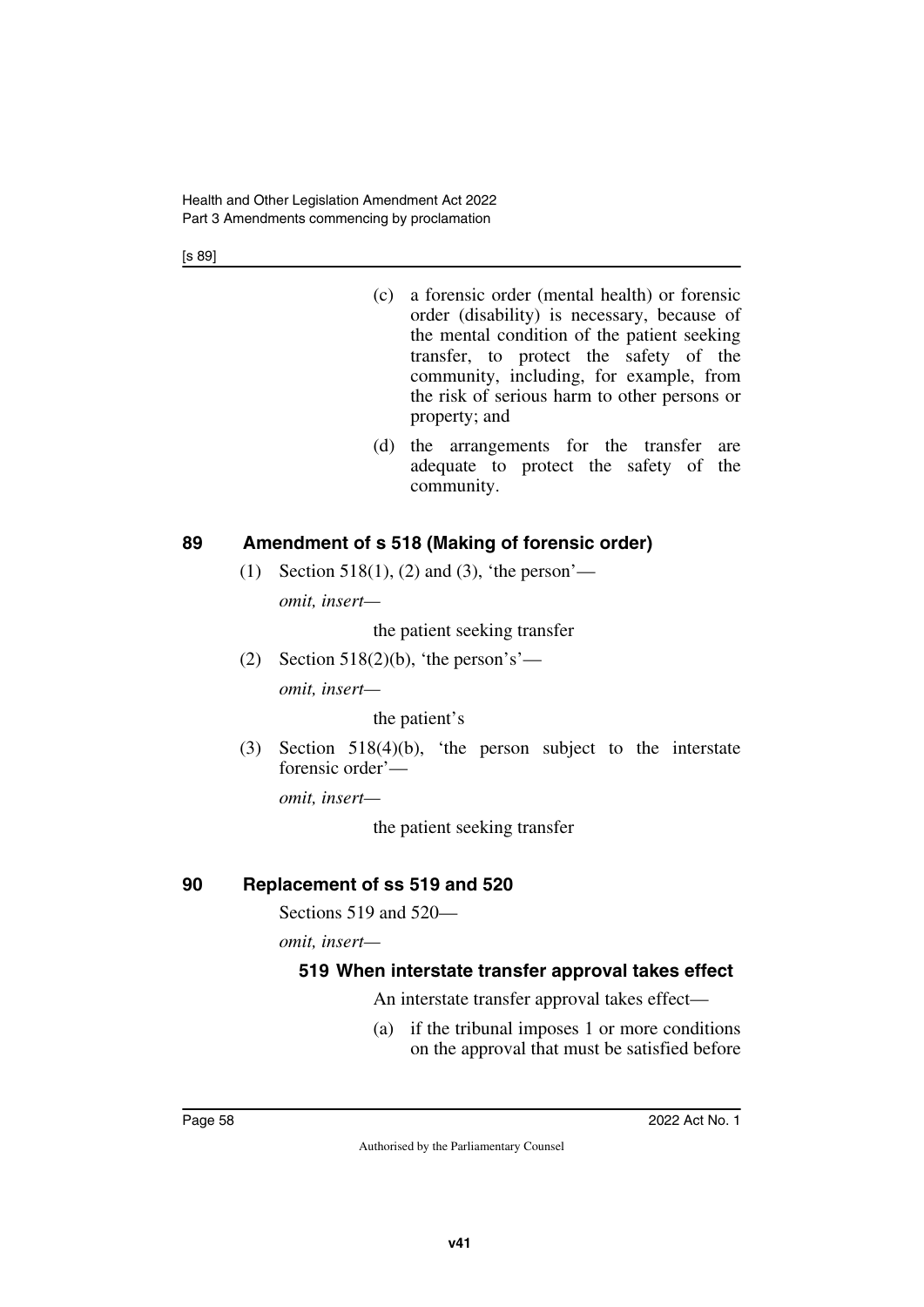the approval takes effect—when all of the conditions are satisfied; or

(b) otherwise—on the granting of the approval.

### **520 Transport of patient seeking transfer under interstate transfer approval**

- (1) This section applies if an interstate transfer approval is in effect.
- (2) The patient seeking transfer may be transported under the approval by—
	- (a) if the approval states that a particular entity may transport the patient seeking transfer under the approval—the stated entity; or
	- (b) otherwise—
		- (i) an authorised person; or

*Note—*

For the powers of an authorised person when detaining and transporting a person, see chapter 11, part 6, division 5.

- (ii) if the patient seeking transfer is to be transported to the forensic disability service—an authorised practitioner under the Forensic Disability Act; or
- (iii) a person who is authorised under a corresponding law to transport the patient seeking transfer from an interstate mental health service to an authorised mental health service or the forensic disability service.
- (3) As soon as practicable after the approval takes effect, the administrator of the responsible service for the patient seeking transfer must arrange for the patient to be transported to the responsible service by an entity authorised under subsection (2).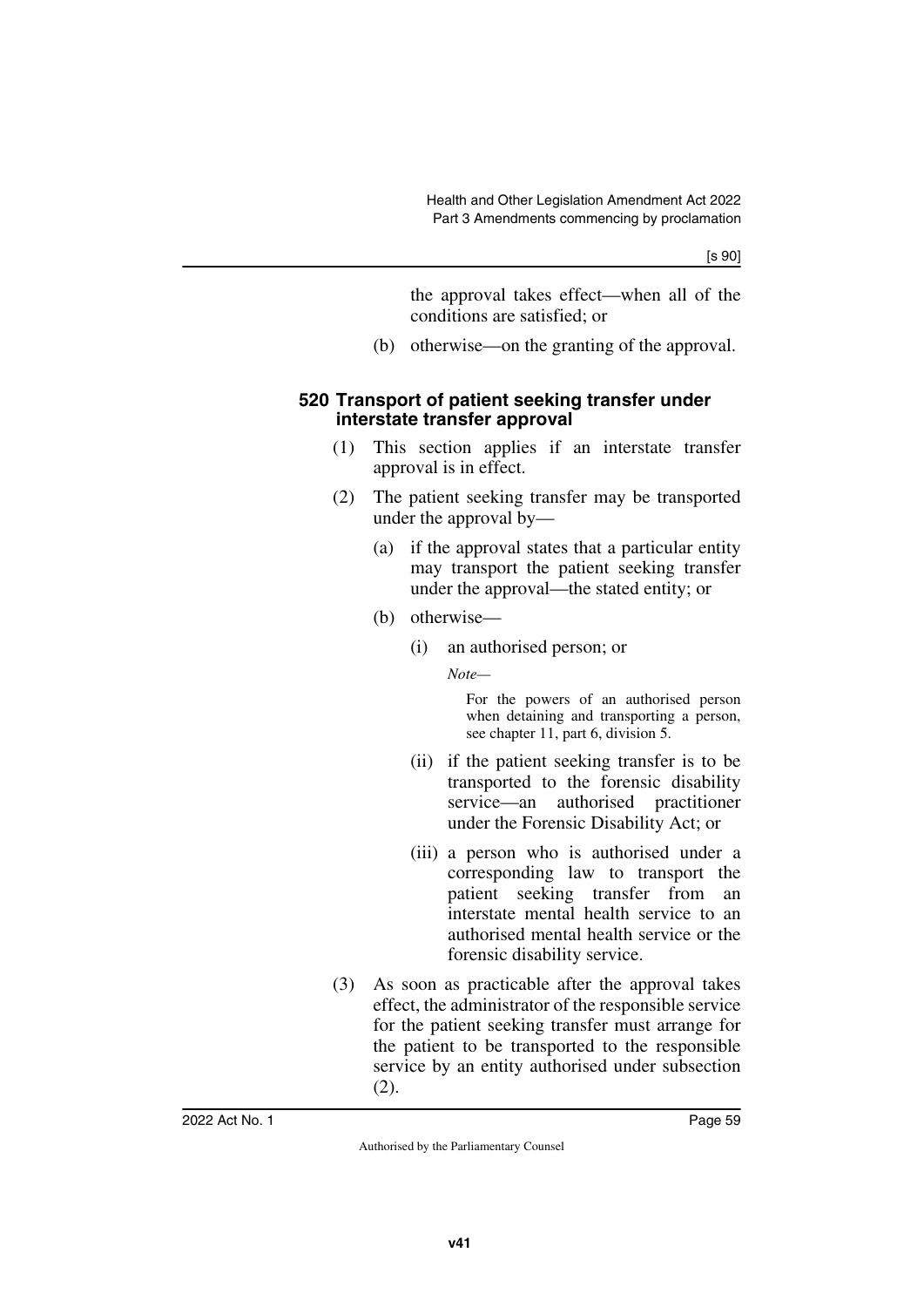[s 91]

(4) In this section—

*responsible service*, for a patient seeking transfer under an interstate transfer approval, means—

- (a) if an authorised mental health service is stated in the approval—the authorised mental health service; or
- (b) if the forensic disability service is stated in the approval—the forensic disability service.

# **91 Replacement of s 521 (Definition for div 2)**

Section 521—

*omit, insert—*

# **521 Definitions for division**

In this division—

*international transfer approval*, in relation to a person, means an approval under this division for the transfer of the person from an authorised mental health service, or the forensic disability service, to another country.

*interstate transfer approval*, in relation to a person, means an approval under this division for the transfer of the person from an authorised mental health service, or the forensic disability service, to an interstate mental health service.

*patient seeking transfer* means—

- (a) in relation to an international transfer approval or interstate transfer approval, the person who is the subject of the approval; or
- (b) in relation to an application for an international transfer approval or interstate transfer approval, the person who would be the subject of the approval if the approval were granted.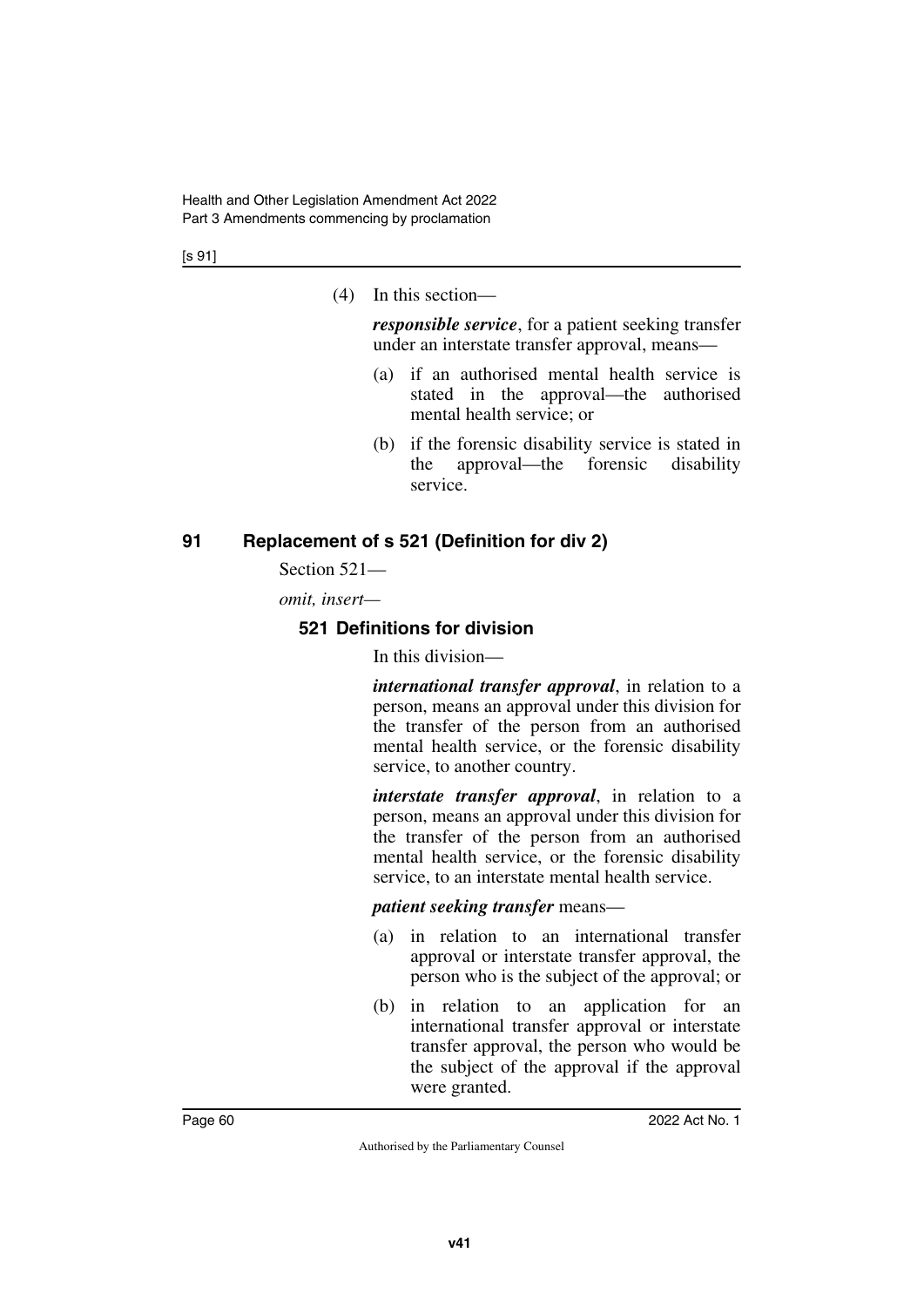[s 92]

*responsible service*, for a patient seeking transfer, means—

- (a) if an authorised mental health service is responsible for the patient seeking transfer before the patient is transferred under this division—the authorised mental health service; or
- (b) if the forensic disability service is responsible for the patient seeking transfer before the patient is transferred under this division—the forensic disability service.

# **92 Amendment of s 522 (Who may apply)**

Section 522(1), from 'authorised mental health service'—

*omit, insert—*

authorised mental health service, or the forensic disability service, to—

- (a) a stated interstate mental health service; or
- (b) a stated country.

## **93 Replacement of s 523 (Requirements for application)**

#### Section 523—

*omit, insert—*

# **523 Requirements for application**

- (1) The application must—
	- (a) state the reasons why the transfer is appropriate in the circumstances; and

*Example of when a transfer under this division may be appropriate—*

to allow the patient seeking transfer to be in closer proximity to their family, carers or other support persons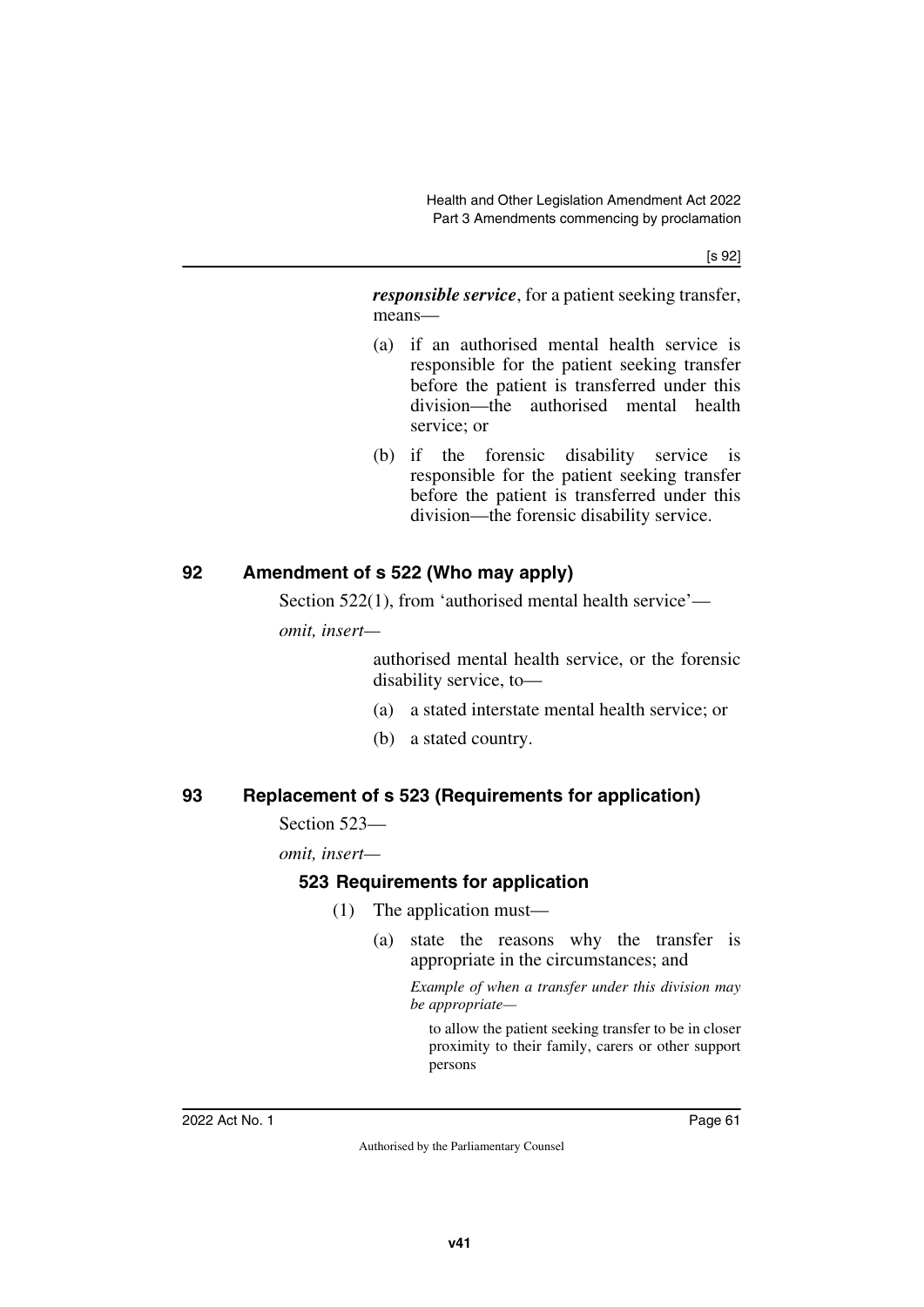- (b) include a written statement from the responsible person that complies with subsection  $(2)$ .
- (2) For subsection  $(1)(b)$ , the written statement must state the responsible person considers—
	- (a) either—
		- (i) if an authorised mental health service is responsible for the patient seeking transfer—
			- (A) for an application for an interstate transfer approval—appropriate treatment and care is available for the patient seeking transfer at the interstate mental health service stated in the application; or
			- (B) for an application for an international transfer approval—appropriate treatment and care is available for the patient seeking transfer in the country stated in the application; or
		- (ii) if the forensic disability service is responsible for the patient seeking transfer—
			- (A) for an application for an interstate transfer approval—appropriate care is available for the patient seeking transfer at the interstate mental health service stated in the application; or
			- (B) for an application for an international transfer approval—appropriate care is available for the patient seeking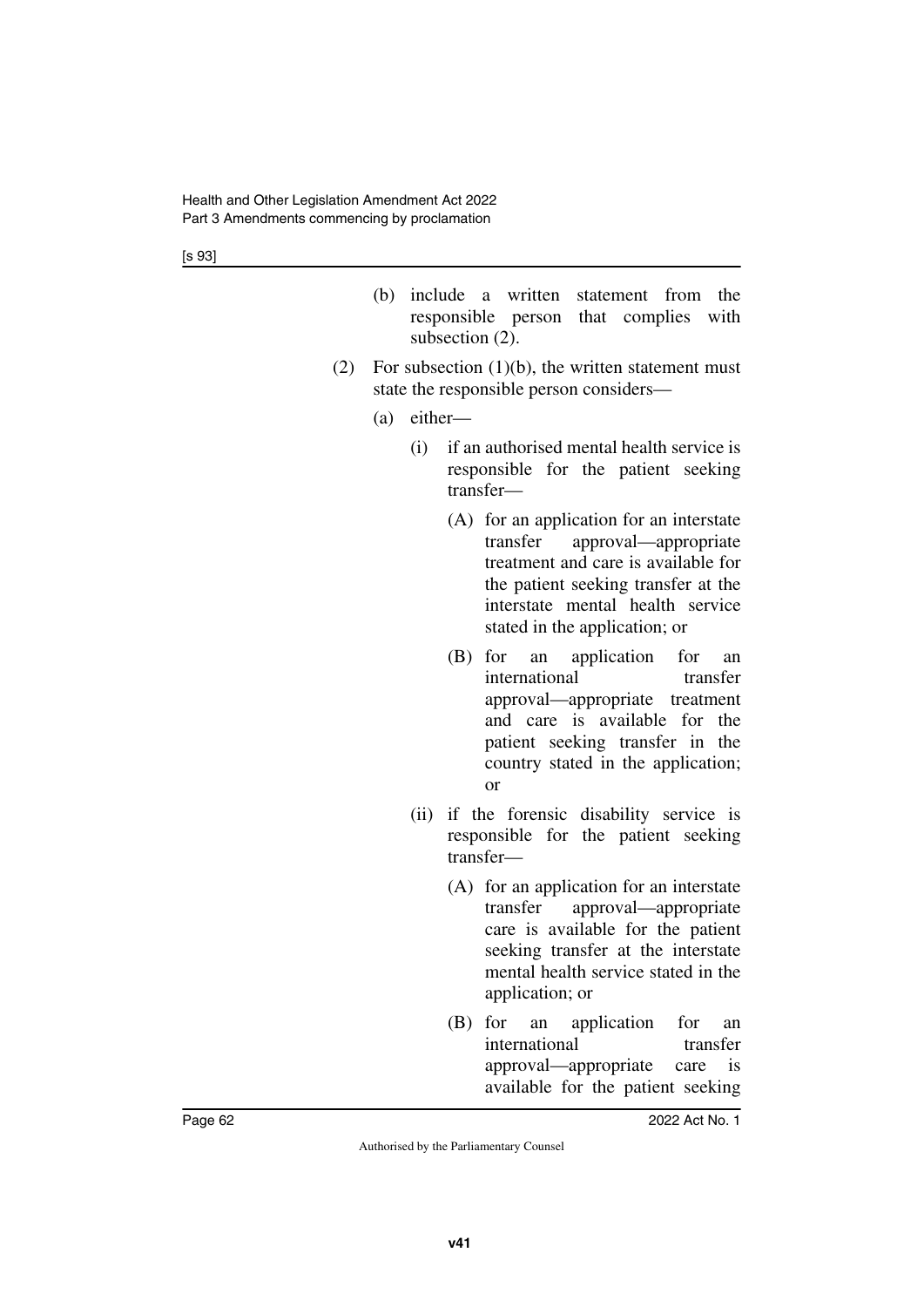[s 94]

transfer in the country stated in the application; and

- (b) the arrangements for the transfer are adequate to protect the safety of the community; and
- (c) for an application for an interstate transfer approval—the transfer is, or may be, permitted under a law of the State in which the interstate mental health service stated in the application is located.
- (3) In this section—

#### *responsible person* means—

- (a) if an authorised mental health service is responsible for the patient seeking transfer—the chief psychiatrist; or
- (b) if the forensic disability service is responsible for the patient seeking transfer—the director of forensic disability.

# **94 Amendment of s 524 (Notice of hearing)**

Section  $524(1)(a)$  to (d), 'the person'—

*omit, insert—*

the patient seeking transfer

# **95 Amendment of s 525 (Decision on application)**

Section 525(1) and (2)—

*omit, insert—*

- (1) In deciding the application, the tribunal must—
	- (a) to the greatest extent practicable, have regard to the views, wishes and preferences of the patient seeking transfer; and
	- (b) approve, or refuse to approve, the transfer.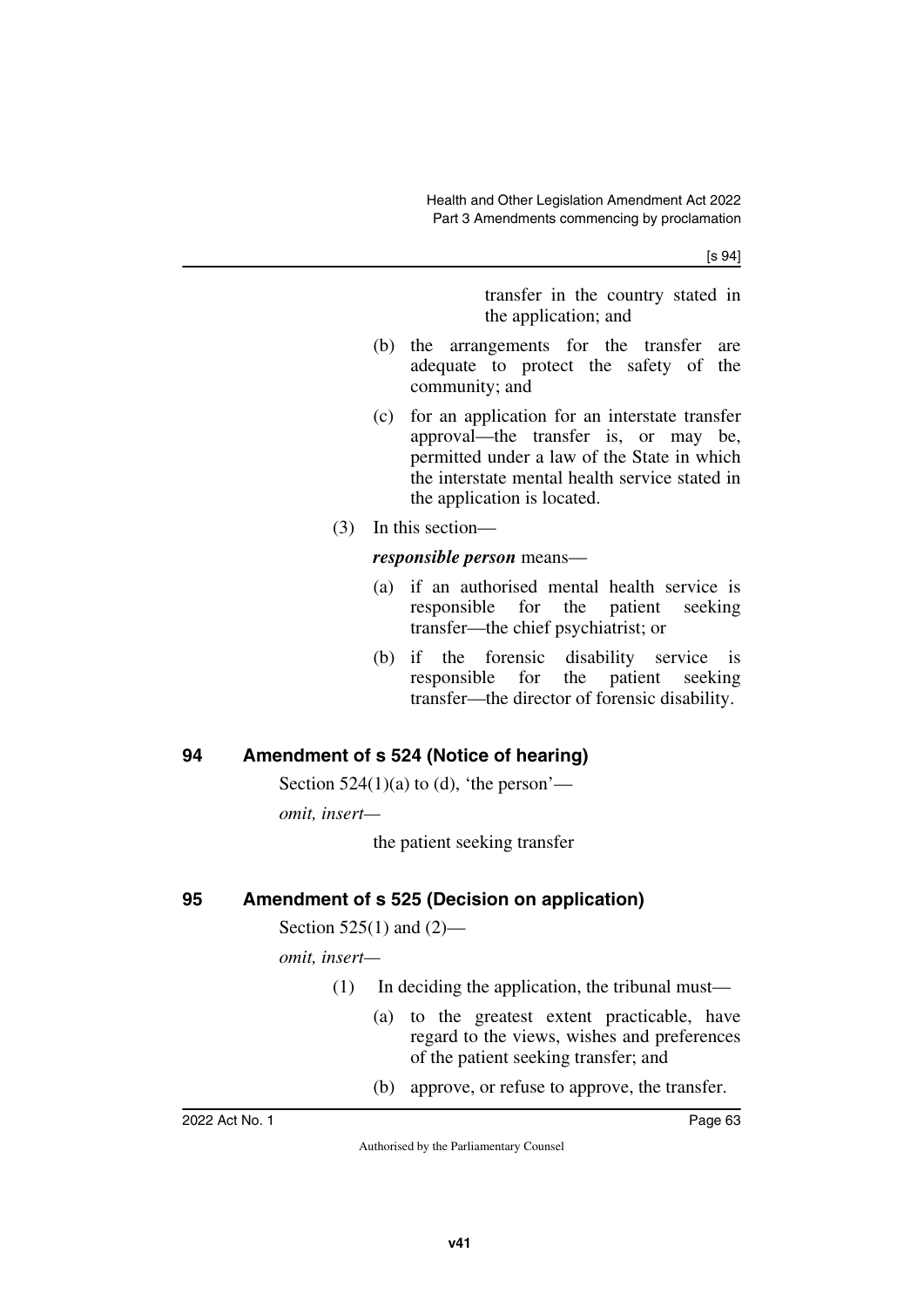[s 95]

- (2) The tribunal may approve the transfer only if satisfied—
	- (a) the transfer is appropriate in the circumstances; and

*Example of when a transfer under this division may be appropriate—*

to allow the patient seeking transfer to be in closer proximity to their family, carers or other support persons

- (b) either—
	- (i) if an authorised mental health service is responsible for the patient seeking transfer—
		- (A) for an application for an interstate transfer approval—appropriate treatment and care is available for the patient seeking transfer at the interstate mental health service stated in the application; or
		- (B) for an application for an international transfer approval—appropriate treatment and care is available for the patient seeking transfer in the country stated in the application; or
	- (ii) if the forensic disability service is responsible for the patient seeking transfer—
		- (A) for an application for an interstate transfer approval—appropriate care is available for the patient seeking transfer at the interstate mental health service stated in the application; or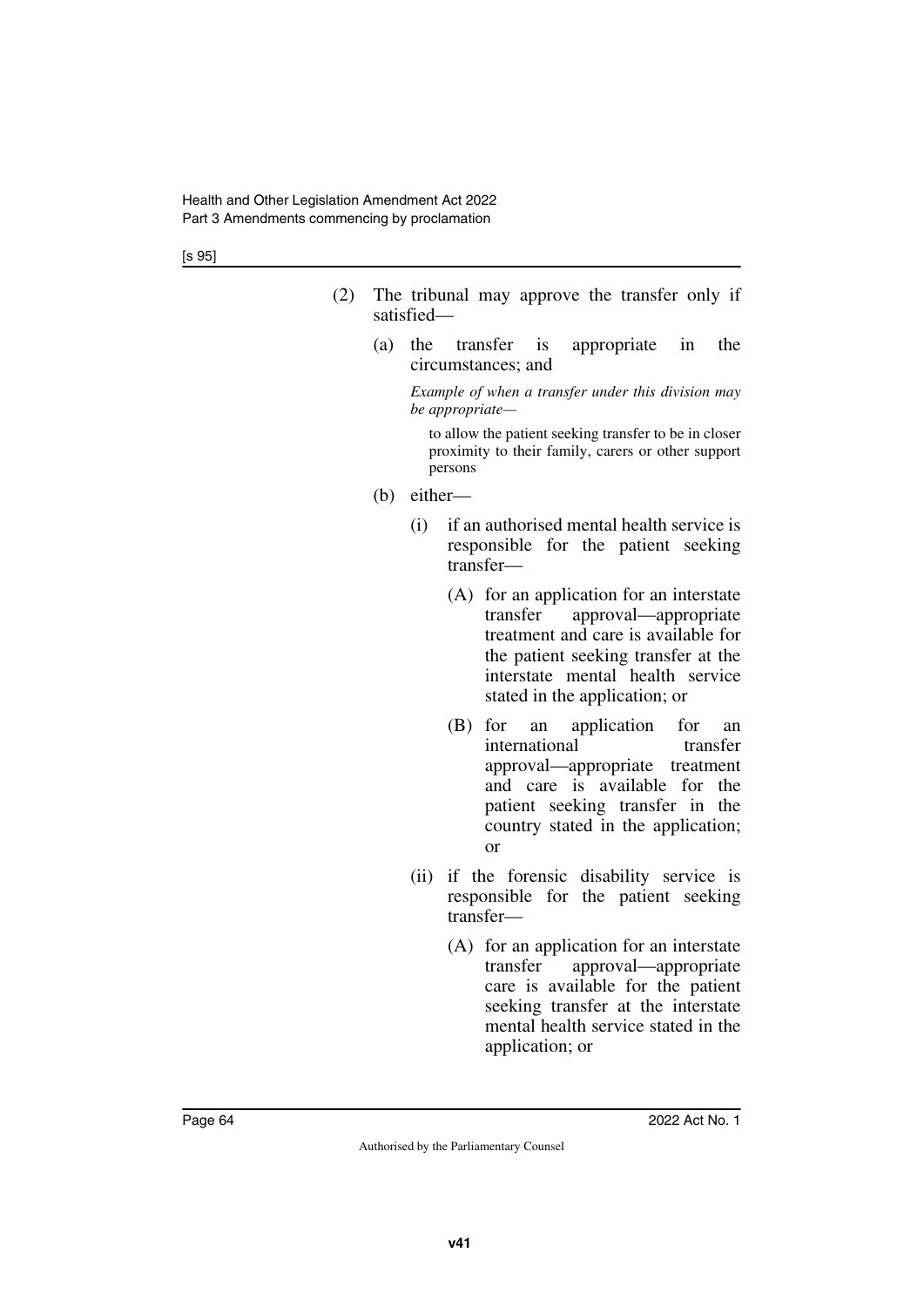[s 96]

- (B) for an application for an international transfer approval—appropriate care is available for the patient seeking transfer in the country stated in the application; and
- (c) the arrangements for the transfer are adequate to protect the safety of the community; and
- (d) for an application for an interstate transfer approval—the transfer is, or may be, permitted under a law of the State in which the interstate mental health service stated in the application is located.

## **96 Replacement of ss 526–528**

Sections 526 to 528—

*omit, insert—*

### **526 When interstate transfer approval or international transfer approval takes effect**

An interstate transfer approval or international transfer approval takes effect—

- (a) if the tribunal imposes 1 or more conditions on the approval that must be satisfied before the approval takes effect—when all of the conditions are satisfied; or
- (b) otherwise—on the granting of the approval.

#### **527 Transport of patient seeking transfer under interstate transfer approval**

- (1) This section applies if an interstate transfer approval is in effect.
- (2) The patient seeking transfer may be transported under the approval by—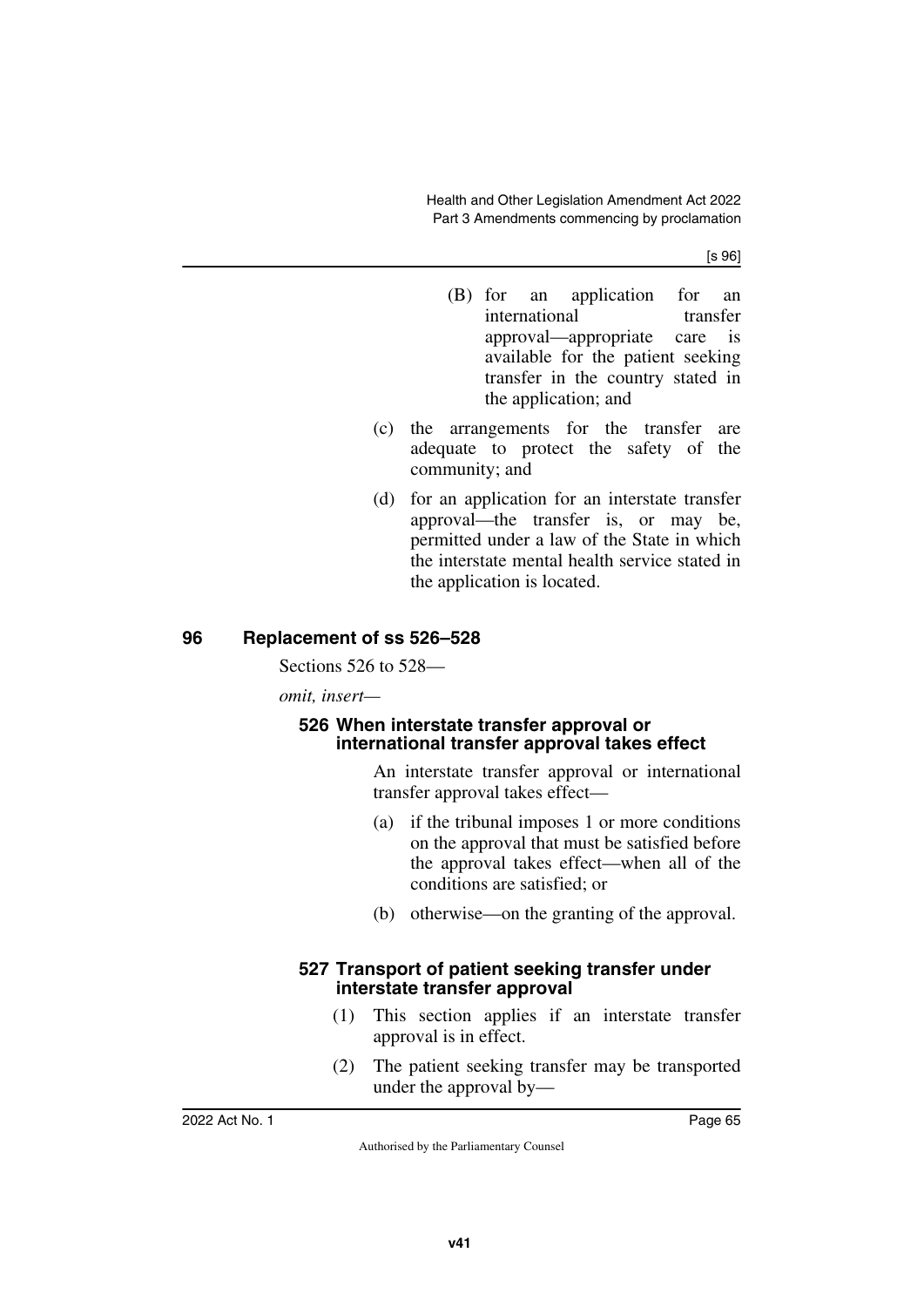- (a) if the approval states that a particular entity may transport the patient seeking transfer under the approval—the stated entity; or
- (b) otherwise—
	- (i) an authorised person; or

*Note—*

For the powers of an authorised person when detaining and transporting a person, see chapter 11, part 6, division 5.

- (ii) if the patient seeking transfer is to be transported from the forensic disability service—an authorised practitioner under the Forensic Disability Act; or
- (iii) a person who is authorised under a corresponding law to transport the patient seeking transfer from the responsible service for the patient to the interstate mental health service stated in the approval.
- (3) As soon as practicable after the approval takes effect, the administrator of the responsible service for the patient seeking transfer must arrange for the patient to be transported to the interstate mental health service stated in the approval by an entity authorised under subsection (2).

#### **527A Transport of patient seeking transfer under international transfer approval**

- (1) This section applies if an international transfer approval is in effect.
- (2) The patient seeking transfer may be transported under the approval by—
	- (a) if the approval states that a particular entity may transport the patient seeking transfer under the approval—the stated entity; or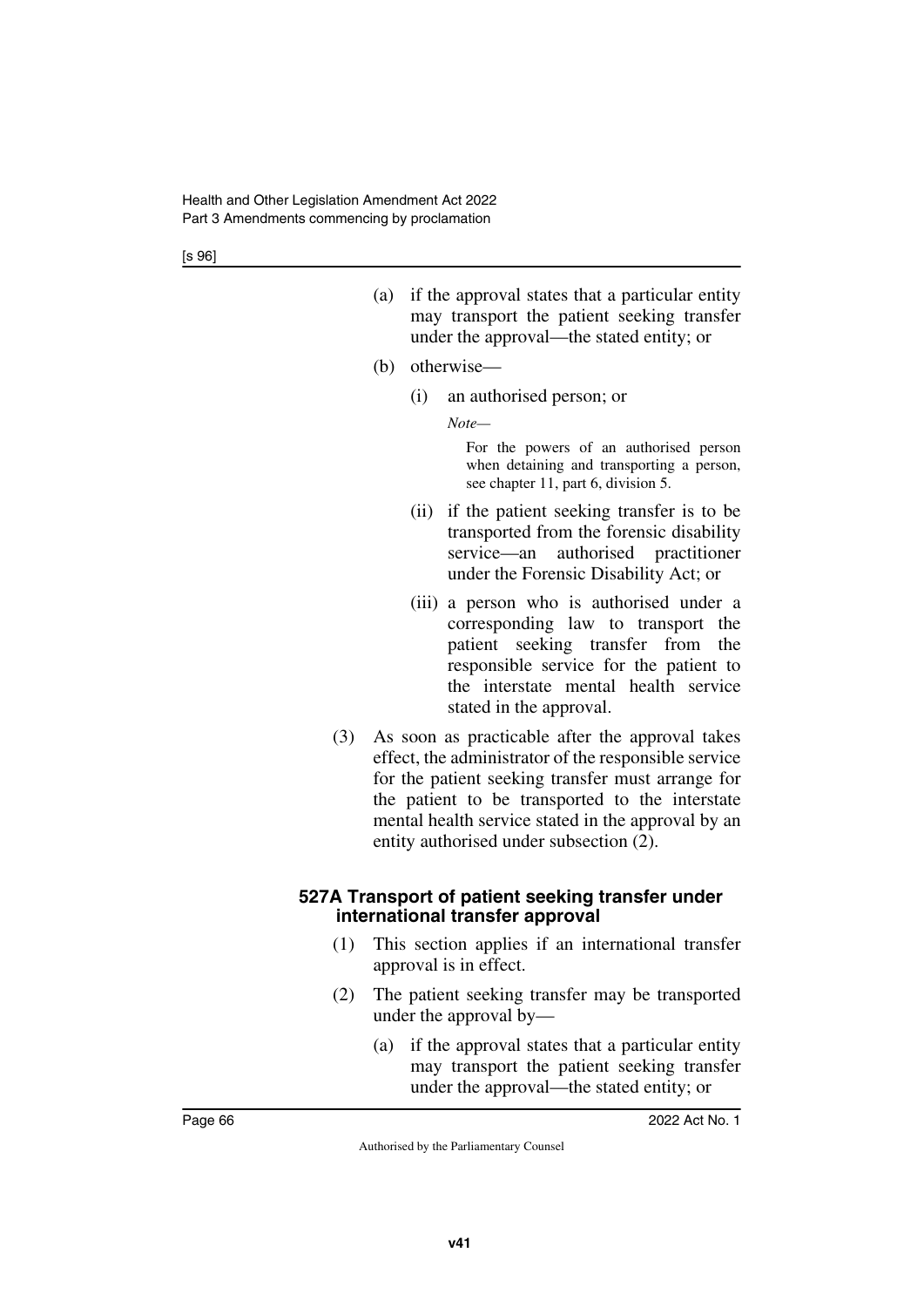#### (b) otherwise—

(i) an authorised person; or

*Note—*

For the powers of an authorised person when detaining and transporting a person, see chapter 11, part 6, division 5.

- (ii) if the patient seeking transfer is to be transported from the forensic disability service—an authorised practitioner under the Forensic Disability Act.
- (3) As soon as practicable after the approval takes effect, the administrator of the responsible service for the patient seeking transfer must arrange for the patient to be transported to the country stated in the approval by an entity authorised under subsection (2).

# **528 Effect on order**

- (1) This section applies to a forensic order (mental health), forensic order (disability) or treatment support order to which a patient seeking transfer is subject when the patient is transferred under an interstate transfer approval or an international transfer approval.
- (2) The order has effect only if the patient seeking transfer returns to Queensland and while the patient is in Queensland.
- (3) Also, the order ends—
	- (a) on the last day of any non-revocation period for the order if, on that day, the patient seeking transfer has been out of Queensland for a continuous period of at least 3 years; or
	- (b) if paragraph (a) does not apply—if the patient seeking transfer is out of Queensland for a continuous period of 3 years.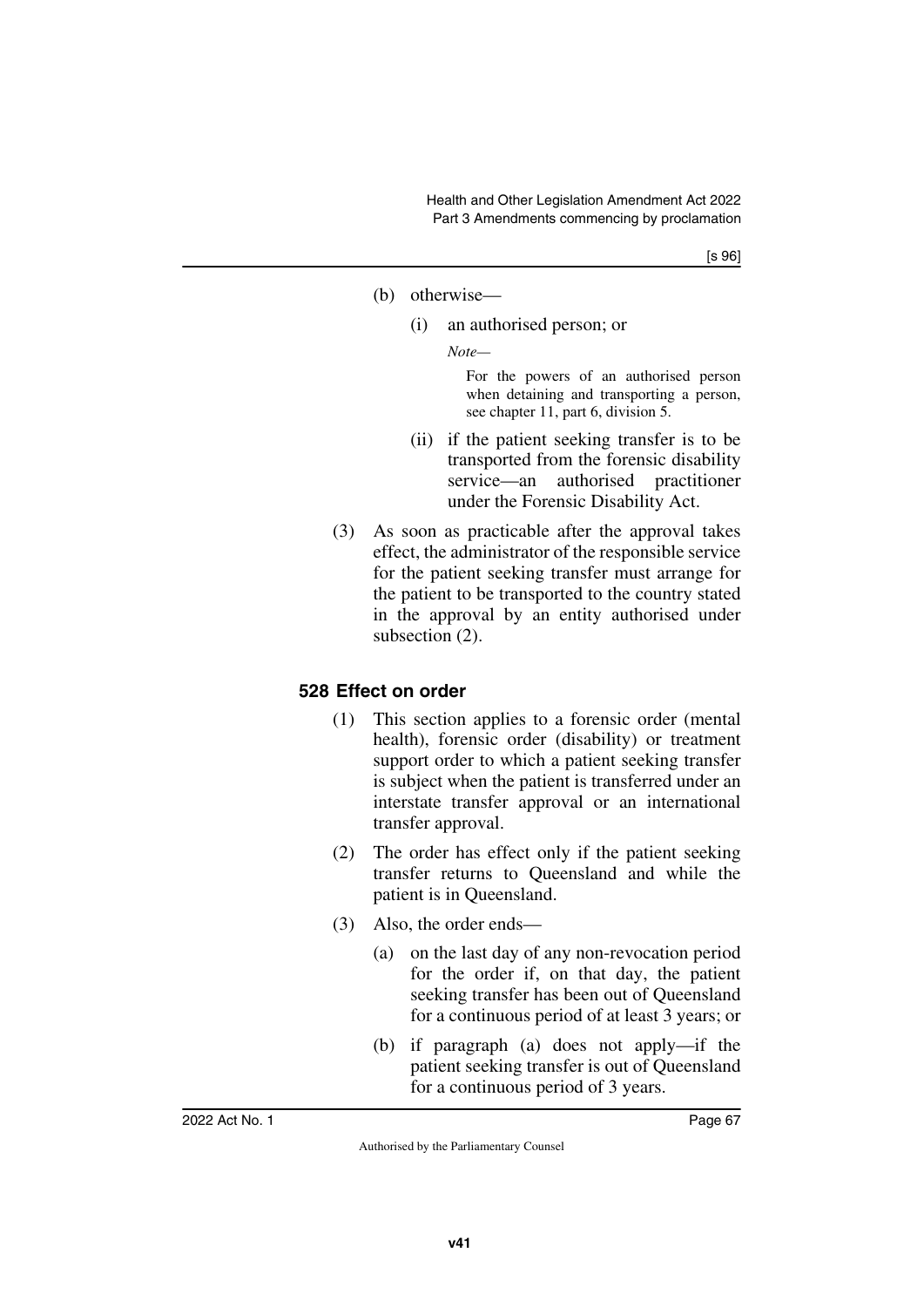Health and Other Legislation Amendment Act 2022 Part 3 Amendments commencing by proclamation

[s 97]

(4) In this section—

*out of Queensland*, in relation to a patient seeking transfer, means out of Queensland because of the transfer of the patient under an interstate transfer approval or international transfer approval.

## **97 Amendment of s 532 (Definitions for pt 2)**

Section 532, definition *decision notice*, ', 322(3)'—

*omit*.

## **98 Amendment of s 740 (Appointment of representative)**

Section 740(5), from 'ability to understand'—

*omit, insert—*

ability to—

- (a) understand the nature and effect of the decision to waive the right; and
- (b) freely and voluntarily make the decision to waive the right; and
- (c) communicate the decision to waive the right.

# **99 Amendment of s 776 (Definitions for ch 17)**

Section 776—

*insert—*

*relevant person* means each of the following persons—

- (a) the chief psychiatrist;
- (b) the administrator of an authorised mental health service;
- (c) the director of forensic disability;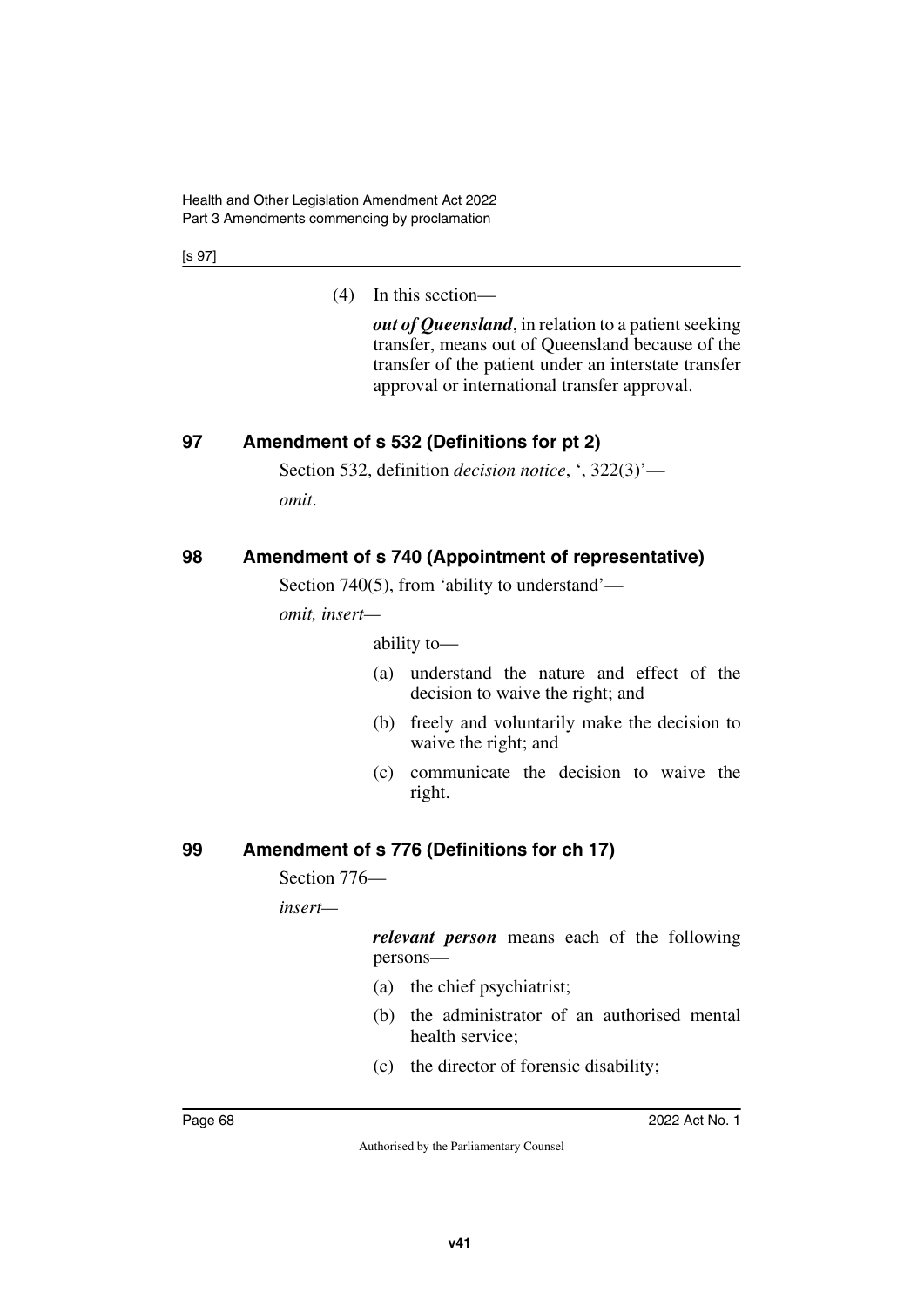- (d) the administrator of the forensic disability service;
- (e) an authorised doctor;
- (f) an authorised mental health practitioner;
- (g) a member of the tribunal;
- (h) a member of the staff of the tribunal or registry;
- (i) an assisting clinician;
- (j) a person representing another person at the hearing of a proceeding in the tribunal;
- (k) a member of a person's support network accompanying the person under section 739 at the hearing of a proceeding in the tribunal;
- (l) an examining practitioner conducting an examination under a court examination order or an order mentioned in section 721(1);
- (m) a designated person performing a function under this Act;
- (n) an independent patient rights adviser;
- (o) an inspector;
- (p) an authorised person.

#### **100 Replacement of ss 778 and 779**

Sections 778 and 779—

*omit, insert—*

#### **778 Offence to use or disclose personal information**

- (1) This section applies to a person who—
	- (a) is, or has been, a relevant person; and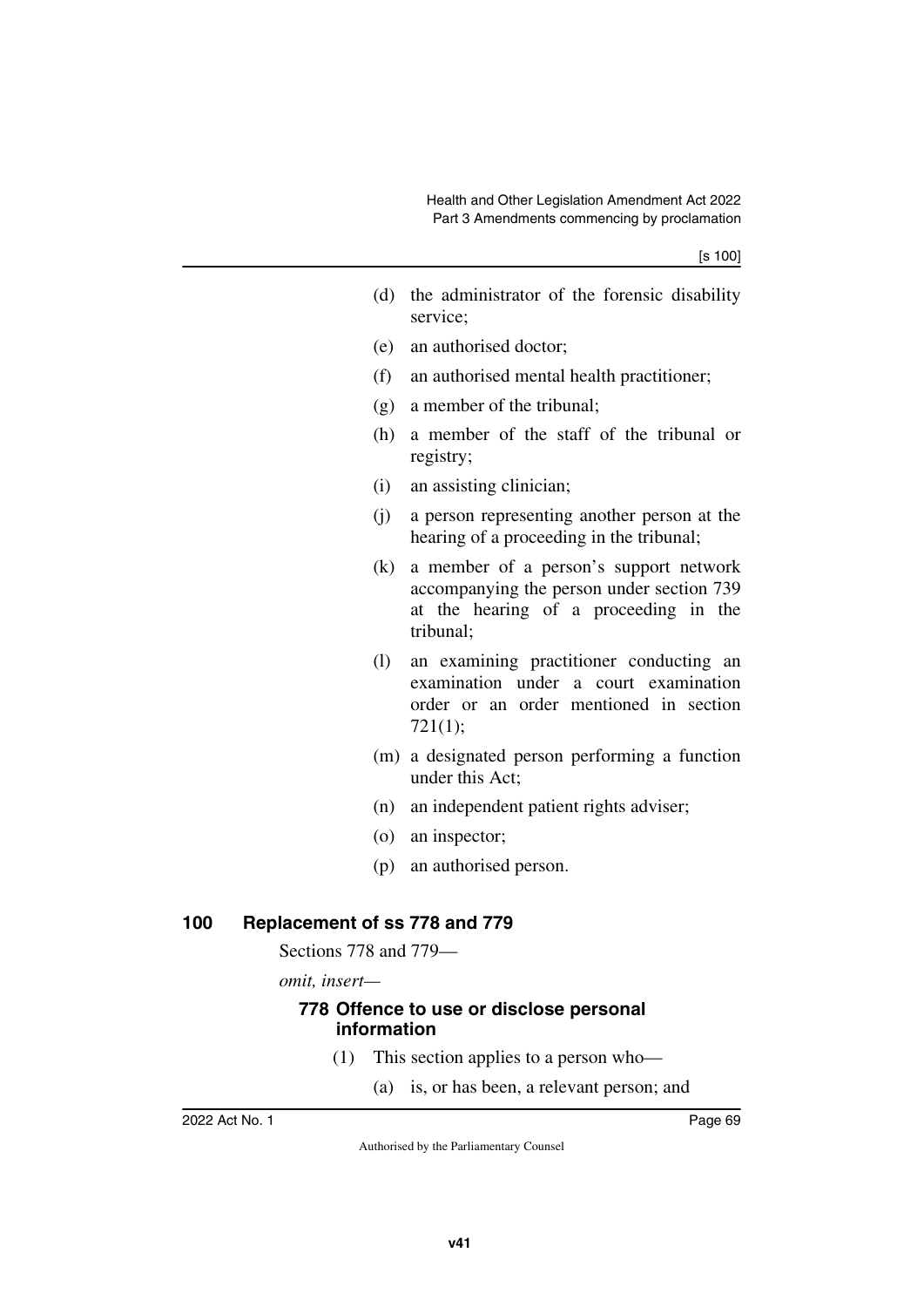| (b) acquires, or acquired, personal information |
|-------------------------------------------------|
| in the person's capacity as a relevant person.  |

(2) The person must not use the personal information or disclose the information to anyone else.

Maximum penalty—100 penalty units.

- (3) However, the person may use or disclose the personal information—
	- (a) to the extent necessary to allow—
		- (i) the person to perform the person's functions under this Act; or
		- (ii) another relevant person to perform the other person's functions under this Act; or
	- (b) if the use or disclosure is permitted under part 3 or is otherwise required or permitted by law; or

*Note—*

See also the *Hospital and Health Boards Act 2011*, part 7 in relation to use and disclosure of confidential information, under section 139 of that Act, by designated persons.

(c) if the person to whom the information relates consents to the use or disclosure.

### **101 Amendment of s 781 (Disclosure to identify and offer support to victims)**

Section 781(2), from 'information'—

*omit, insert—*

information—

(a) to offer support services to a person who is, or may be, a victim; or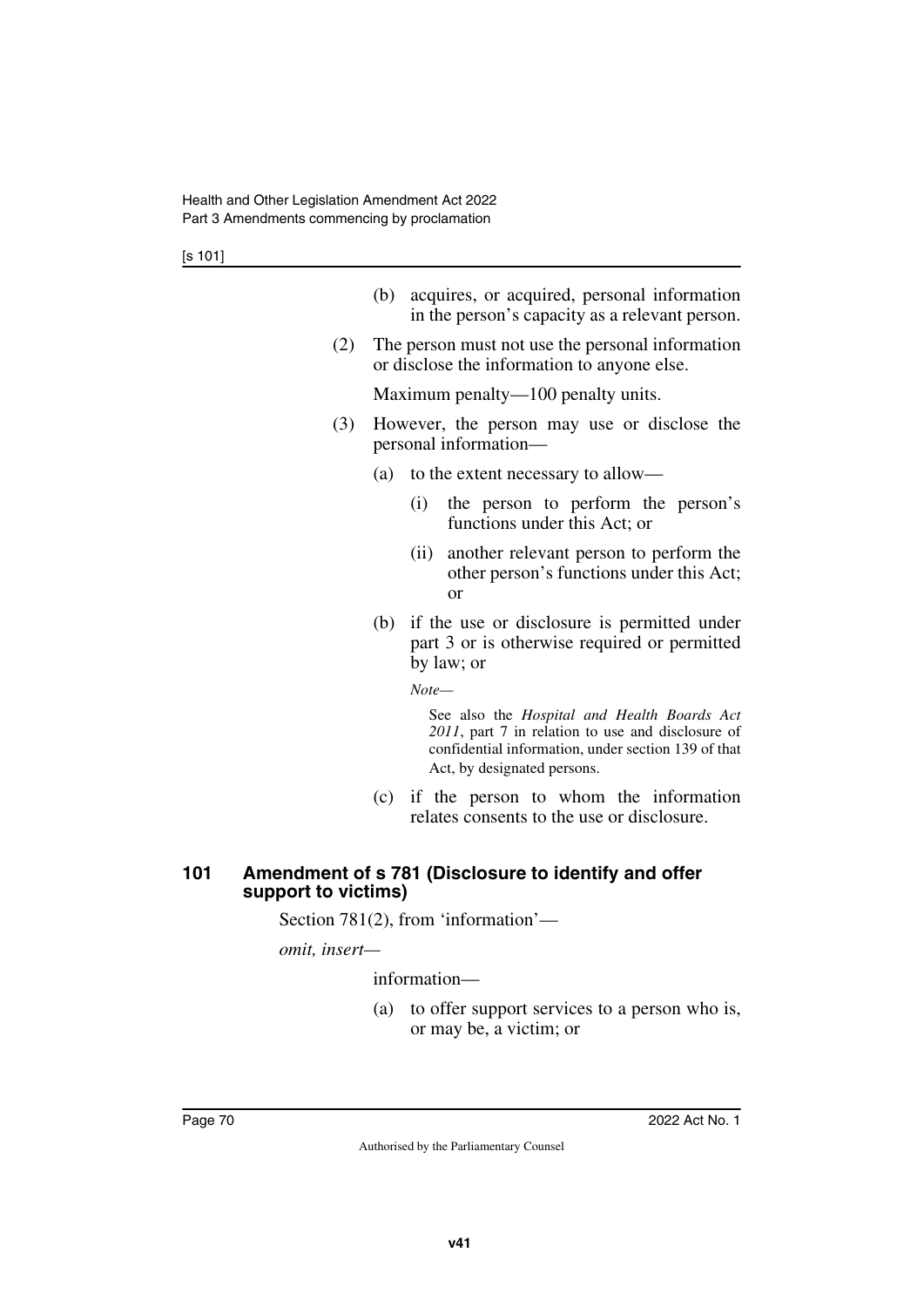[s 102]

(b) to assist in the identification of a person mentioned in paragraph (a) for the purpose mentioned in that paragraph.

#### **102 Amendment of s 797 (Protection of official from liability)**

- (1) Section 797(4), definition *official*, after paragraph (a) *insert—*
	- (aa) the chief psychiatrist; or
	- (ab) the director of forensic disability; or
- (2) Section 797(4), definition *official*, paragraph (g), '(f)' *omit, insert—*

(h)

(3) Section 797(4), definition *official*, paragraphs (aa) to (g) *renumber* as paragraphs (b) to (i).

#### **103 Replacement of ch 21, hdg (Transitional provision for Hospital Foundations Act 2018)**

Chapter 21, heading—

*omit, insert—*

# **Chapter 21 Other transitional provisions Part 1 Transitional provision**

# **for Hospital Foundations Act 2018**

**104 Insertion of new ch 21, pt 2**

Chapter 21—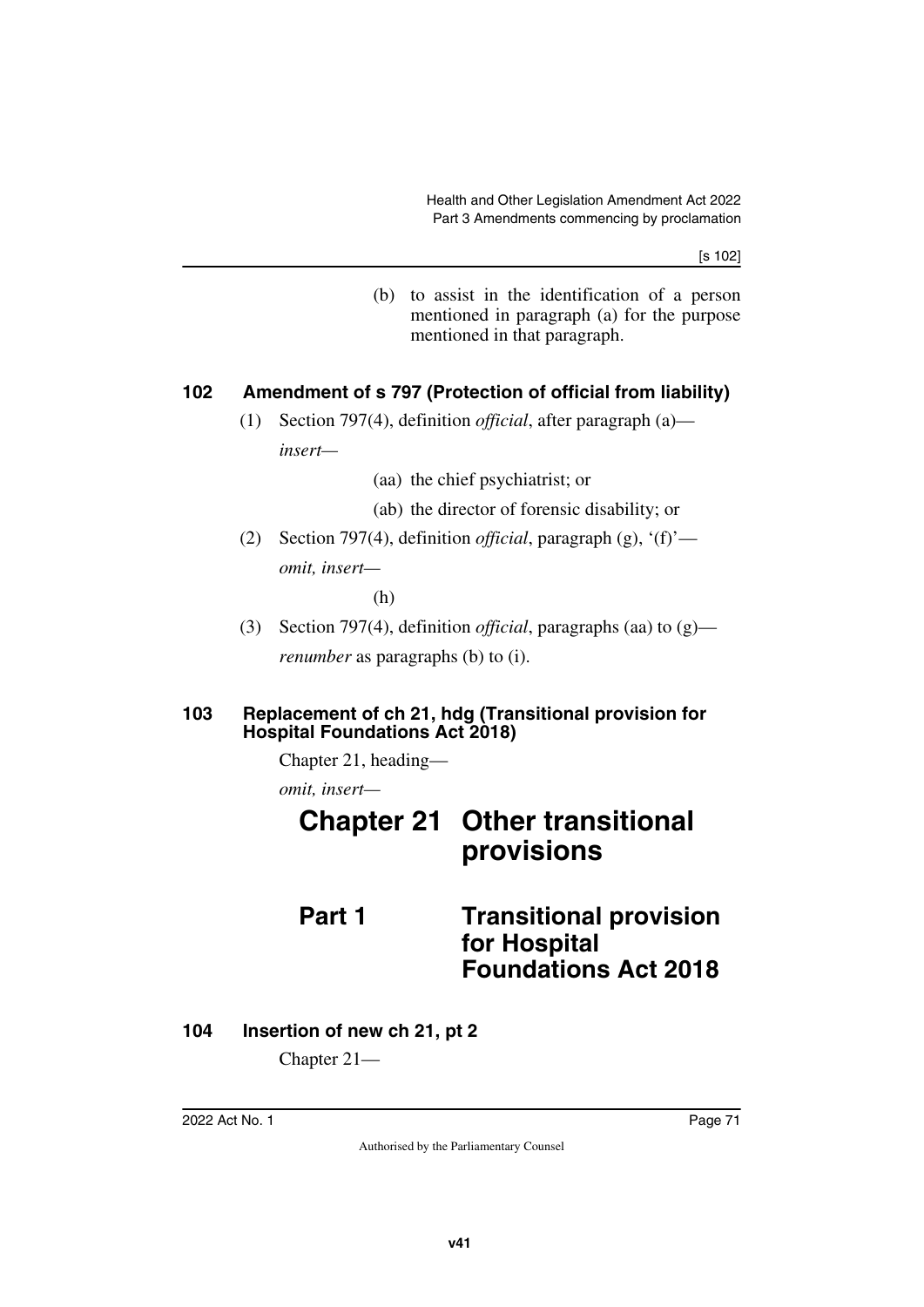Health and Other Legislation Amendment Act 2022 Part 3 Amendments commencing by proclamation

[s 104]

*insert—*

# **Part 2 Transitional provisions for Health and Other Legislation Amendment Act 2022**

#### **865 Definitions for part**

In this part—

*former*, for a provision of this Act, means the provision as in force from time to time before the commencement.

*new*, for a provision of this Act, means the provision as in force on the commencement.

#### **866 Application of new s 117A to reference made before commencement**

- (1) This section applies if—
	- (a) before the commencement, a reference in relation to a person was made to the Mental Health Court; and
	- (b) immediately before the commencement, the reference had not been decided by the court.
- (2) This section also applies if—
	- (a) after the commencement, a reference in relation to a person is made to the Mental Health Court; and
	- (b) the offence in relation to the reference was allegedly committed before the commencement.
- (3) New section 117A applies in relation to the reference.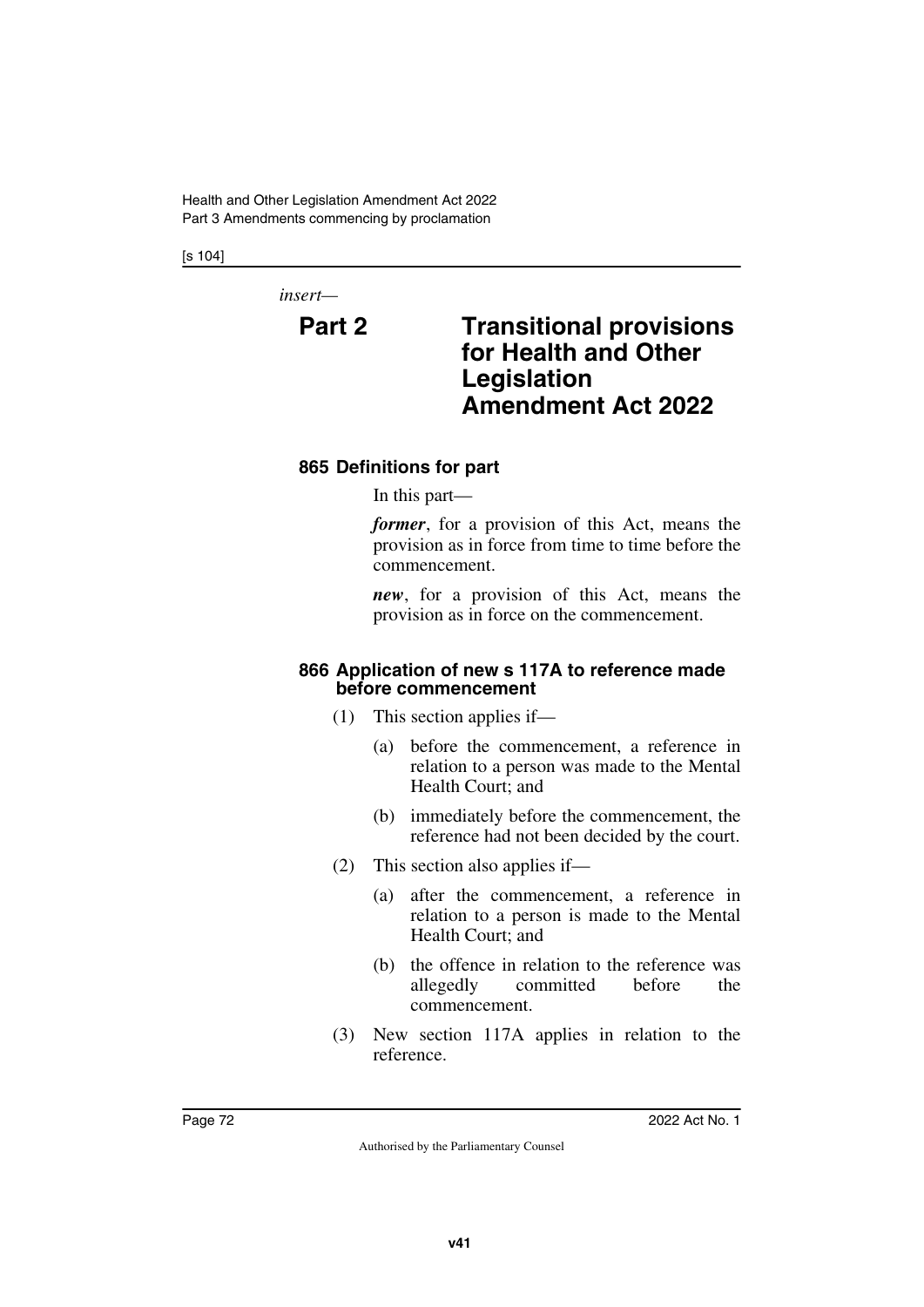[s 104]

#### **867 Application of new s 157A to reference made before commencement**

- (1) This section applies if—
	- (a) before the commencement, a reference in relation to a person was made to the Mental Health Court; and
	- (b) immediately before the commencement, the reference had not been decided by the court.
- (2) This section also applies if—
	- (a) after the commencement, a reference in relation to a person is made to the Mental Health Court; and
	- (b) the offence in relation to the reference was allegedly committed before the commencement.
- (3) New section 157A applies in relation to the reference.

#### **868 Application of new ss 317, 322 and 323**

New sections 317, 322 and 323 apply in relation to an information notice in effect under chapter 10, part 6 from the commencement, whether the notice was made before or after the commencement.

#### **869 Apprehension and transport of persons**

New section 368 applies in relation to the apprehension and transport of a person from the commencement, whether the apprehension authority was issued before or after the commencement.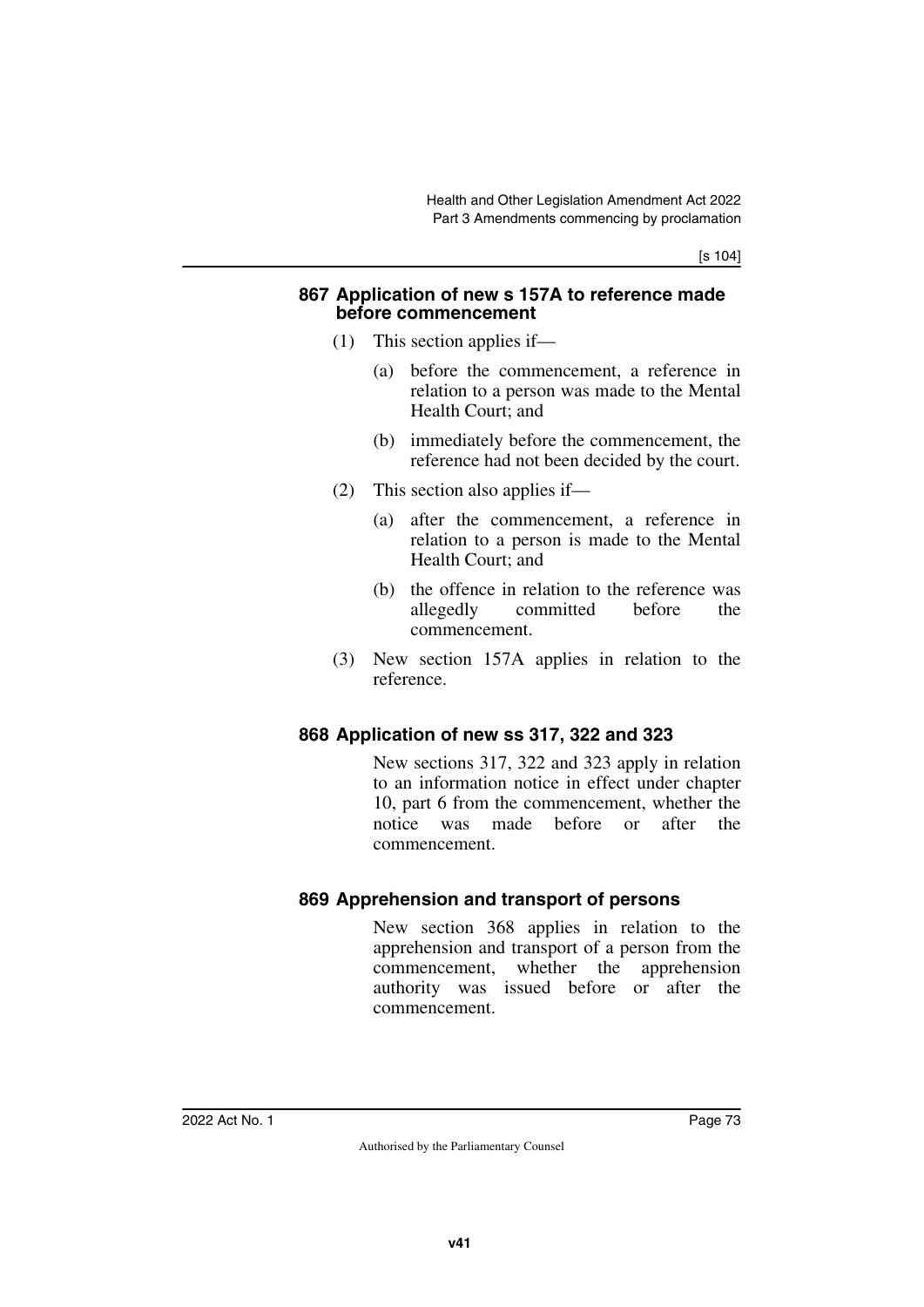[s 104]

## **870 Application of new s 509**

- (1) Subsection (2) applies if—
	- (a) before the commencement, an application for an approval was made under former section 507; and
	- (b) immediately before the commencement, the application had not been decided.
- (2) New section 509 applies in relation to the application.

# **871 Application of new ch 12, pt 10**

- (1) Subsection (2) applies if—
	- (a) before the commencement, an application for an approval was made under former chapter 12, part 10; and
	- (b) immediately before the commencement, the application had not been decided.
- (2) New chapter 12, part 10 applies in relation to the application.
- (3) If the application does not include information required under new section 515—
	- (a) the tribunal must give the applicant a written request for the information; and
	- (b) if the applicant complies with the request within any period stated in the request—the application is taken to comply, and to always have complied, with new section 515, but only to the extent the application would have complied with new section 515 if the information were included in the application when it was made.
- (4) Also, new chapter 12, part 10 applies in relation to a person who is subject to an interstate forensic order, forensic order (mental health), forensic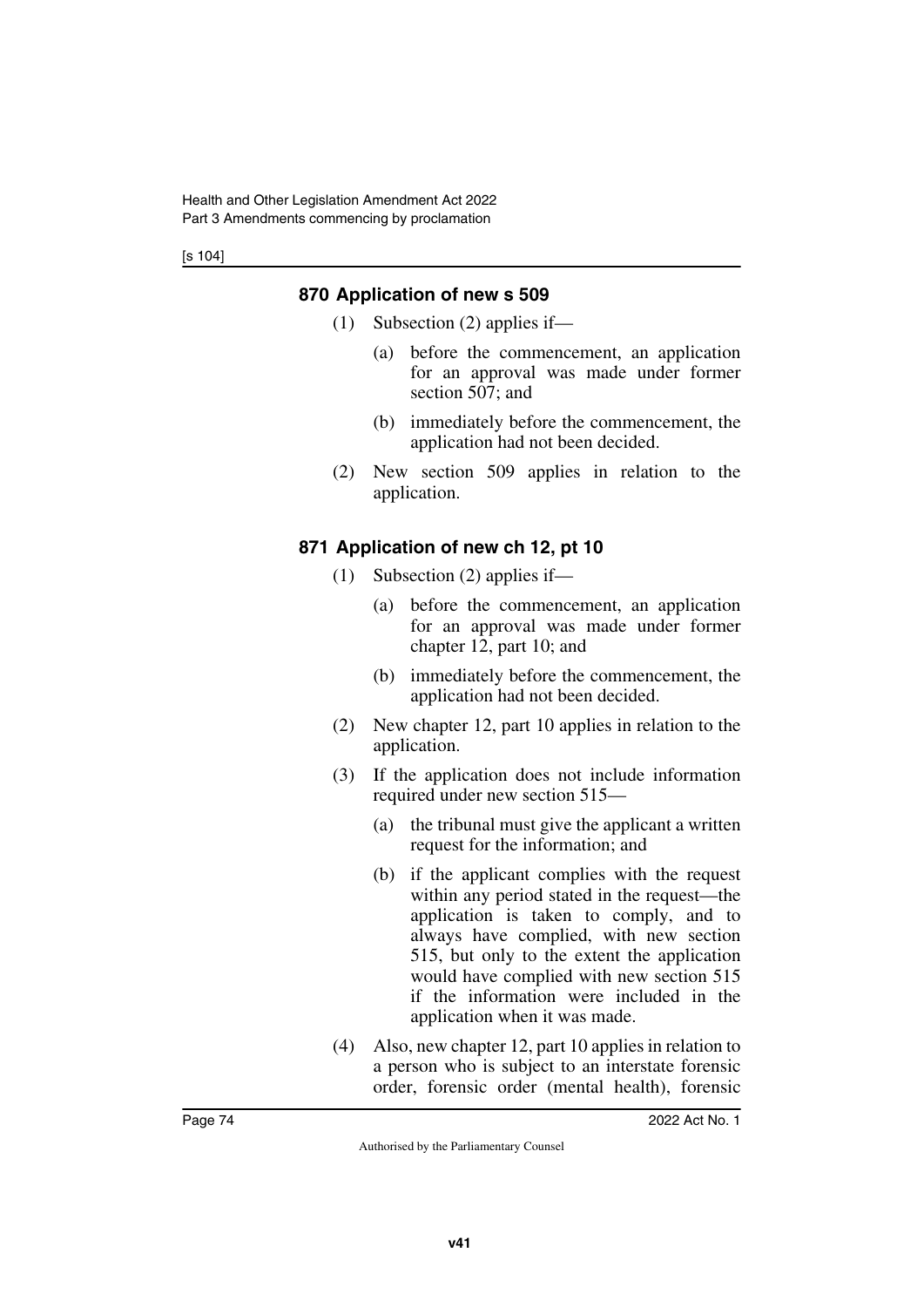[s 105]

order (disability) or treatment support order, whether the order was made before or after the commencement.

#### **872 Application of new s 778**

New section 778 applies to a person mentioned in section 778(1) whether the person acquired or acquires the personal information before or after the commencement.

### **105 Amendment of sch 3 (Dictionary)**

(1) Schedule 3, definitions *interstate transfer requirements* and *relevant person*—

*omit.*

(2) Schedule 3—

*insert—*

*international transfer approval*, in relation to a person, for chapter 12, part 10, division 2, see section 521.

*interstate transfer approval*, in relation to a person—

- (a) for chapter 12, part 10, division 1, see section 513; or
- (b) for chapter 12, part 10, division 2, see section 521.

*patient seeking transfer*—

- (a) for chapter 12, part 10, division 1, see section 513; or
- (b) for chapter 12, part 10, division 2, see section 521.

*relevant day*, for a forensic order or treatment support order that has ended, for chapter 10, part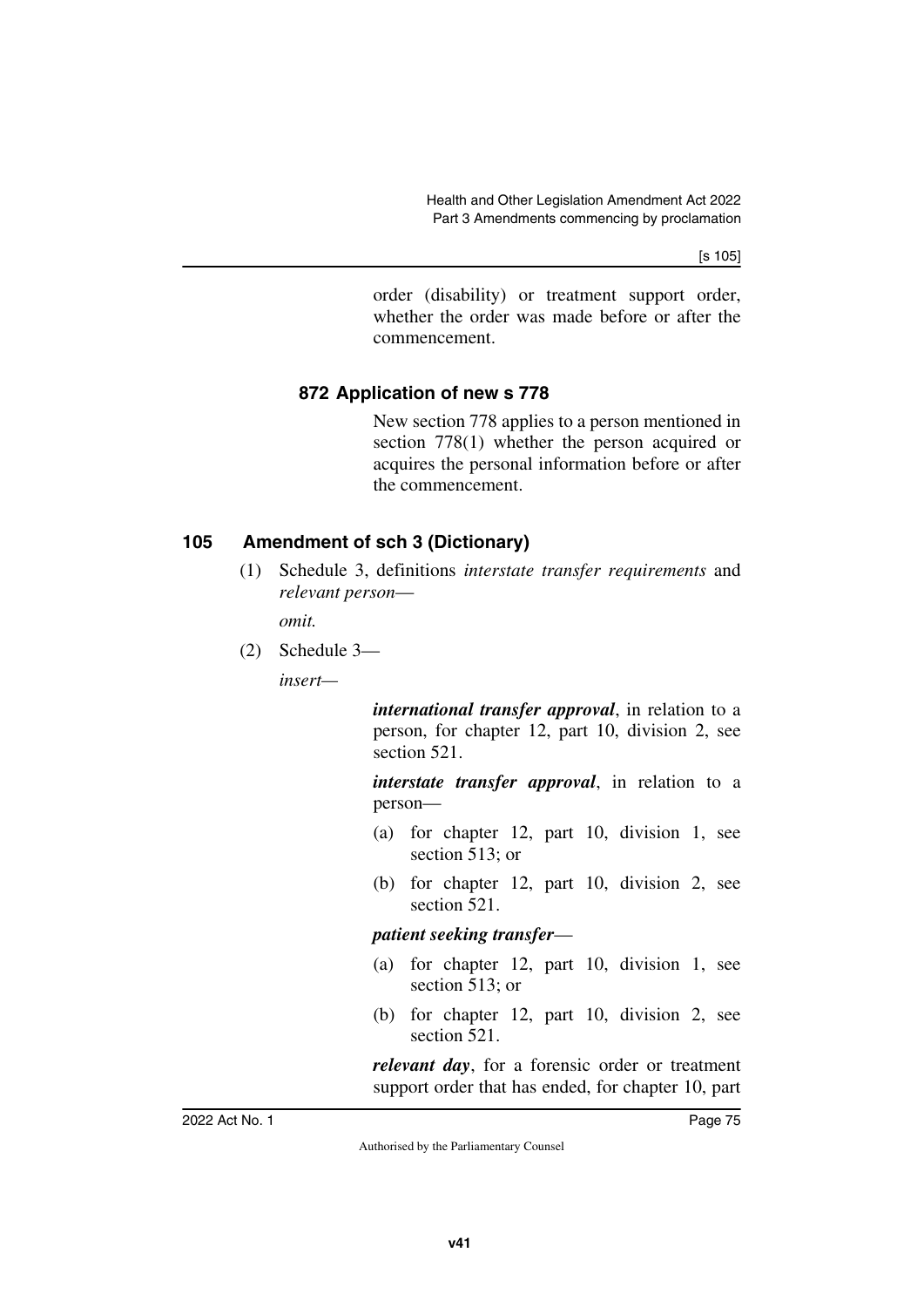Health and Other Legislation Amendment Act 2022 Part 3 Amendments commencing by proclamation

[s 106]

6, see section 317.

#### *relevant person*—

- (a) for chapter 16, part 2, division 6, subdivision 2, see section  $728(1)(a)$  and  $(2)(a)$ ; or
- (b) for chapter 17, see section 776.

*responsible service*, for a patient seeking transfer, for chapter 12, part 10, division 2, see section 521.

(3) Schedule 3, definition *interested person*, paragraph (a), 'supported'—

*omit, insert—*

support

# **Division 4 Amendment of Public Health (Infection Control for Personal Appearance Services) Act 2003**

#### **106 Act amended**

This division amends the *Public Health (Infection Control for Personal Appearance Services) Act 2003*.

*Note—*

See also the amendments in schedule 1, part 2.

#### **107 Amendment of s 44 (Applications for renewal of licence)**

(1) Section 44(2), 'at least 1 month'—

*omit, insert—*

within 60 days

(2) Section  $44(5)(a)$ —

*omit, insert—*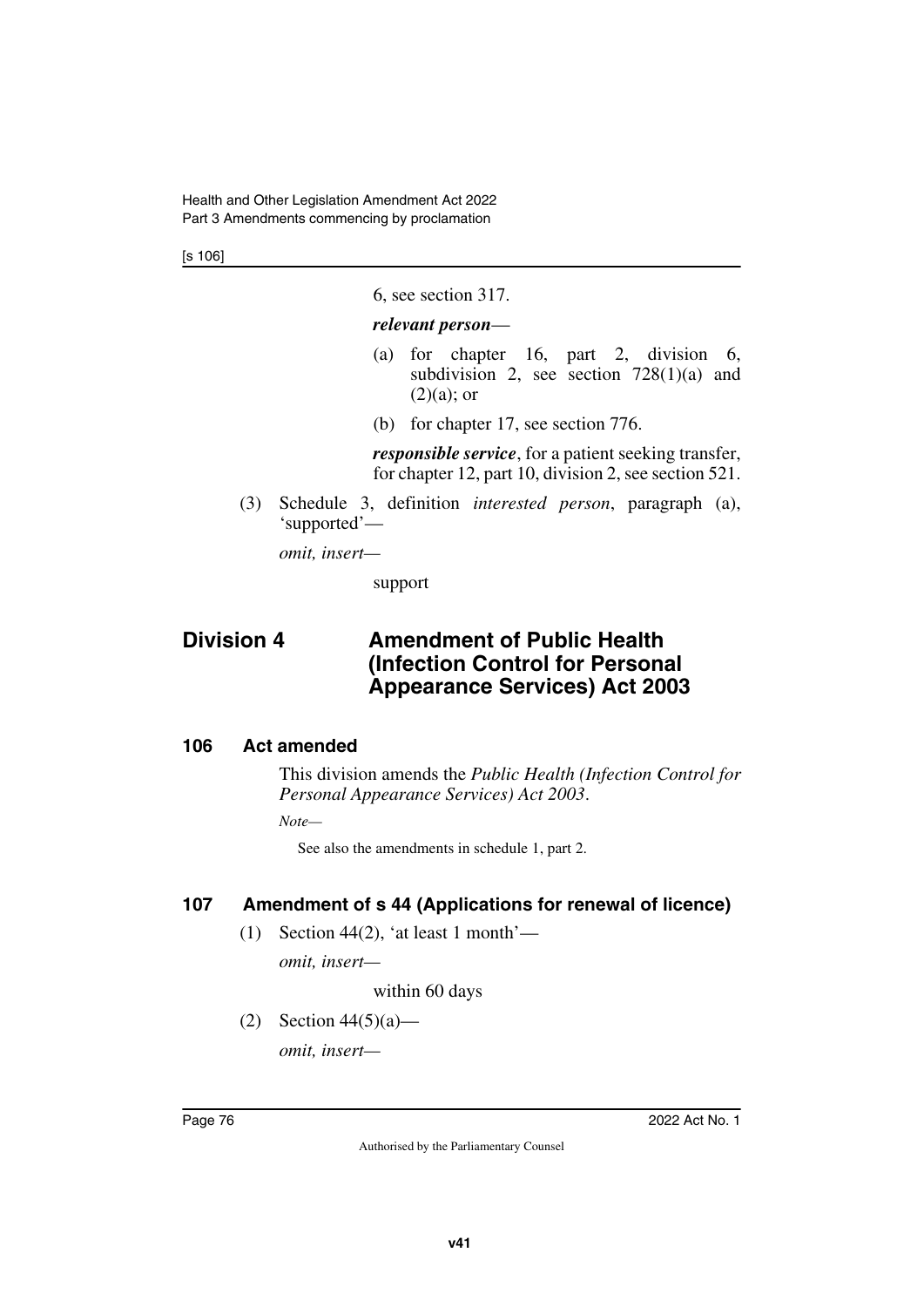[s 108]

- (a) whether, under section 35, the applicant is a suitable person to hold the licence; and
- (aa) whether, under section 36, the premises at which higher risk personal appearance services are to be provided under the licence, if the application is granted, are suitable for providing the services; and
- (3) Section  $44(5)(aa)$  and  $(b)$ —

*renumber* as section 44(5)(b) and (c).

#### **108 Amendment of s 46 (Licence taken to be in force while application for renewal is considered)**

Section 46(1), from 'until the application'—

*omit, insert—*

until the application is—

- (a) decided under section 44; or
- (b) taken to have been withdrawn under section  $45(2)$ ; or
- (c) otherwise withdrawn.

#### **109 Insertion of new pt 4, div 2A**

Part 4—

*insert—*

# **Division 2A Restoration of licences**

#### **46A Applications for restoration of licence**

- (1) If a person's licence expires, the person may apply to the local government that issued the licence for the restoration of the licence.
- (2) The application must be made within 30 days after the licence expires.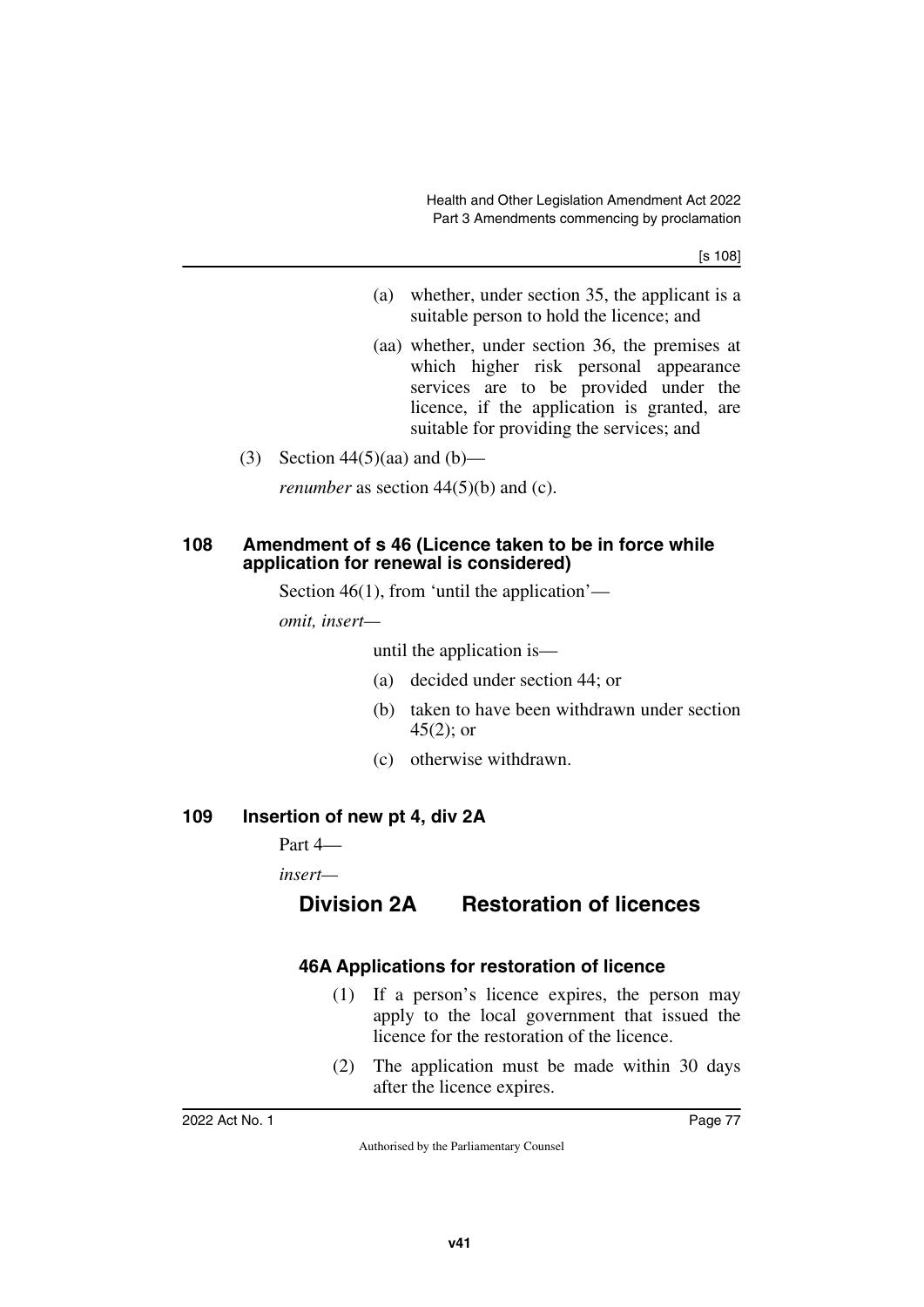- (3) The application must comply with section 58.
- (4) The local government must consider the application and decide to—
	- (a) restore the licence; or
	- (b) restore the licence subject to conditions; or
	- (c) refuse to restore the licence.
- (5) In deciding whether to grant the application, the local government may have regard to—
	- (a) whether, under section 35, the applicant is a suitable person to hold the licence; and
	- (b) whether, under section 36, the premises at which higher risk personal appearance services are to be provided under the licence, if the application is granted, are suitable for providing the services; and
	- (c) the results of inspections to monitor compliance with this Act during the term of the licence that ended on the expiry of the licence.
- (6) If the local government decides to restore the licence, with or without conditions—
	- (a) the local government must give the applicant notice of the decision; and
	- (b) the licence continues in force for the period of up to 3 years stated in the licence, or in the notice mentioned in paragraph (a), starting on the day the licence would have expired but for section 46C.
- (7) The local government must immediately give the applicant an information notice for the following decisions—
	- (a) a decision to restore the licence subject to conditions;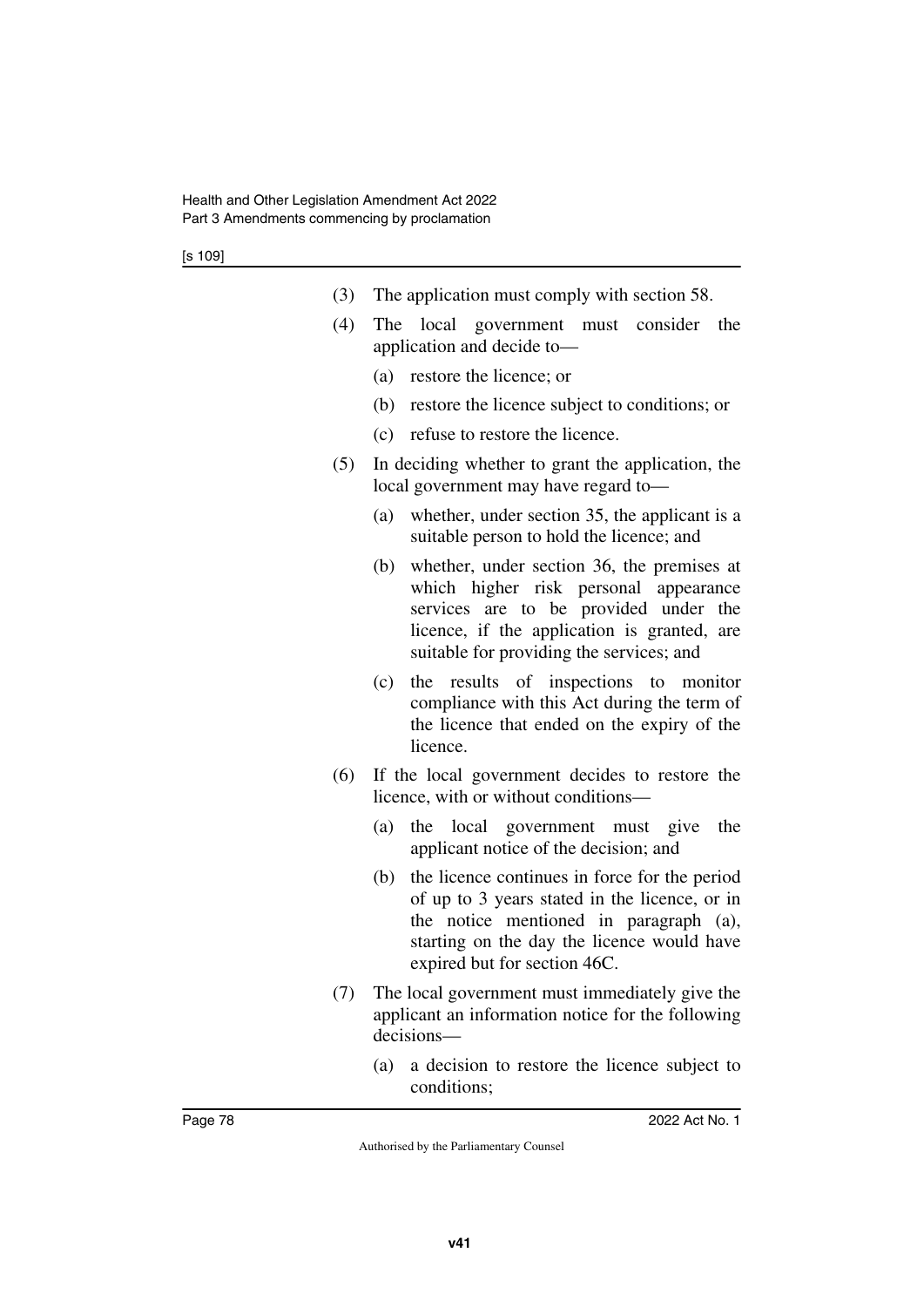- (b) a decision to refuse to restore the licence.
- (8) An expired licence may be restored, with or without conditions, by—
	- (a) endorsing the expired licence with details of the restoration; or
	- (b) issuing another licence.

#### **46B Inquiries into application for restoration of licence**

- (1) Before deciding the application, the local government may, by notice given to the applicant, require the applicant to give the local government, within a reasonable period of at least 40 days stated in the notice, further information or a document the local government reasonably requires to decide the application.
- (2) The applicant is taken to have withdrawn the application if, within the stated period, the applicant does not comply with the requirement.

#### **46C Expired licence taken to be in force while application for restoration is considered**

- (1) If an application is made under section 46A, the expired licence is taken to be in force—
	- (a) from the day after the day on which the licence would otherwise have expired; and
	- (b) until the application is—
		- (i) decided under section 46A; or
		- (ii) taken to have been withdrawn under section 46B(2); or
		- (iii) otherwise withdrawn.
- (2) However, if the application is refused, the expired licence continues in force until the information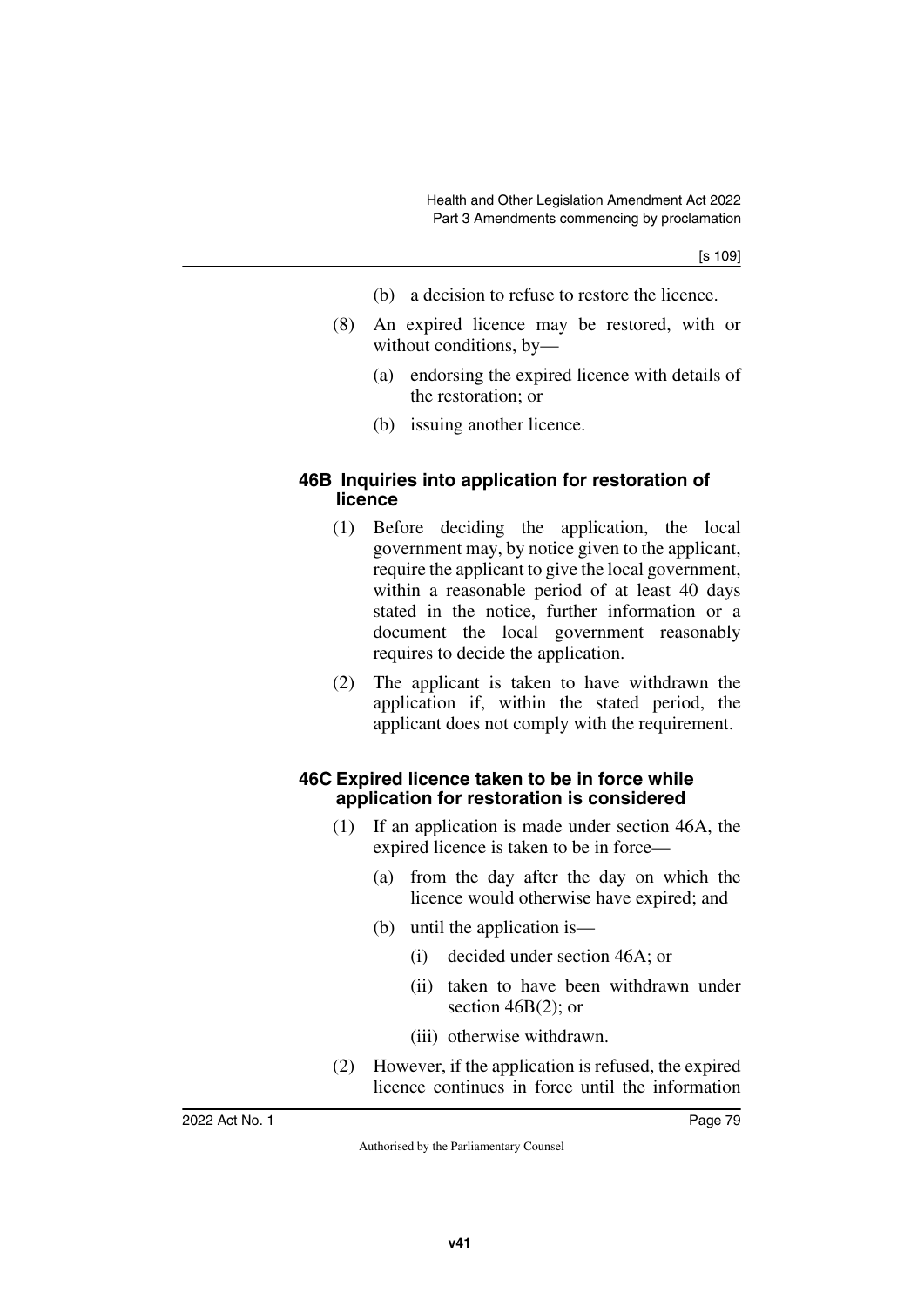[s 110]

notice for the decision is given to the applicant.

(3) This section does not apply if the licence is earlier suspended or cancelled.

### **110 Amendment of s 58 (Applications)**

(1) Section 58(1)—

*insert—*

(ba) an application for the restoration of a licence under section 46A;

(2) Section 58(1)(ba) to  $(d)$ —

*renumber* as section  $58(1)(c)$  to (e).

#### **111 Insertion of new pt 10, div 1, hdg**

Before section 149—

*insert—*

# **Division 1 Transitional provisions for Act No. 81 of 2003**

**112 Insertion of new pt 10, div 2**

Part 10—

*insert—*

# **Division 2 Transitional provisions for Health and Other Legislation Amendment Act 2022**

# **161 Continuing application of former pt 4, div 2**

(1) This section applies if—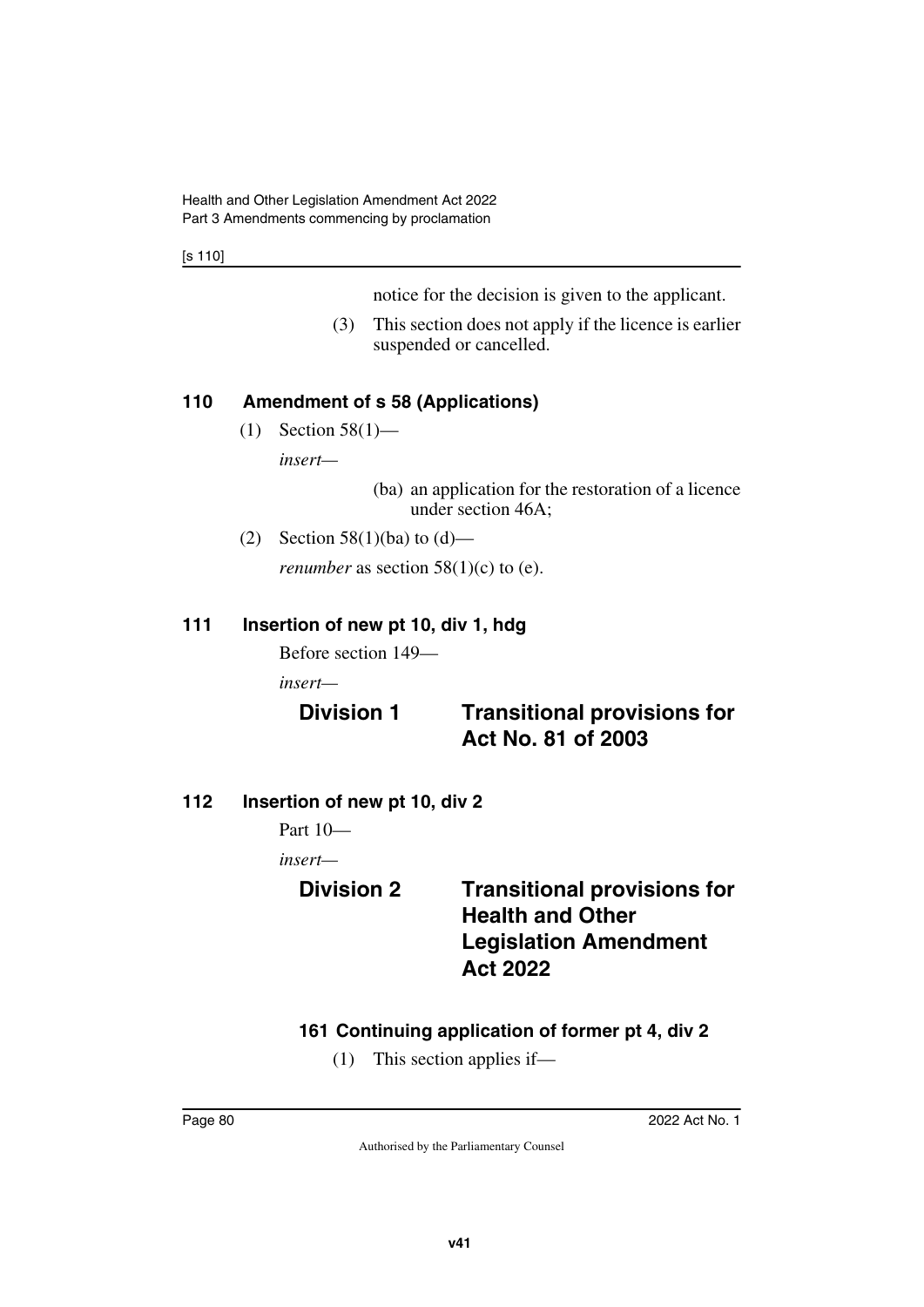- (a) before the commencement, a person made an application under former section 44; and
- (b) immediately before the commencement, the application—
	- (i) had not been decided under former section 44; and
	- (ii) was not taken to have been withdrawn under section 45(2); and
	- (iii) had not been otherwise withdrawn.
- (2) Former part 4, division 2 continues to apply in relation to the application as if the *Health and Other Legislation Amendment Act 2022* had not commenced.
- (3) In this section—

*former*, for a provision of this Act, means the provision as in force from time to time before the commencement.

#### **162 Application of pt 4, div 2A**

- (1) This section applies if—
	- (a) a person's licence expired before the commencement; and
	- (b) on the commencement, the period under section  $46A(2)$ , for making an application for restoration of the licence, has not expired.
- (2) Part 4, division 2A applies in relation to the licence.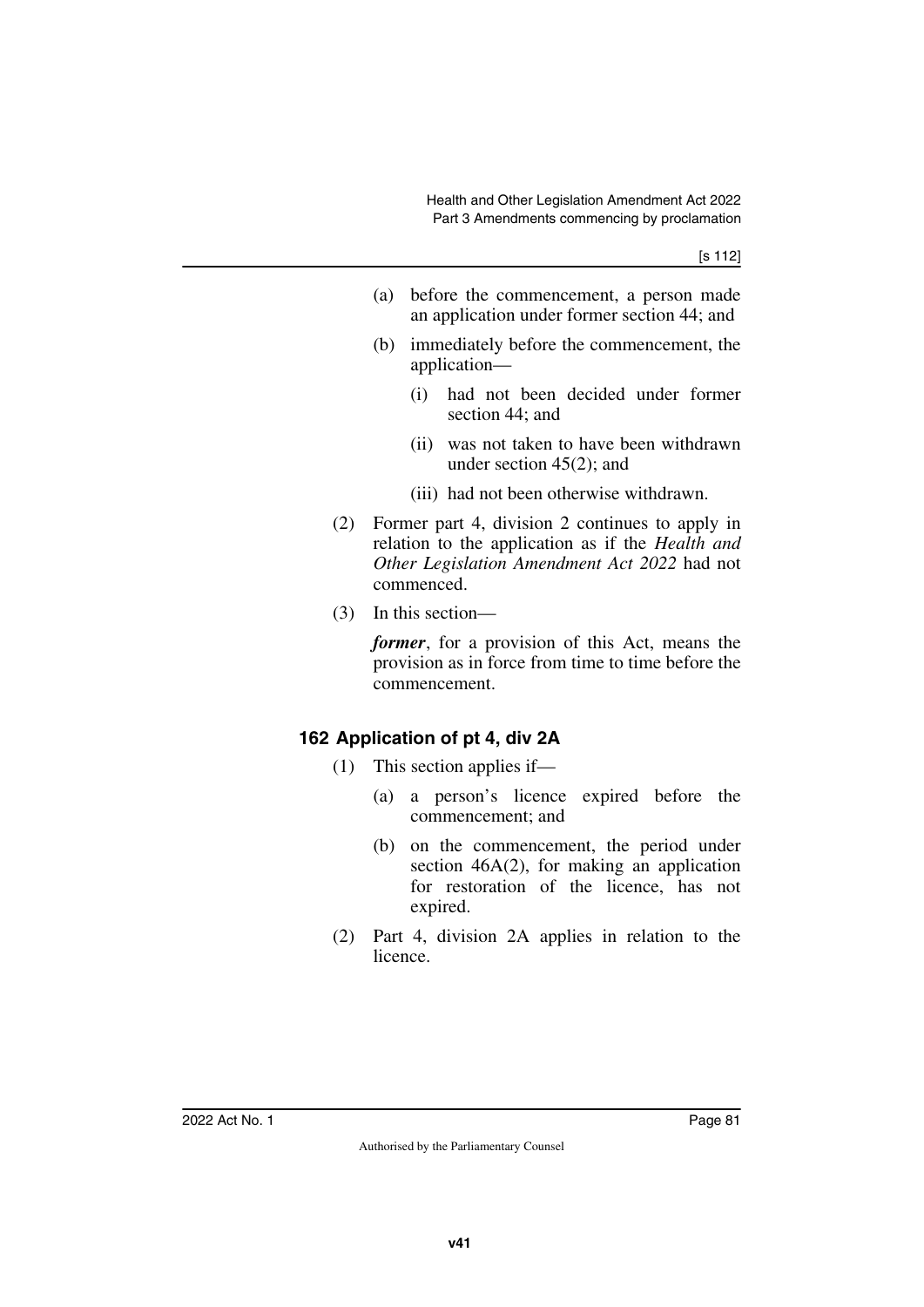[s 113]

## **Division 5 Amendment of Radiation Safety Act 1999**

#### **113 Act amended**

This division amends the *Radiation Safety Act 1999*.

*Note—*

See also the amendments in schedule 1, part 2.

#### **114 Amendment of s 51 (Procedural requirements for applications)**

- (1) Section  $51(1)(c)(ii)$  and  $(iii)$  *omit.*
- (2) Section  $51(1)(c)(iv)$ —

*renumber* as section  $51(1)(c)(ii)$ .

(3) Section 51—

*insert—*

- (1A) If the application is for an Act instrument prescribed by regulation for this subsection, the application must also be accompanied by—
	- (a) if the applicant is an individual—proof, to the satisfaction of the chief executive, of the individual's identity; or
	- (b) if the applicant is required to appoint a nominated person—proof, to the satisfaction of the chief executive, of the nominated person's identity.
- (4) Section 51(6), 'subsection  $(5)(b)$ '—

*omit, insert—*

subsection  $(6)(b)$ 

(5) Section 51(1A) to  $(8)$ —

*renumber* as section 51(2) to (9).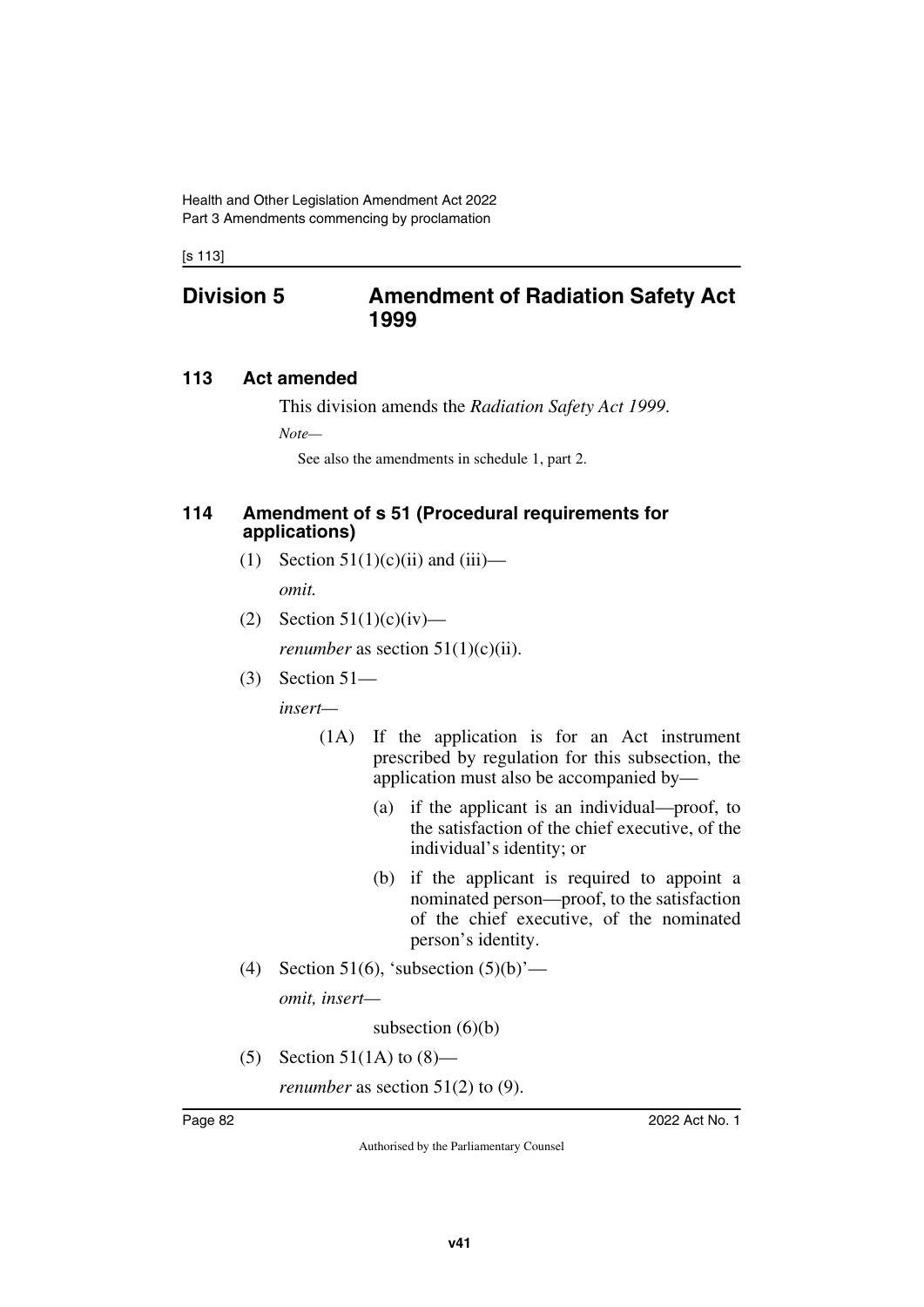[s 115]

# **Division 6 Amendment of Transplantation and Anatomy Act 1979**

#### **115 Act amended**

This division amends the *Transplantation and Anatomy Act 1979*.

#### **116 Amendment of s 4 (Interpretation)**

Section 4, definition *tissue*—

*omit, insert—*

#### *tissue*—

- (a) means—
	- (i) an organ, blood or part of—
		- (A) a human body; or
		- (B) a human foetus; or
	- (ii) a substance extracted from an organ, blood or part of—
		- (A) a human body; or
		- (B) a human foetus; but
- (b) does not include—
	- (i) immunoglobulins; or
	- (ii) laboratory reagents, or reference and control materials, derived wholly or in part from pooled human plasma; or
	- (iii) human milk.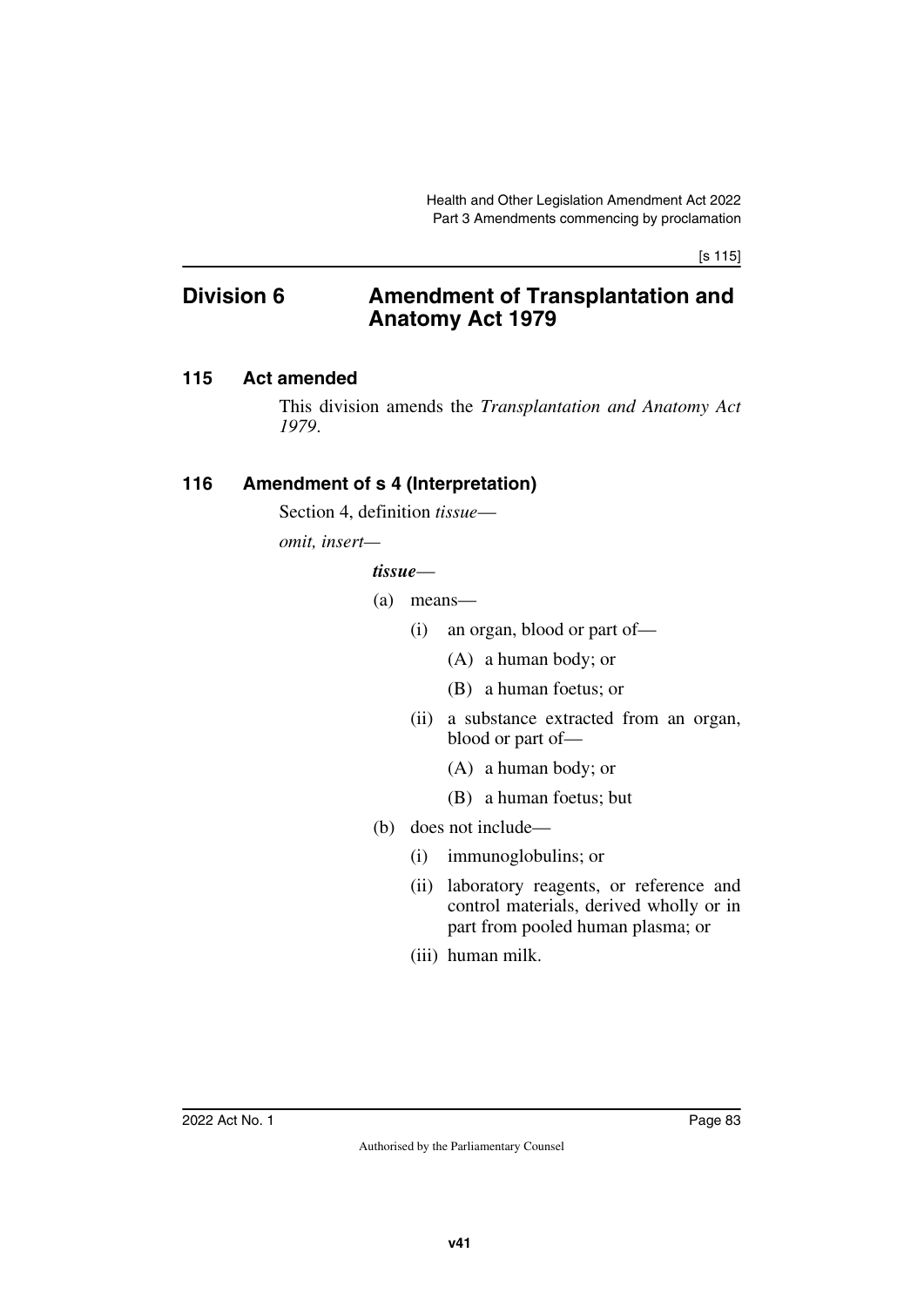Health and Other Legislation Amendment Act 2022 Part 4 Minor and consequential amendments

[s 117]

# **Part 4 Minor and consequential amendments**

#### **117 Acts amended**

Schedule 1 amends the Acts it mentions.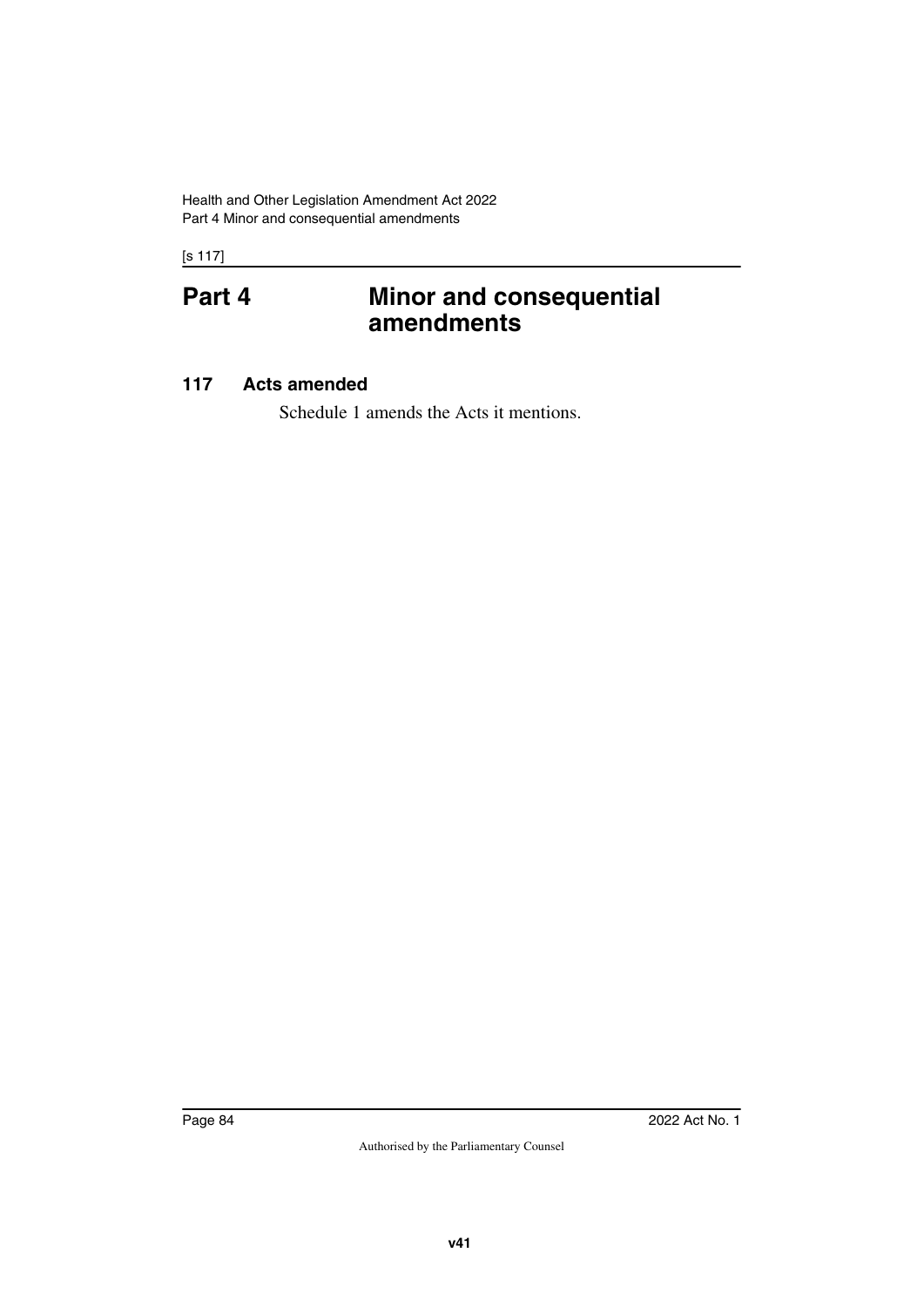# **Schedule 1 Minor and consequential amendments**

section 117

# **Part 1 Amendments commencing on assent**

# **Corrective Services Act 2006**

**1 Section 306A, definition** *targeted substance***—**

*omit, insert—*

*targeted substance* means a substance, other than a dangerous drug, that may impair a person's physical or mental capacity.

# **Water Supply (Safety and Reliability) Act 2008**

# **1 Section 399F(1)(h)—**

*omit, insert—*

(h) the *Medicines and Poisons Act 2019*, to the extent it applies to a pest control activity within the meaning of that Act;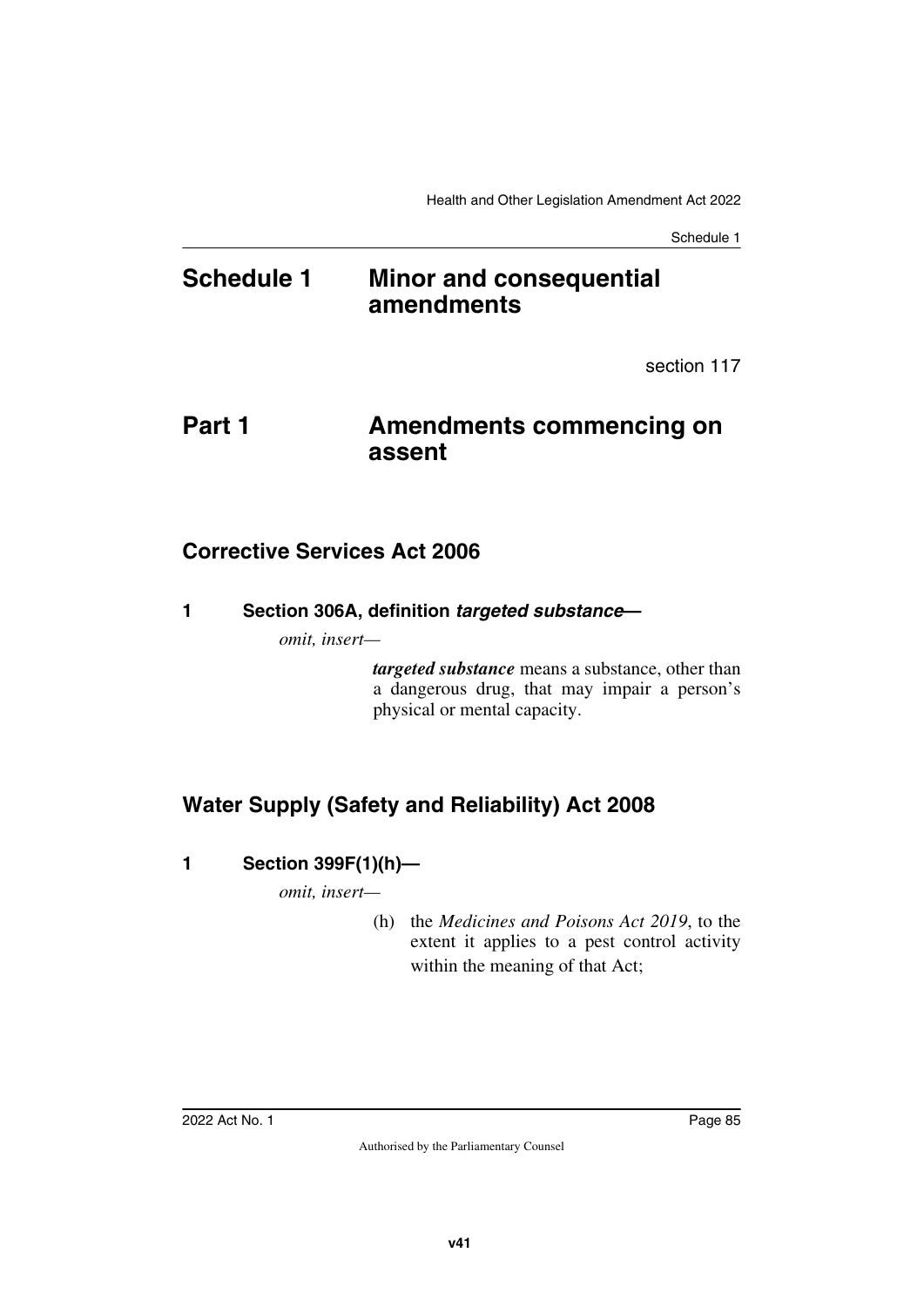# **Part 2 Amendments commencing by proclamation**

# **Ambulance Service Act 1991**

**1 Sections 50G(1), 50I(1), 50J(1), 50K, 50M(1) and (2), 50N, 50O and 50S(1), 'is authorised to'—**

*omit, insert—*

may

# **Mental Health Act 2016**

**1 Sections 11(c), 200(b) and 237(1)(b), section 243, definition** *relevant patient***, paragraph (b), and section 632(1)(b), 'section 368(4)'—**

*omit, insert—*

section  $368(3)(b)$ 

# **Public Health (Infection Control for Personal Appearance Services) Act 2003**

**1 Section 49(5), editor's note—**

*omit, insert—*

*Notes—*

1 See section 35 in relation to the matters a local government may have regard to in deciding whether a person is a suitable person to hold a licence.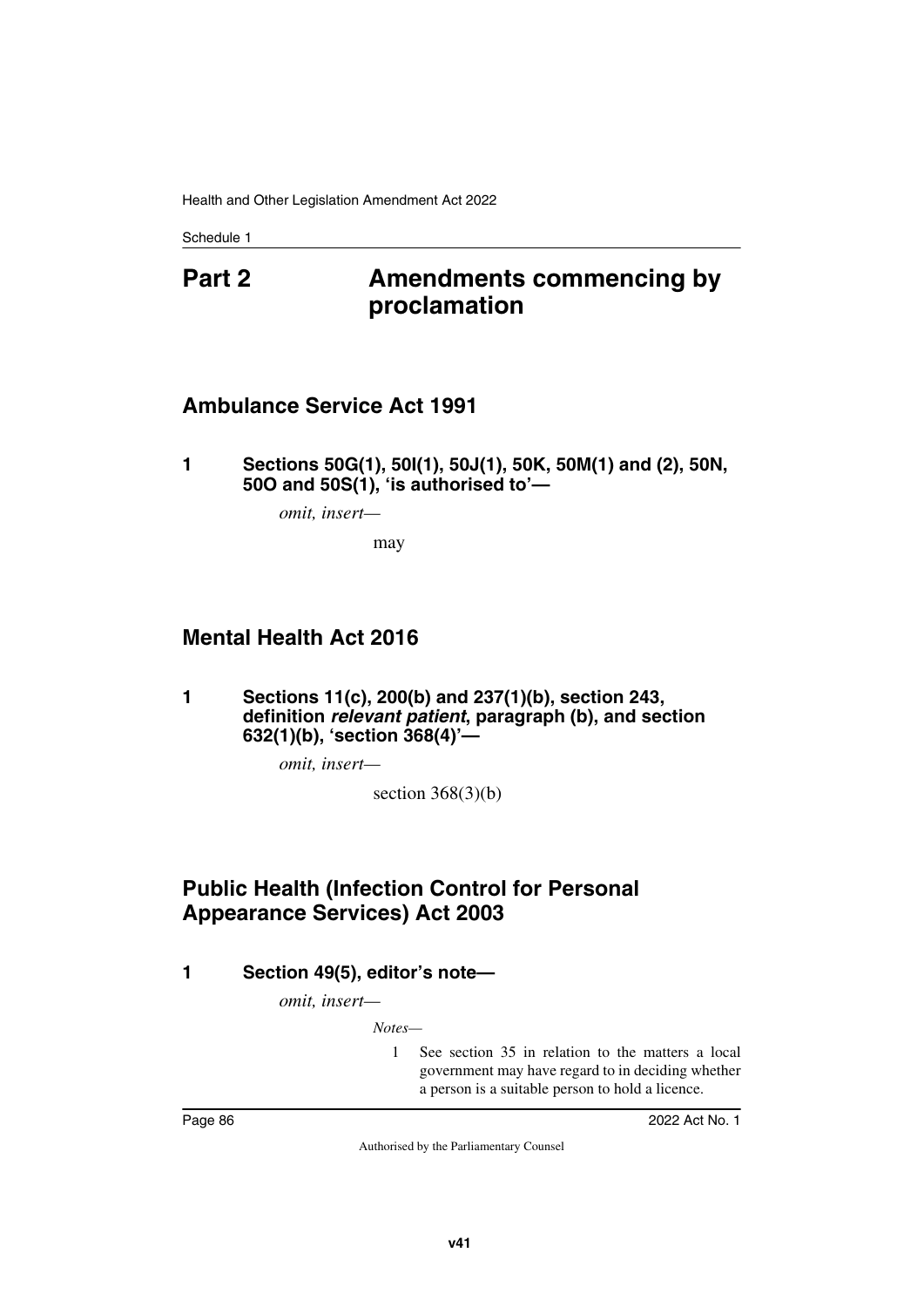2 See section 36 in relation to the matters a local government may have regard to in deciding whether premises at which higher risk personal appearance services are to be provided are suitable for providing the services.

#### **2 Section 51(2), editor's note—**

*omit, insert—*

*Note—*

See section 35 in relation to the matters a local government may have regard to in deciding whether a person is a suitable person to hold a licence.

#### **3 Section 88(1), editor's note—**

*omit, insert—*

*Note—*

See section 115 in relation to false or misleading statements.

# **Radiation Safety Act 1999**

#### **1 Section 29(2), editor's note—**

*omit, insert—*

*Note—*

Under section  $51(3)$  and  $(4)(a)$ , an application for a possession licence must be accompanied by the proposed radiation safety and protection plan for the radiation practice for which the applicant wants to possess a radiation source.

### **2 Section 34B(3), note, 'section 51(3)(b)'—**

*omit, insert—*

section  $51(4)(b)$